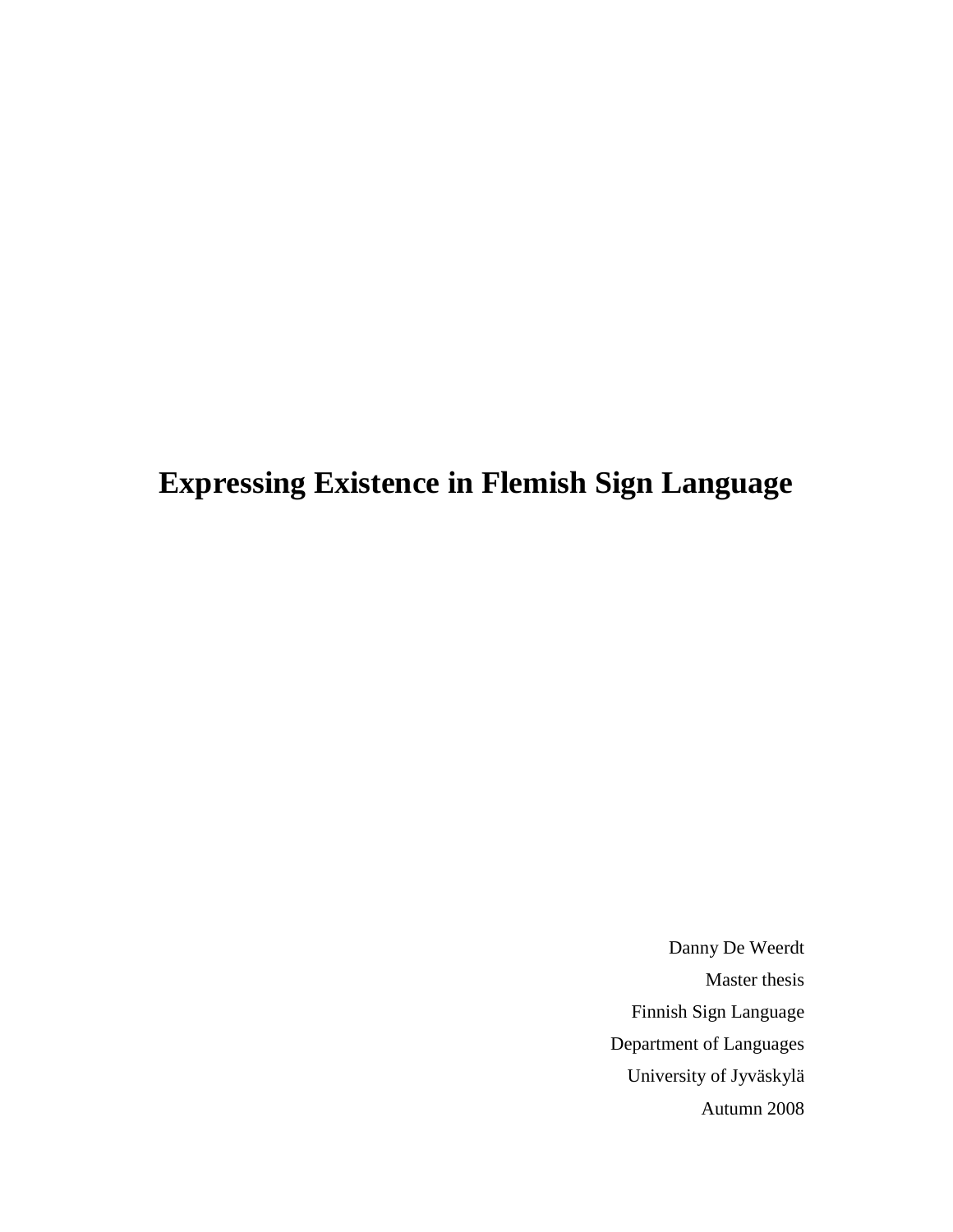## **JYVÄSKYLÄN YLIOPISTO**

| Faculty<br>Department<br><b>Faculty of Humanities</b><br>Department of Languages                                                                                                                                                                                                                                                                                                                                                                                                                                                                                                                                                                                                                                                                                                                          |                             |  |  |  |
|-----------------------------------------------------------------------------------------------------------------------------------------------------------------------------------------------------------------------------------------------------------------------------------------------------------------------------------------------------------------------------------------------------------------------------------------------------------------------------------------------------------------------------------------------------------------------------------------------------------------------------------------------------------------------------------------------------------------------------------------------------------------------------------------------------------|-----------------------------|--|--|--|
| Author<br>Danny De Weerdt                                                                                                                                                                                                                                                                                                                                                                                                                                                                                                                                                                                                                                                                                                                                                                                 |                             |  |  |  |
| Title<br>Expressing Existence in Flemish Sign Language                                                                                                                                                                                                                                                                                                                                                                                                                                                                                                                                                                                                                                                                                                                                                    |                             |  |  |  |
| Subject<br>Finnish Sign Language                                                                                                                                                                                                                                                                                                                                                                                                                                                                                                                                                                                                                                                                                                                                                                          | Level<br>Master's thesis    |  |  |  |
| Month and year<br>November 2008                                                                                                                                                                                                                                                                                                                                                                                                                                                                                                                                                                                                                                                                                                                                                                           | Number of pages<br>$59 + 5$ |  |  |  |
| Abstract                                                                                                                                                                                                                                                                                                                                                                                                                                                                                                                                                                                                                                                                                                                                                                                                  |                             |  |  |  |
| This Master's thesis describes how Flemish signers express the function existence in Flemish Sign Language<br>and how signs are ordered in an existential construction. Existential constructions have the function of<br>introducing new, important referents in a discourse. These constructions are semantically related to locative<br>and possessive ones as they all express a certain place of a certain object. Using this locative approach,<br>research on both spoken and signed languages has shown that these constructions are also related<br>syntactically.<br>This Master's study consists of data elicited from four native signers of Flemish Sign Language and                                                                                                                        |                             |  |  |  |
| comprises about 40 minutes of videotaped interactions that were transcribed with ELAN and Word. The data<br>were approached from the functional point of view.                                                                                                                                                                                                                                                                                                                                                                                                                                                                                                                                                                                                                                            |                             |  |  |  |
| The analysis shows that Flemish Sign Language can express existence by means of 1) the sign HAVE, 2) a<br>Verb Construction 3) a localized lexical sign, 4) pointing, or 5) a combination of the above ways. In general,<br>existential constructions in Flemish Sign Language have the order of Location preceding Located Element.<br>Locative Relation within these constructions is marked by a preposition sign, a Verb Construction or a<br>localized lexical sign. The choice of these markers affects the place of Locative Relation within the<br>construction. Verb Constructions and localized lexical signs appear at the final position of the construction,<br>whereas preposition signs can occur both at the initial position of the construction as well as right after the<br>Location. |                             |  |  |  |
| Keywords: Flemish Sign Language, sign language, existence, existential construction, functionalism,<br>grammar, word order                                                                                                                                                                                                                                                                                                                                                                                                                                                                                                                                                                                                                                                                                |                             |  |  |  |
| Depository                                                                                                                                                                                                                                                                                                                                                                                                                                                                                                                                                                                                                                                                                                                                                                                                |                             |  |  |  |
| Additional information: CD with Finnish Sign Language abstract                                                                                                                                                                                                                                                                                                                                                                                                                                                                                                                                                                                                                                                                                                                                            |                             |  |  |  |
|                                                                                                                                                                                                                                                                                                                                                                                                                                                                                                                                                                                                                                                                                                                                                                                                           |                             |  |  |  |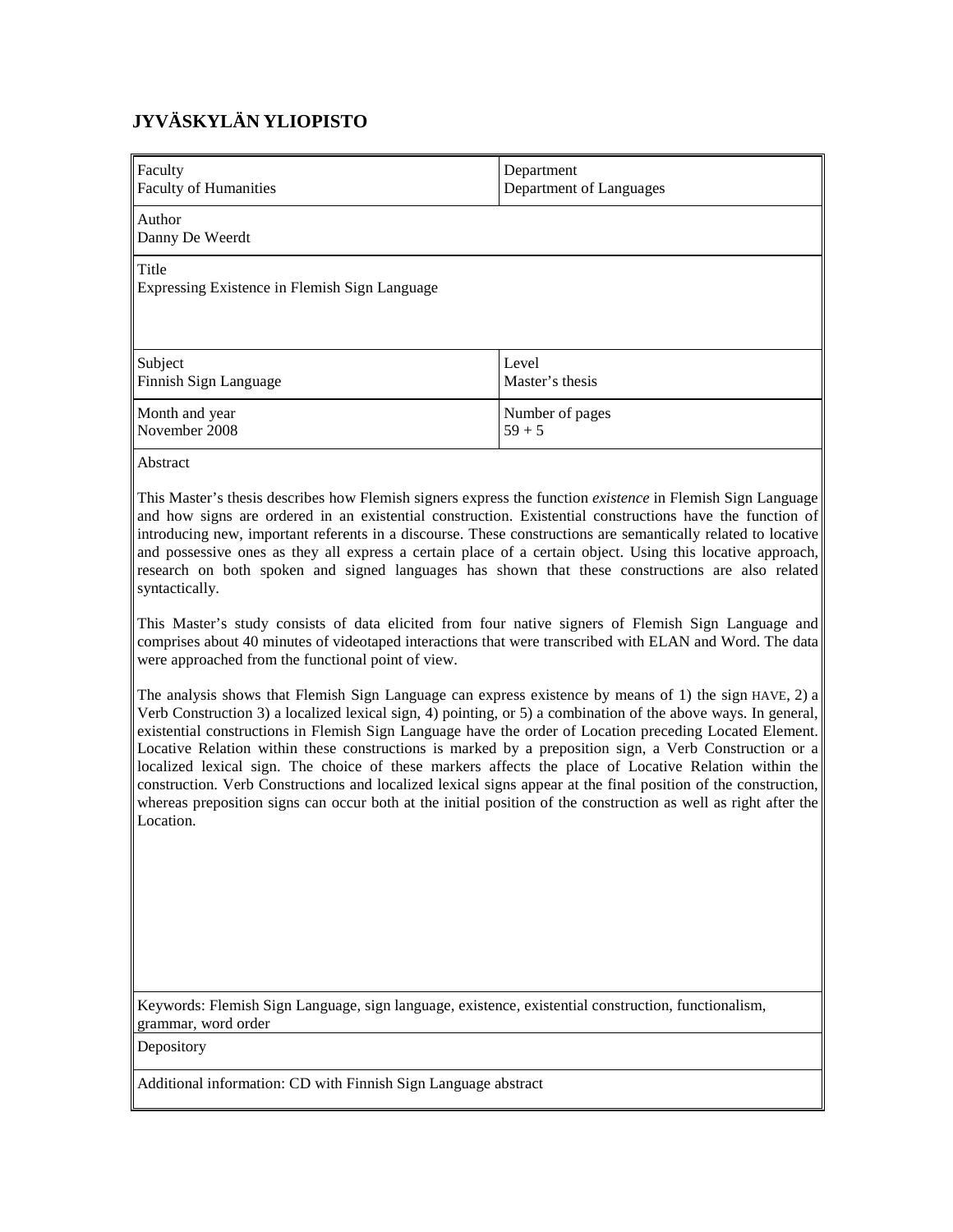### **TABLE OF CONTENT**

| 2.                    |                                                           |  |
|-----------------------|-----------------------------------------------------------|--|
| 3.                    | EXISTENTIAL CONSTRUCTIONS IN SPOKEN LANGUAGES  10         |  |
|                       |                                                           |  |
|                       |                                                           |  |
|                       |                                                           |  |
|                       |                                                           |  |
| $\mathcal{A}_{\cdot}$ | EXISTENTIAL CONSTRUCTIONS IN SIGNED LANGUAGES 19          |  |
|                       |                                                           |  |
|                       |                                                           |  |
|                       |                                                           |  |
| 5.                    |                                                           |  |
| 6.                    | WAYS OF EXPRESSING EXISTENCE IN FLEMISH SIGN LANGUAGE  29 |  |
|                       |                                                           |  |
|                       |                                                           |  |
|                       |                                                           |  |
|                       |                                                           |  |
|                       |                                                           |  |
| 7 <sub>1</sub>        |                                                           |  |
|                       |                                                           |  |
|                       |                                                           |  |
|                       |                                                           |  |

- Appendix 1.<br>Appendix 2.<br>Appendix 3.<br>Appendix 4.
- 

Appendix 5.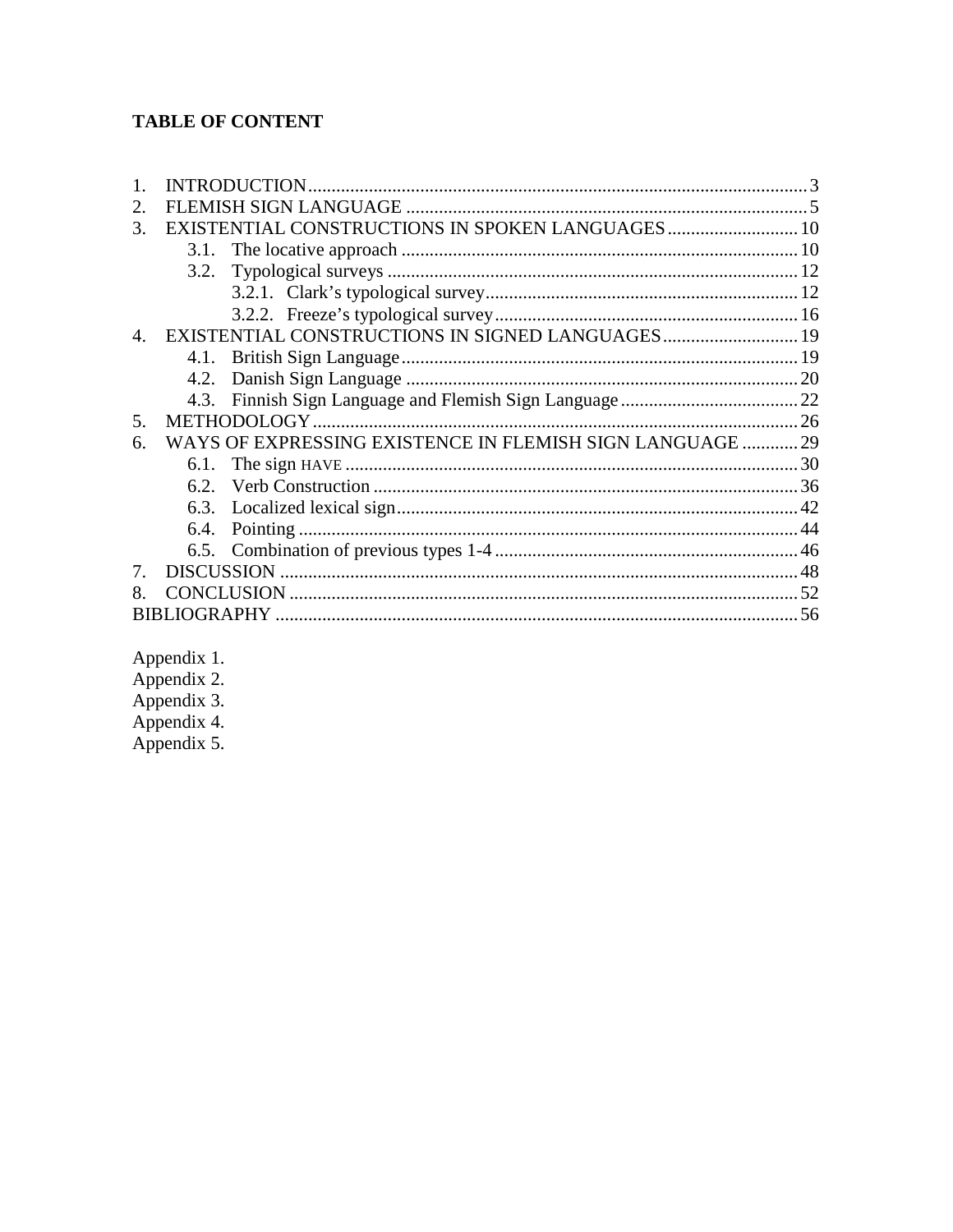# **1. INTRODUCTION**

During my studies in sign linguistics, I received a questionnaire concerning possessive and existential constructions in sign languages (Zeshan 2006) as a part of the course SVKS 117 'Research Methods of Sign Languages'. I had to fill in the questionnaire and consider how possession and existence can be expressed in my mother tongue, Flemish Sign Language. While answering the questions, it amazed me that several objects with different semantic features (i.e. alienable - inalienable objects, animate - inanimate objects etc.) can affect the ways in which possessive and existential utterances are constructed. Also, the whole idea that possession and existence can be encoded in various ways caught my attention.

The questionnaire led me to conduct a cross-linguistic research together with Professor Ritva Takkinen. The aim of our research was to find out how existence can be expressed in both Finnish and Flemish Sign Language, and what similarities and differences there are between the two languages (De Weerdt & Takkinen 2006). In the mean time, I continued reconsidering and answering questions from the questionnaire together with Dr. Myriam Vermeerbergen in order to write an article about observations on possessive and existential constructions in Flemish Sign Language (De Weerdt & Vermeerbergen in print).

Existential constructions are a kind of 'hot potato' within linguistic research in general as they are looked at in different ways. Little is known about this construction within sign linguistics although there are some studies aiming at categorizing existential and possessive constructions (e.g. Perniss & Zeshan in print) and at investigating the relation between existential, possessive and locative constructions (e.g. Kristoffersen 2003). Most studies explore existential constructions in relation with other constructions proceeding from form to function (e.g. Kristoffersen 2003).

My main interest for this thesis arises from the question how the function *existence* can be encoded in Flemish Sign Language. In his framework of functionalism, Givón (2001b: 255) defines the function of existential construction as those constructions "that are typically used to introduce important new referents into the discourse". These referents are indefinite (ibid.).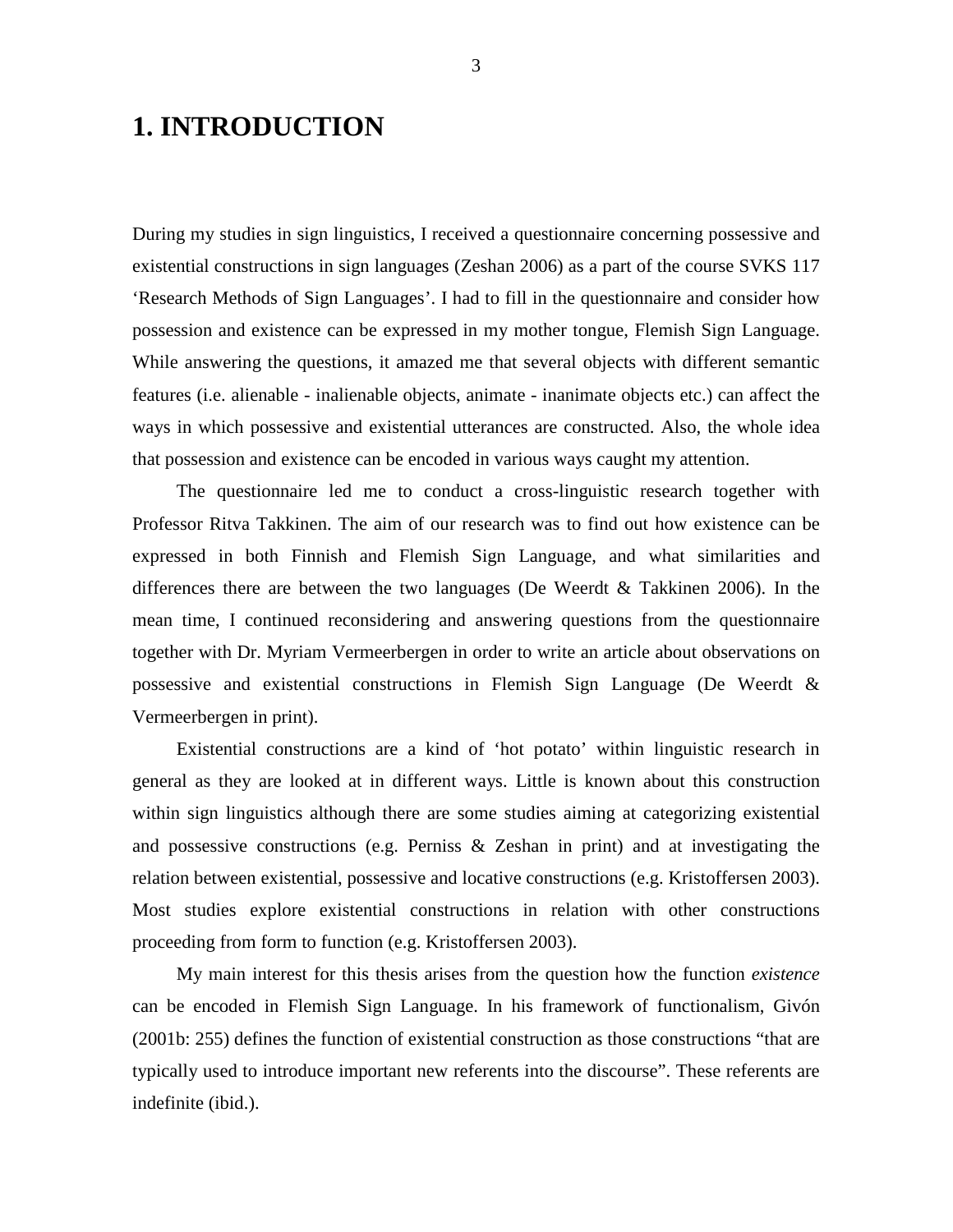This thesis aims at describing existential constructions in Flemish Sign Language and is preoccupied with two main research questions:

- 1. What different ways are there to express existence in Flemish Sign Language?
- 2. How are signs ordered in an existential construction?

The theoretical framework used for the description is the Basic Linguistic Theory from R.M.W. Dixon. Dryer (2001, 2006) explains this theory as a theoretical framework widely used in descriptive work on languages, particularly in grammatical descriptions of entire languages. He also notes that describing a language cannot proceed without a theory. According to Dryer (2006), descriptive theory differs from explanatory theory that the former describes *what* languages are like while the latter explains *why* a language looks the way it does.

For the analysis of existential constructions in the data, I follow Givón's (1981: 163) idea of viewing existence as a *functional domain* within the context of a cross-language typology of existential constructions. Givón (2001a: 25) argues that "languages can code the same functional domain by more than one structural means". The grammatical typology is the one that "enumerates the main structural means by which different languages code the same functional domain" (Givón 2001a: 23). As the analysis proceeds from function to form, the data are functionally approached in order to find out how existence is expressed in Flemish Sign Language.

This thesis starts with a chapter on the background of Flemish Sign Language and short presentations of some of the most important studies on the grammar of Flemish Sign Language. The third chapter explains the relation between existential, possessive and locative constructions in spoken languages and includes typological surveys conducted by Clark (1978) and Freeze (1992). Chapter four focuses on existential constructions in signed languages.

In chapter five I focus on my data collection and methodology. Chapter six analyzes the various ways in which Flemish signers express existence. Chapter seven discusses the results of my research and is followed by a conclusion in chapter eight.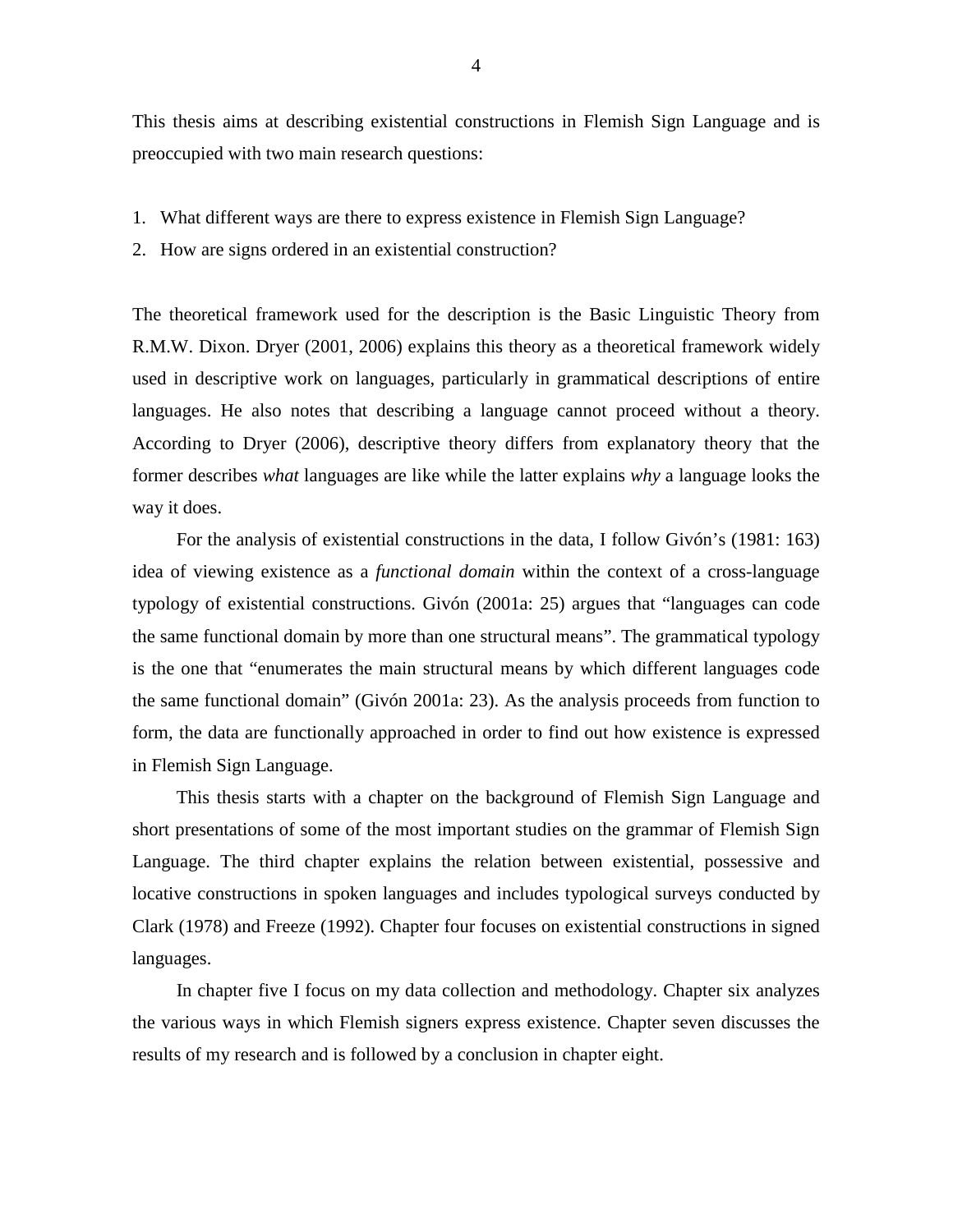## **2. FLEMISH SIGN LANGUAGE**

Flemish Sign Language (Vlaamse Gebarentaal or VGT) is the language used in Flanders, the northern part of Belgium, by approximately 6.000 signers (Loots et al. 2003). It consists of five regional varieties. These varieties arose around the various Flemish deaf schools and are used in regions that more or less correlate with the five Flemish provinces; West-Flanders (West-Vlaanderen), East-Flanders (Oost-Vlaanderen), Antwerp (Antwerpen), Limburg (Limburg) and Flemish Brabant (Vlaams Brabant) (Vanhecke & De Weerdt 2004: 27). Figure 1 below shows the geographical location of Flanders and its five provinces.



**Figure 1: Flemish provinces** 

The increasing contact between the signing people in Flanders nowadays contributes to a spontaneous standardization process (Van Herreweghe & Vermeerbergen 2006: 225). Vanhecke and De Weerdt (2004: 36) believe that their findings on lexical similarities between the regional varieties caused by continuous overlapping, borrowing and adopting of signs throughout Flanders are a sign of this process.

Next to the socio-linguistic angle, research on VGT has been focused on lexicon, phonology, morphology and syntax. In the following, I will give a brief overview of each linguistic domain.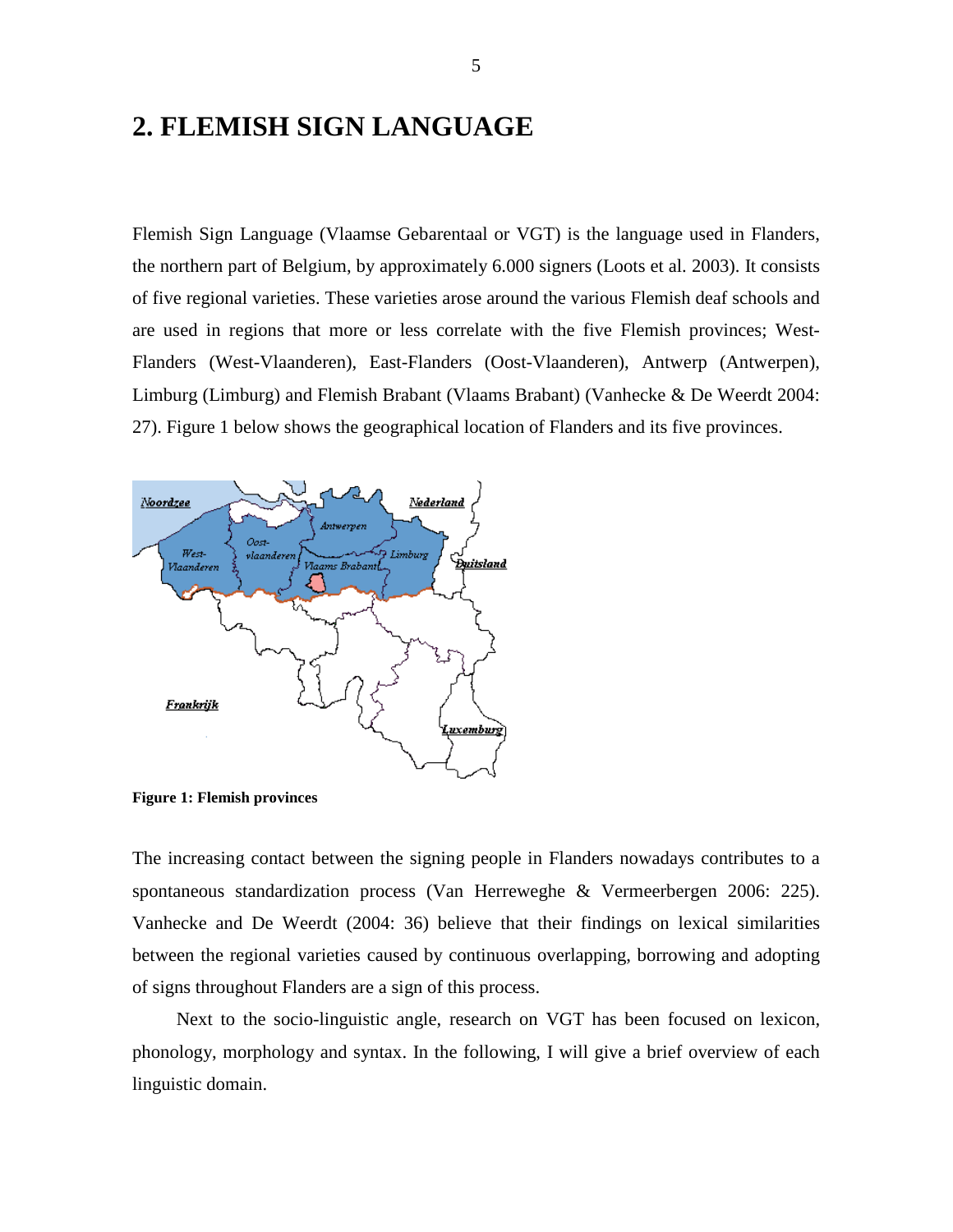In November 1999, three Flemish universities set up the project "The Deaf community in Flanders: evaluation, sensitisation and standardisation of Flemish Sign Language". This project consisted of three parts. The first part was a demographic study of the Flemish deaf and partially deaf. The second part was a "sign-database-project". The third and final part provided an overview of the attitudes in Flanders regarding "signs in education" of deaf and partially deaf children. The linguistic part of the project continued in the form of a two-year study, "Sociolinguistic Research of Flemish Sign Language", at Ghent University. During this research, the online Flemish Sign Language dictionary (http://gebaren.ugent.be) was composed. This important application currently contains around 7500 signs from Flemish Sign Language (De Meulder & Van Mulders 2007). Also in 1999, the Flemish Sign Language Centre, CORA<sup>1</sup> and Fevlado<sup>2</sup> decided to set up a project in order to trace and fill in hiatuses for technical terms in the VGT lexicon within certain educational fields. From around 1980 onwards VGT was being granted a growing societal and educational role, confronting teachers, educationalists and VGT interpreters with various "hiatuses" in the VGT lexicon. First, existing signs for mathematical, geographical and historical terms used in (deaf) education were collected. Then, the hiatuses for the technical terms were filled by consulting Deaf experts (cf. De Weerdt & Rogiest 2003, Van Herreweghe & Vermeerbergen 2003).

Demey (2005) conducted research concerning the phonology of Flemish Sign Language. She explored the iconic and distinctive features of VGT signs based on the manual part of the signs, i.e. the four parameters handshape, hand orientation, articulation place and movement. The aim of her dissertation was to describe the phonological elements and structures of the standard lexicon of VGT from data consisting of about 2400 isolated citation form signs (ibid.).

Within a large-scale doctoral research project, Vermeerbergen (1996) conducted the first exploration on the morpho-syntax of VGT mainly focusing on the expression of the relationship between the verb and its argument(s). She made a distinction between verb signs (e.g. ANSWER) and verb constructions (e.g. 'a-man-walking-to-a-parked-car'), further dividing the verb signs into variable verbs (e.g. ANSWER) and invariable verbs (e.g. DEAF).

 $\overline{a}$ 

<sup>&</sup>lt;sup>1</sup> Commissie Ontwikkeling en Research ten aanzien van personen met een Auditieve Handicap (Commission Development and Research concerning people with an Auditory Impairment).

<sup>&</sup>lt;sup>2</sup> Federatie van Vlaamse DovenOrganisaties (Federation of Flemish Deaf Organisations)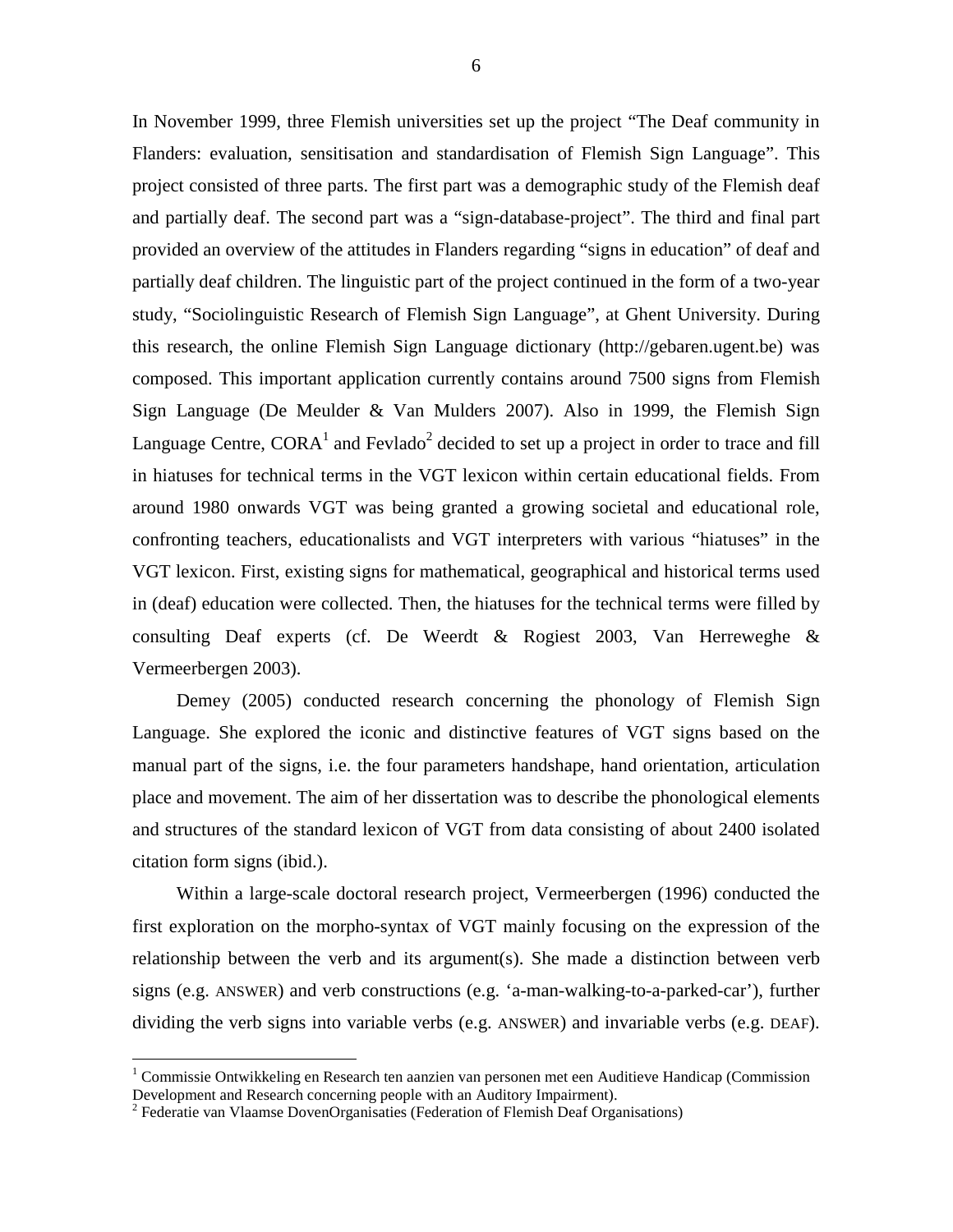As the distinction between verb signs and verb constructions is not always clear, these signs can be seen within a continuum (Vermeerbergen 1996: 54-57).

An important finding from Vermeerbergen's (1996) study – especially when considering the object of my own research - was that verb constructions can be used to connect a referent to a locus, i.e. localisation, in order to use the locus later on to (grammatically) refer to the referents. Other ways of establishing a locus are: 1) pointing, preceding or following a lexical sign, 2) a lexical sign produced on a locus, 3) a verb sign modified in articulation space, 4) a directional verb, or 5) a simultaneous production of pointing and the spoken component denoting the referent. In addition, Vermeerbergen (1999: 21-25) noted that pointing can refer to a present person, object, animal or place but also to non-present referents. Vermeerbergen and De Vriendt (1994) and Vermeerbergen (1996) found that repetitions of signs, constituents or clauses occur frequently in VGT and repetition of one type of constituent (e.g. subject, verb sign or verb construction) might occur more than repeating another type of constituent (e.g. other arguments or negation). Vermeerbergen's (1996: 90, 114) study also showed that existential HAVE is one example of another type of constituent that can be repeated and that this repetition only occurs in monologues.

Regarding syntax, Vermeerbergen (1996) has shown that different sentence types such as yes/no-question, wh-question, negation, affirmation and topicalization are nonmanually marked by the use of eyebrows and/or head movement (for a full overview of non-manuals, see Vermeerbergen 1996: 23, 1999: 17). In their descriptive work on negation and interrogatives in VGT, Van Herreweghe and Vermeerbergen (2006: 256) noted that the use of non-manuals in these sentence types seems to behave similarly as in other sign languages.

Vermeerbergen (1996) also investigated the word order of reversible, non-reversible and locative sentences from both elicited data, inspired by Volterra et al. (1984) research, and spontaneous language data. Later on, small studies on word order in VGT were crosslinguistically compared with South African Sign Language (Vermeerbergen et al. 2007), Irish Sign Language and Australian Sign Language (Johnston et al. 2007).

Vermeerbergen (1996, 1999) noted that combining one verb with more than one explicitly mentioned argument, especially with reversible arguments, is rare in spontaneous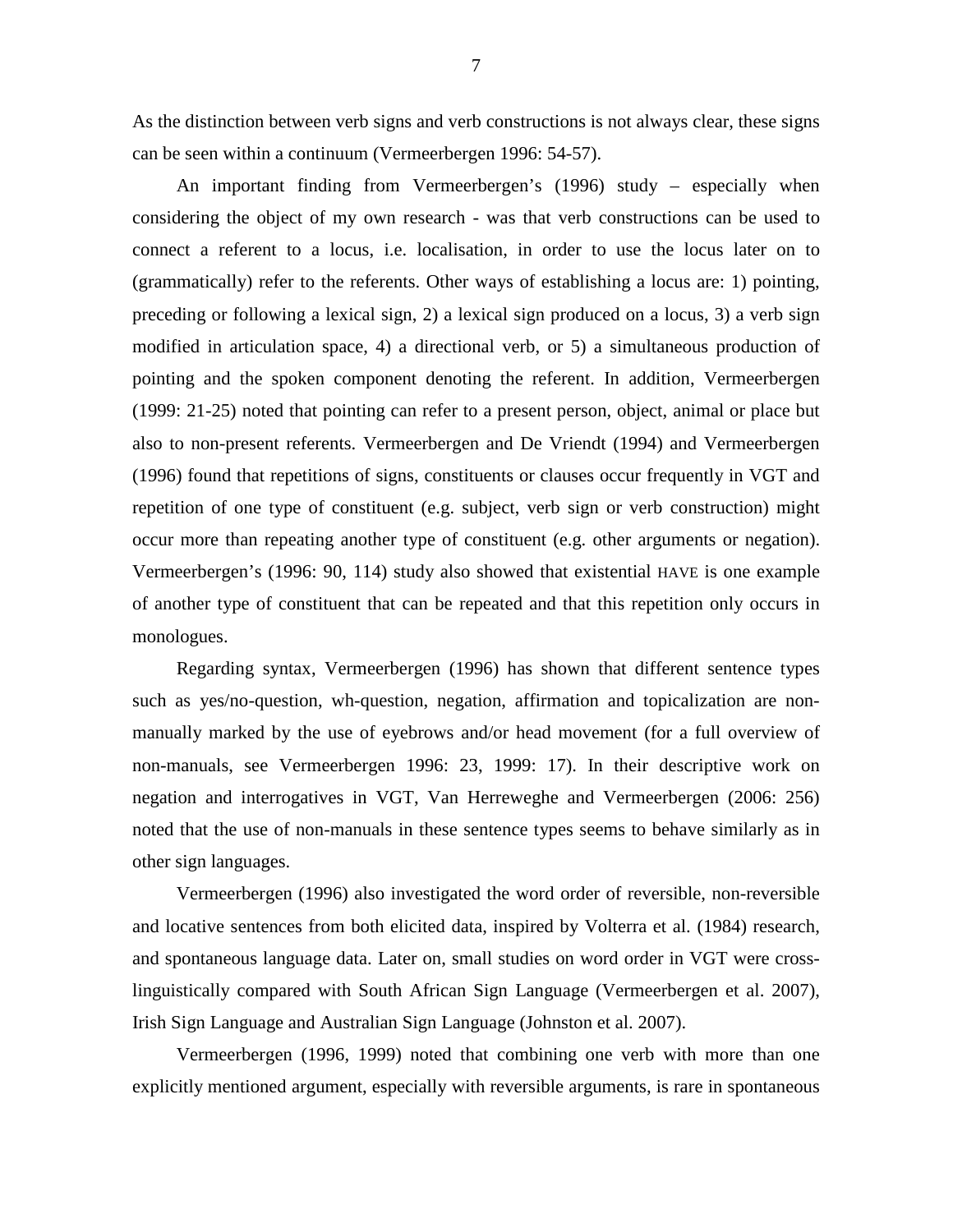language data and this made describing the basic word order in terms of Subject (S), Verb (V) and Object (O) difficult. She proposed to look at the "basic word order" in VGT as a combination of two clauses. Each clause consists of a verb (or predicate) combined with one or two arguments with the first clause functioning as topic and the second one as comment. Following Chafe, Vermeerbergen (1996: 29) describes the topic as "a unit that sets a spatial, temporal, or individual framework within which the main predication holds". Topics that consist of one sign are non-manually marked by means of raised eyebrows (Vermeerbergen 1999: 63) or a squint (Vermeerbergen 2001-2002).

In her pre-study, using elicited data, on word order in declarative sentences in terms of Subject, Verb and Object, Vermeerbergen (1996) found that non-reversible sentences show two main patterns: SVO and SOV. A third pattern, SVOV, i.e. 'verb sandwiches', occurs less frequent. These results contrast slightly with cross-linguistic study (Vermeerbergen et al. 2007), which states that SVO is the most frequent word order pattern whereas SOV is used less frequent.

In reversible sentences, Vermeerbergen (1996) found two main word order patterns, SOV and SVO. A later study (Vermeerbergen et al. 2007) found that SVOV is also possible. Younger signers also use O,SV with O as the topic (Vermeerbergen 1999: 63). The verb choice has a certain impact on the word order; the use of a lexical verb results in SVOorder whereas the use of verb constructions results in SOV (Vermeerbergen 1996, 2008).

Both Vermeerbergen (1996) and Vermeerbergen et al. (2007) - using elicited data showed interesting findings on the word order of locative sentences in VGT. These sentences basically have two main patterns. The first pattern shows the order Location – Located Element – Locative Relation as exemplified in (1) and (2) (Vermeerbergen et al. 2007).

- (1) HOUSE TREE vc-(tree-behind-house)
- (2) HAVE HOUSE TREE BEHIND

HOUSE ---------------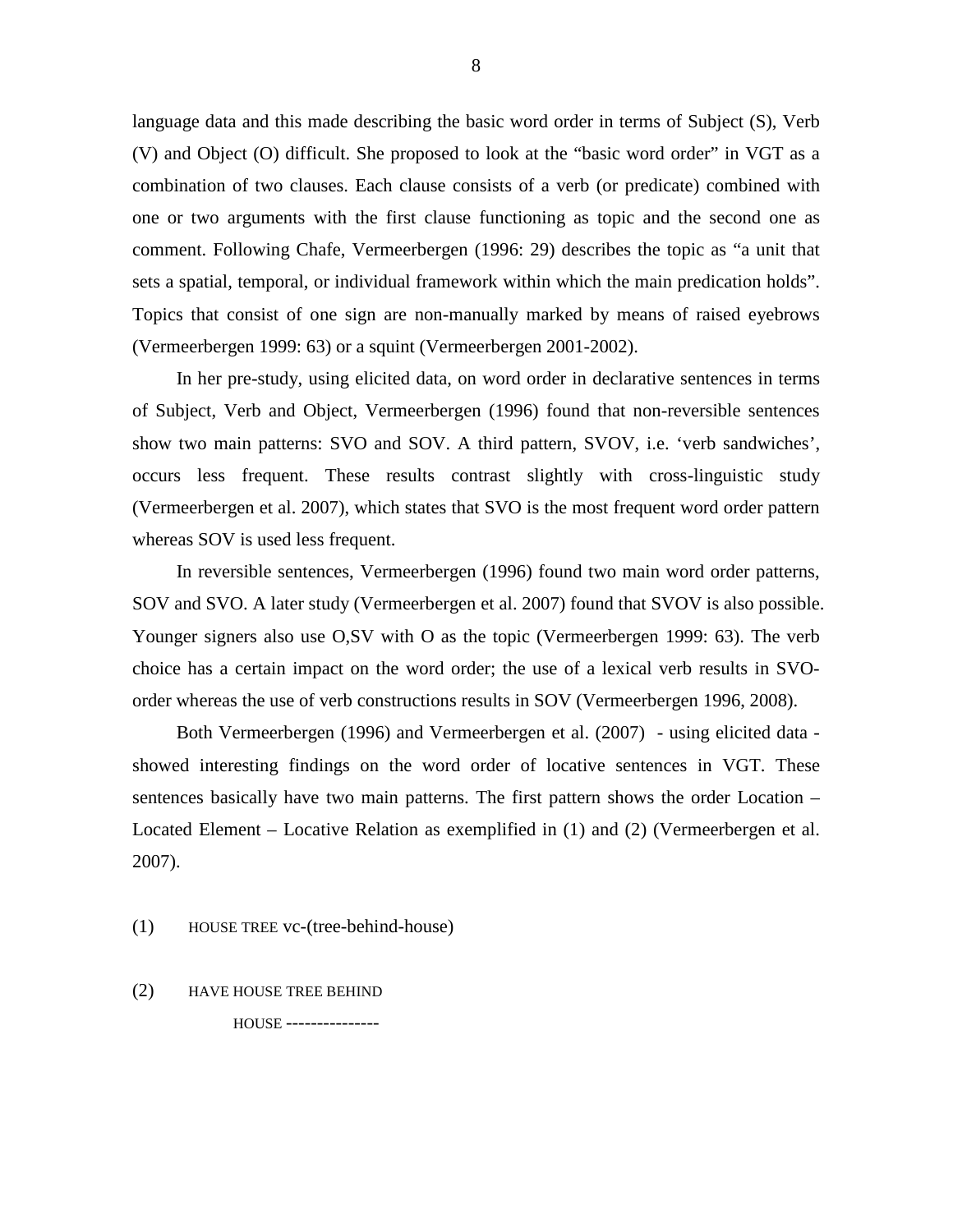In both examples the Locative Relation appears at the final position of the utterance by means of a verb construction (vc) (1) or a preposition sign (2). Vermeerbergen (1996: 76) notes that there is a tendency to place the verb construction at the final position of the sentence.

The second pattern shows the order of Located Element – Locative Relation – Location as illustrated in example (3). In this case the Locative Relation appearing between the Located Element and Location is always expressed by means of a preposition sign (Vermeerbergen 1996, 1999, Vermeerbergen et al. 2007).

 $(3)$   $t$ 

CAT ON CHAIR

In the spontaneous language data from Vermeerbergen's (1996: 135) study, a pattern identical to the pattern from elicitated data shown in example (1) was found, with a verb construction at the final position of the utterance that marks the Locative Relation. When expressing the Locative Relation by means of a preposition sign, the order Location – Locative Relation – Located Element occurred as shown in example (4). This construction was translated in Dutch as existential sentence.

(4) MOUNTAIN ON HOTEL

'There is a hotel on the mountain.'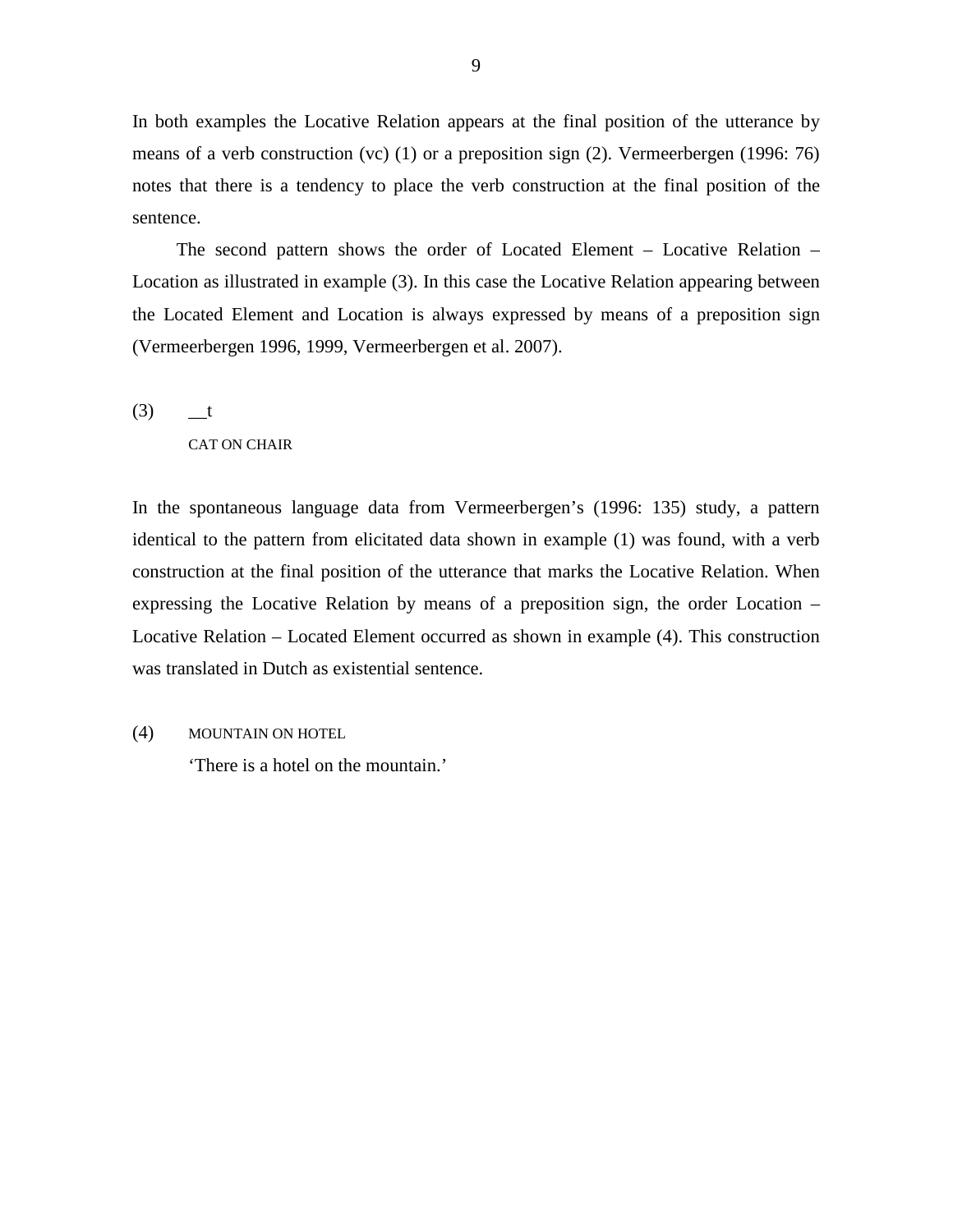# **3. EXISTENTIAL CONSTRUCTIONS IN SPOKEN LANGUAGES**

Chung and McCloskey (2002) note that spoken language linguists approach existential constructions differently depending on the framework they use. Within the generative framework, for example, Milsark (1975) strongly focused on the form of existential sentences in English. His research resulted in an *impersonal approach* towards existential constructions.

In the introduction (see chapter 1), I have explained that this thesis focuses on how Flemish signers express existence and that the study proceeds from function to form. Therefore, I do not follow Milsark's (1975) impersonal approach, but the more functional one from Givón (2001) (see chapter 1). In general, I call this approach the *locative approach* (following Lyons 1967a, 1967b, 1968). This approach is explained in this chapter. Its presentation is followed by the presentation of two typological surveys on the relation between existential, possessive and locative sentences.

## **3.1. The locative approach**

In general, linguists have been occupied with two questions regarding the analysis of existential construction and its relationship to semantics and pragmatics. The first question is what the internal structure of an existential construction looks like. The second question has to do with the relationship between the existential construction and other syntactic constructions within one language. In other words, they wonder whether other constructions or sentence types show a similar structure to the existential construction (Chung & McCloskey 2002.)

Lyons (1967a, 1967b, 1968) made a distinction between the existential construction (5), the locative construction (6) and the possessive construction (7). He also showed that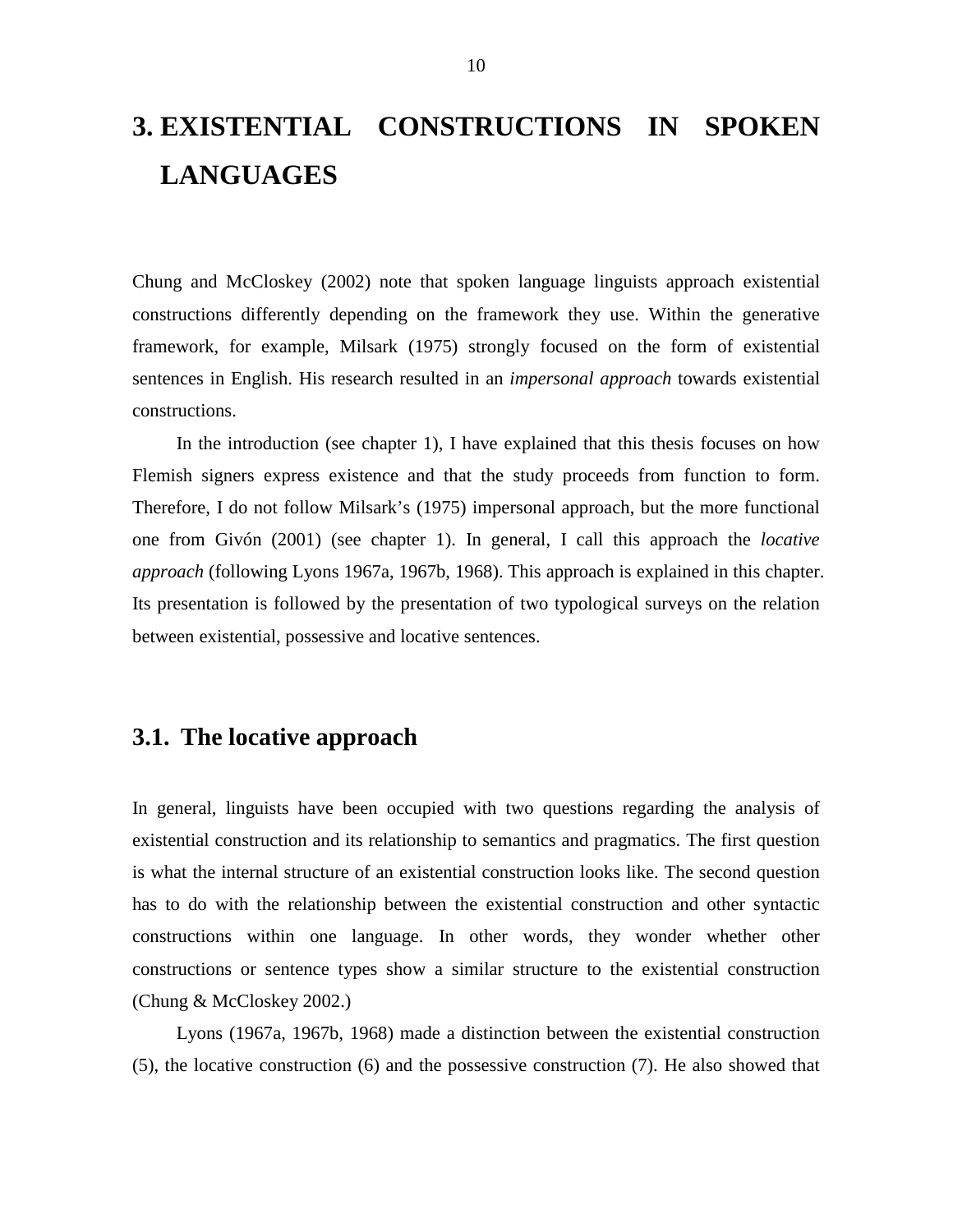these constructions are semantically related as they all express a certain *location* (on the table / Tom) of a certain object (book).

- (5) There is a book on the table.
- (6) The book is on the table.
- (7) Tom has a book. / The book is Tom's.

Syntactically, Lyons (1968: 390) argued, existential constructions as the one in (5) and possessive constructions such as in (7) are both derived from locative constructions. To support this view, Lyons (1968: 389-390) showed that the use of the existential verb 'to be' seldom occurs without a locative or temporal complement in English language. This is illustrated in examples (8) and (9):

- (8) There are lions in Africa.
- (9) The accident was yesterday.

From the point of view of semantic analysis, Lyons (1968: 390) further suggested that an existential construction like "There is a book on the table" can perhaps be described as implicitly locative. If an object does exist, then the object must be located in a certain time and space. Lyons (1968: 390) claimed that "the assertion that something exists, or existed, requires 'complementation' with a locative (or temporal) expression before it can be interpreted".

In addition to the semantic relation between existential and locative constructions, a prototypical possessive construction suggests the possessed object is physically located somewhere and it is at the same place as the possessor (Taylor 1995: 201). This confirms Lyon's (1968) suggestion that possessive and existential constructions are semantically related as examples (5) and (7) both express the location (on the table / Tom) of an object (book).

As mentioned before, I adopt the locative approach towards existential constructions. This means that I consider existential, locative and possessive constructions to be semantically related to each other, i.e. they all express the location of an object.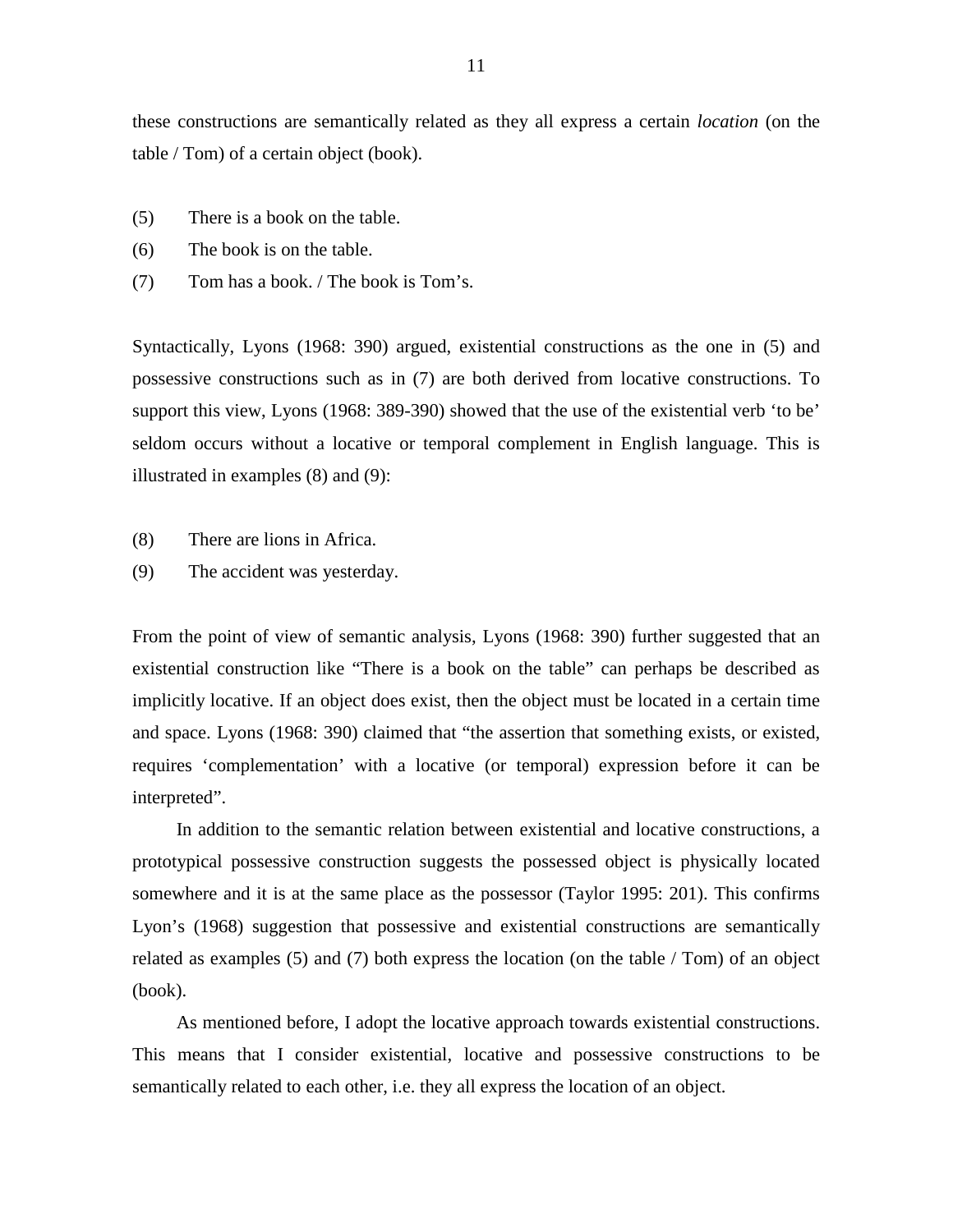## **3.2. Typological surveys**

In typological works, two contrastive methodological approaches towards linguistic universals have arisen with pioneered work from Greenberg (1966) on the one hand and Chomsky (1982) on the other. Comrie (1989: 1) explains that these approaches differ on three different levels: data, abstractness and explanation. The functional-typological approach taken by Greenberg uses data from a wide variety of languages around the world, analyses the concrete syntactic language structure and openly explains linguistic universals. The formal approach from Chomsky opts for a thorough research of a few language samples, goes for a more abstract analysis of syntax and favours the innateness as an explanation for language universals (Comrie 1989: 1-14.)

#### **3.2.1. Clark's typological survey**

Within the locative approach of Lyons (1967a, 1967b, 1968), Clark (1978) made a distinction between four types of sentences that she called *locational constructions*: existential construction, locative construction, 'have'-possessive construction and 'be' possessive construction. Clark (1978) illustrates these constructions with examples from English  $((10a) - (10d))$  and French  $((11a) - (11d))$ .

- (10) a. There is a book on the table.
	- b. The book is on the table.
	- c. Tom has a book.
	- d. The book is Tom's.
- (11) a. Il y a un livre sur la table.
	- b. Le livre est sur la table.
	- c. Jean a un livre.
	- d. Le livre est à Jean.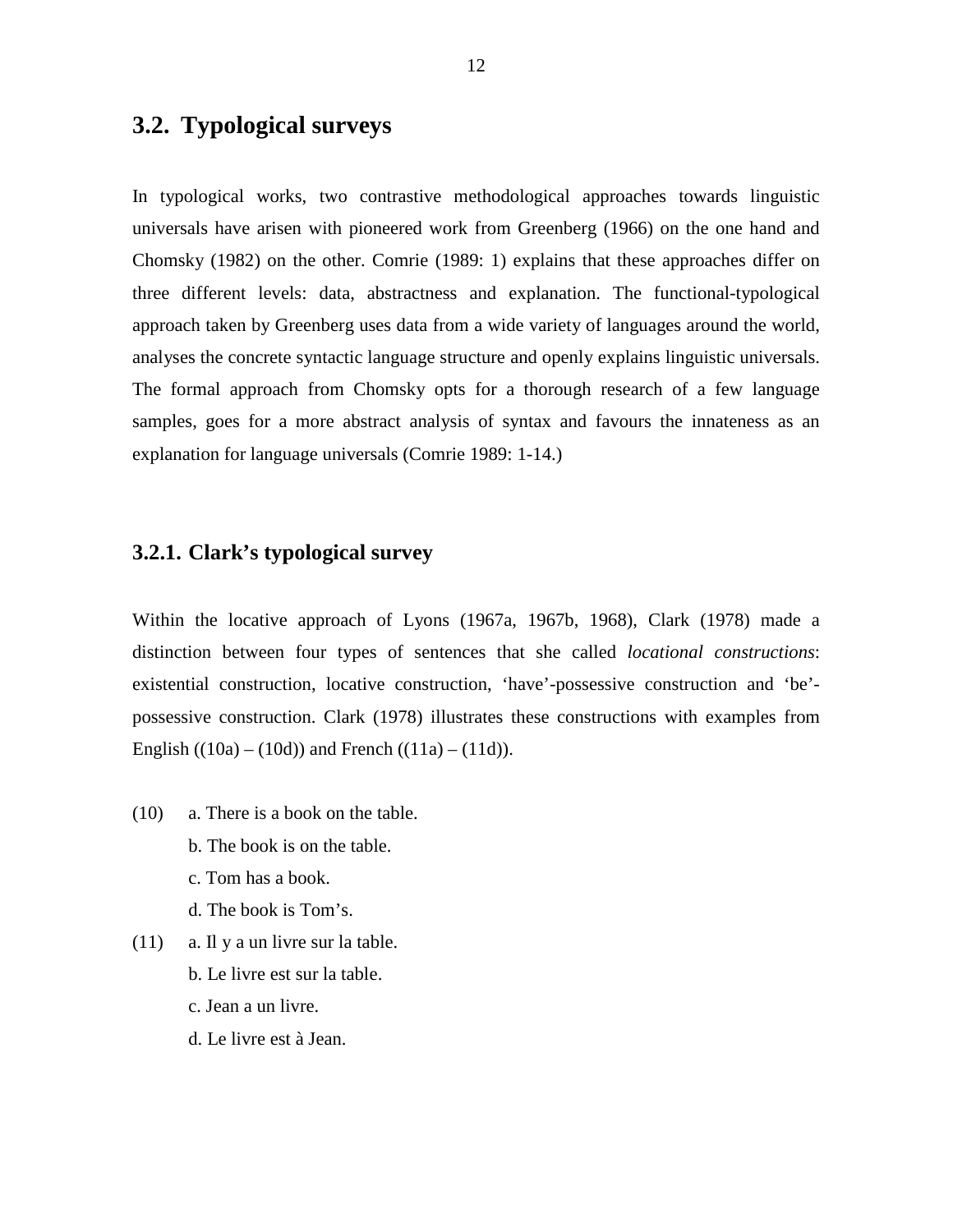Clark (1978: 87) views existential and locative sentences such as in  $(10a) / (11a)$  and  $(10b)$ / (11b), respectively, as constructions that contain a nominal (a book, the book / un livre, le livre) and a locative phrase (on the table / sur le table). The 'have'-possessive in (10c) and (11c) and the 'be'-possessives in (10d) and (11d) both comprise a possessed item (a book, the book / un livre, le livre) and a possessor (*Tom* / *Jean*). Clark (1978: 87) notes that the possessed item and the possessor in possessive constructions take the form of a nominal and a locative phrase, respectively.

From a syntactic point of view, Clark (1978: 87-88) notes that the word order in existential and locative constructions is different. In existential construction, the locative *there* (as a copy of the locative phrase at the end of the construction) precedes the nominal and the nominal is followed by the locative phrase. In contrast, the locative construction has the nominal preceding the locative phrase. The word order in these constructions respectively parallels with the 'have'- and 'be'-constructions, the former having the word order of Possessor (or locative phrase) preceding the possessed item (or nominal) and the latter showing the reverse. The word pattern of these constructions in English  $((10a) (10d)$ ) is also found in French  $((11a) - (11d))$ .

Furthermore, Clark (1978: 88) states that word order in existential and locative constructions is not arbitrary. The word order in both constructions depends on the definiteness of the nominal. Clark (1978: 88) claims that if the nominal is definite, it will appear at the initial position of the sentence. However, when the nominal is indefinite, another constituent should precede the nominal as can be seen in examples  $(10a) - (11a)$ ,  $(10b) - (11b)$  and also for the 'have'- and 'be-possessives in  $(10c) - (11d)$  and  $(10d)$  – (11d). The nominal (a book) in existential constructions is indefinite whereas it is definite in locative constructions (the book). This parallels with the possessive constructions with 'have'-possessives containing an indefinite nominal (a book) and 'be'-possessives a definite nominal (the book).

Clark (1978) conducted a typological survey, following Greenberg's (1966) approach, with data from approximately 40 languages around the world. She compared existential, locative and possessive constructions between these languages with a main focus on word order, definiteness of the nominal and verb agreement and she suggests two discourse rules.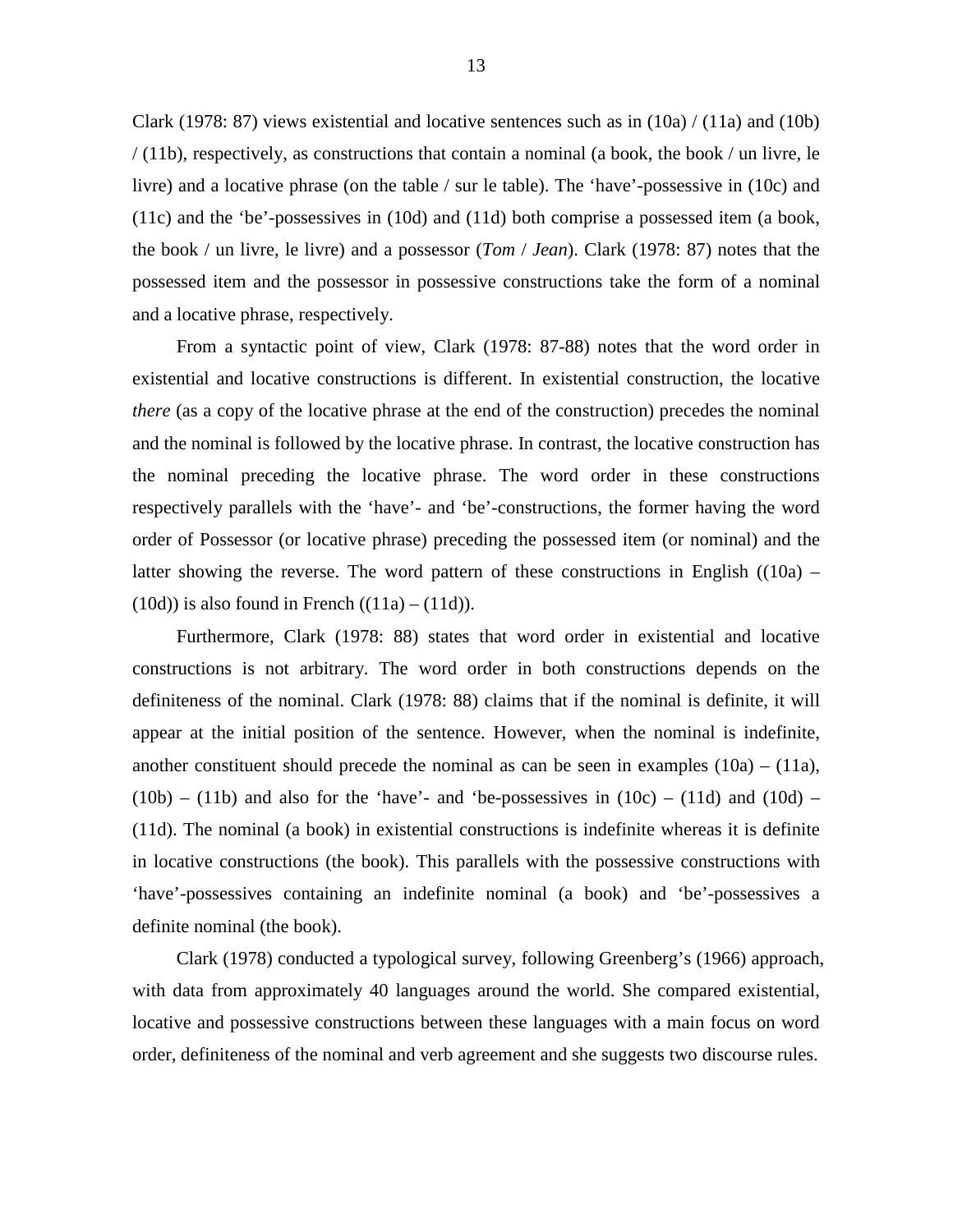#### **Word order**

Clark (1978) found that existential constructions in 27 out of 35 languages show the word order of locative phrase (Loc) preceding the nominal (Nom). Table 1 below presents the amount of languages related to different patterns of word order in existential constructions found by Clark (1978; for a full overview see Clark 1978: 93). Some languages (e.g. Japanese) have the pattern where the existential verb appears after the nominal whereas other languages (e.g. Finnish) have the verb preceding the nominal. Clark (1978) notes that only a few languages prefer the word order of Nom Loc where the placement of the verb is relatively unimportant. Out of 35 languages, 30 languages prefer not to place the indefinite nominal at the initial position of the existential construction (Clark 1978).

| <b>Location preceding Nominal:</b> | <b>Number of languages:</b>                    |
|------------------------------------|------------------------------------------------|
| Loc Nom V                          | 13 languages (e.g. Japanese, Swahili, Turkish) |
| Loc V Nom                          | 10 languages (e.g. Finnish, German, Panjabi)   |
| Loc Nom                            | 1 language (Tagalog)                           |
| Pro-Loc V Nom Loc                  | 3 languages (English, French, Spanish)         |
| <b>Nominal preceding Location:</b> |                                                |
| V Nom Loc                          | 4 languages (e.g. Hebrew, Hungarian)           |
| Nom V Loc                          | 6 languages (e.g. Yoruba, Twi)                 |
| Nom Loc V                          | 3 languages (e.g. Nasque, Mundari)             |
|                                    |                                                |

**Table 1: Word pattern in existential constructions found by Clark (1978: 92).** 

Clark (1978) found two main word order patterns in locative constructions: Nom V Loc in 18 languages (e.g. English, Finnish, Hebrew) and Nom Loc V in 14 languages (e.g. Basque, Hungarian, Japanese). In both patterns, the nominal precedes the locative phrase. 3 languages (Mandarin, Chinese, Swahili) show the pattern Nom Loc and another 3 (e.g. Tunica, Taos) the pattern Loc Nom V. Only a few languages have patterns with the locative phrase following the nominal.

Clark (1978) shows that in most languages the word order in locative constructions indeed differs from the word order in existential constructions. Table 2 presents a summary of the word order alternation between existential and locative constructions in several languages (Clark 1978, for a full overview see Clark 1978: 96).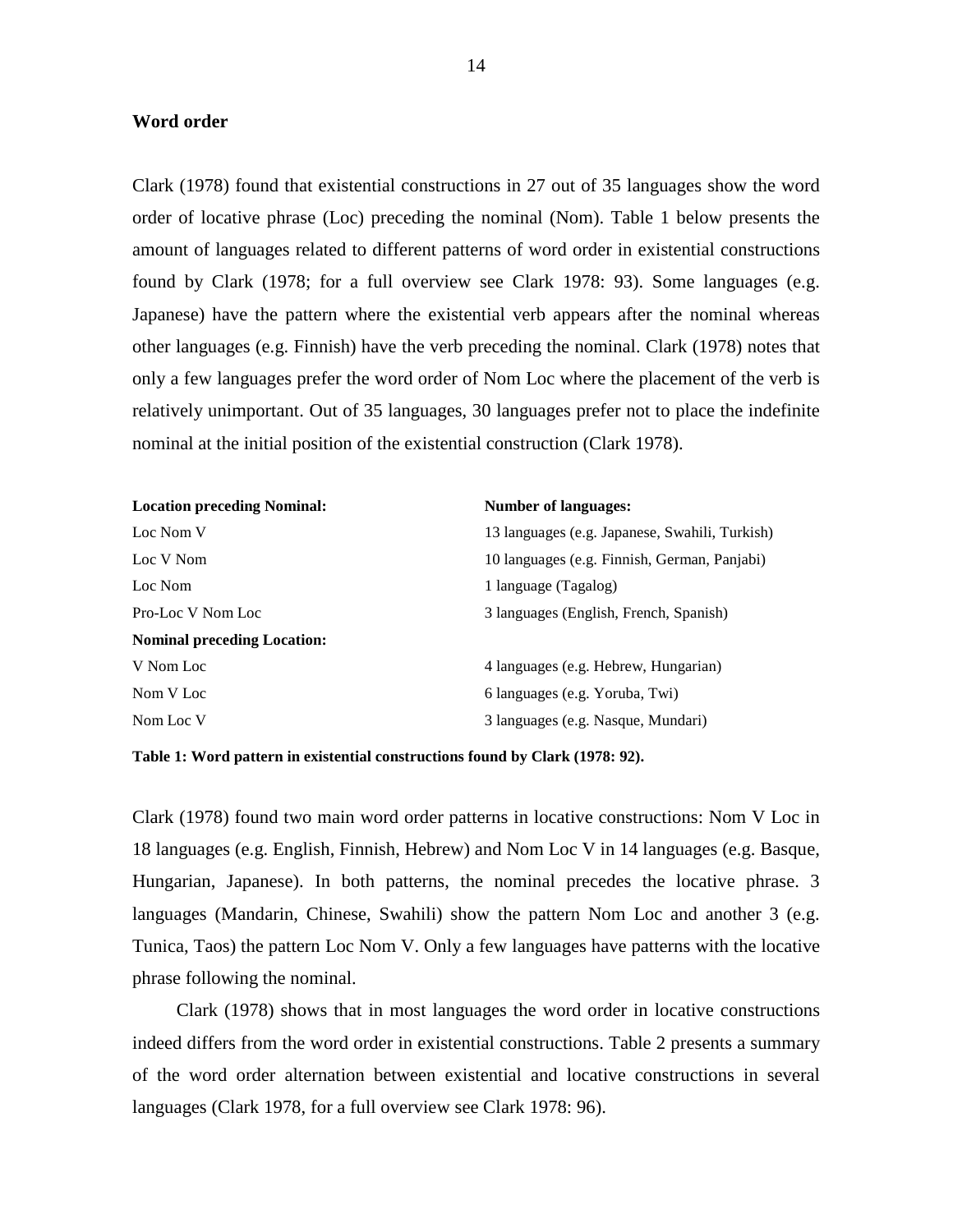| <b>Existential construction:</b> | <b>Locative construction:</b> | <b>Examples of languages:</b> |
|----------------------------------|-------------------------------|-------------------------------|
| Loc Nom V                        | Nom Loc V                     | Turkish, Eskimo, Swahili      |
| Loc V Nom                        | Nom V Loc                     | Finnish, Mandarin Chinese     |
| Pro-Loc V Nom Loc                | Nom V Loc                     | English, French, Spanish      |
| V Nom Loc                        | Nom V Loc                     | Hebrew, Hungarian             |

**Table 2: Word order alternations in existential and locative constructions found by Clark (1978).** 

#### **Definiteness**

Clark (1978: 91) states that both English and French are languages that have various articles to mark definiteness of the nominal. Many other languages only have one article to mark a definite nominal and most languages do not have any definite or indefinite article. In these languages, the word order marks the definiteness.

As mentioned earlier, Clark (1978) argues that word order in existential and locative constructions is not arbitrary because the definiteness of the nominal determines the word order. Existential constructions that contain an indefinite nominal are used pragmatically to introduce new information in a discourse.

#### **The verb used in existential and locative constructions**

Clark (1978: 101) claims that because of the relationship between existential, locative and possessive constructions the verbs used in these constructions should also correlate. In her survey, she notes that most languages use the same verb in all three constructions. Finnish, for example, uses the verb '*olla*' in all four sentence types while French uses '*avoir*' in the existential and 'have'-possessive construction and '*être*' in the locative and 'be' possessives (Clark 1978).

Considering existential and locative constructions, Clark (1978) found that 26 out of 40 languages (e.g. Basque, Turkish, Burmese) use the same verb for existential and locative constructions. In some languages, existential and 'have'-possessive constructions are related both by the definiteness of the nominal and the verb used within the constructions (e.g. French as exemplified above). Normally, the subject of the verb in existential and locative constructions is the nominal. However, the indefinite nominal in existential

15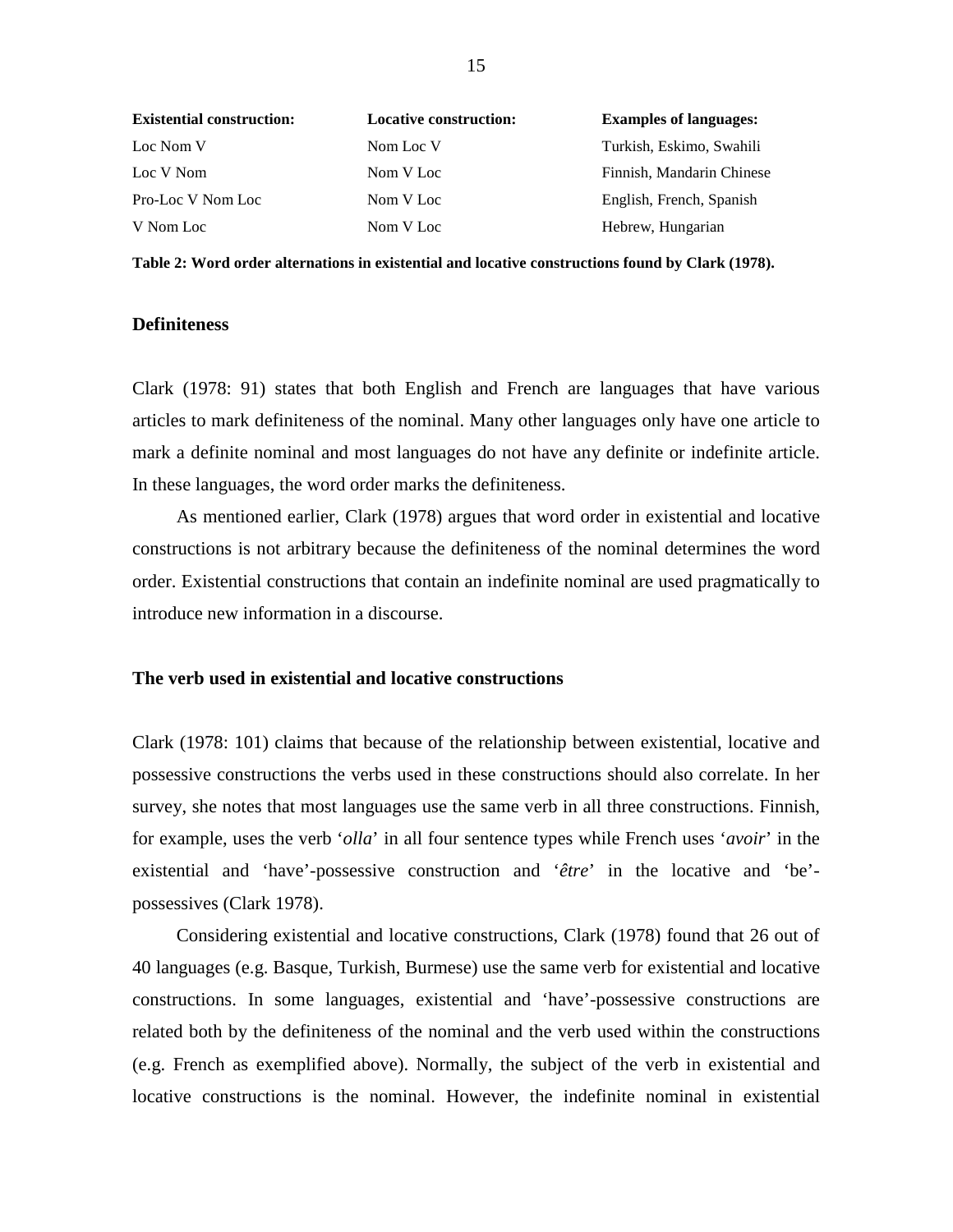constructions occurs in a third person form because a first or second person form requires a definite nominal (Clark 1978: 109).

#### **Discourse rules**

Clark (1978: 119-120) suggests two discourse rules that explain the difference of word order in the four locational constructions. The first rule states that a definite argument precedes an indefinite argument. If both arguments are definite, a second rule applies, stating that animate arguments precede inanimate arguments. Since the locative phrase is nearly always definite, the first rule applies to existential constructions resulting in the following order: Loc (definite) Nom (indefinite).

Again, the contrast in word order in existential and locative constructions can also be explained through their respective functions as the former construction is used to introduce a new referent in a discourse. This results in the appearance of an indefinite nominal. The definite nominal used in the locative construction implies that the referred object was already mentioned earlier in the discourse (Clark 1978: 91).

#### **3.2.2. Freeze's typological survey**

I am aware of the fact that Freeze's (1992) typological survey on existential, locative and possessive constructions, as described later on in this chapter, has quite a strong generativist view as he believes that these constructions are derived from a single underlying structure. I do, however, not consider his research in depth. I only refer to his discussion of the relation between the basic word order of a language and the word order of locative and existential constructions.

Freeze (1992) conducted a typological survey to show that existential and possessive constructions are syntactically derived from the locative construction. His analysis was based on the locative paradigm from Russian language where the similarities between the three constructions are easily recognized (see (12)).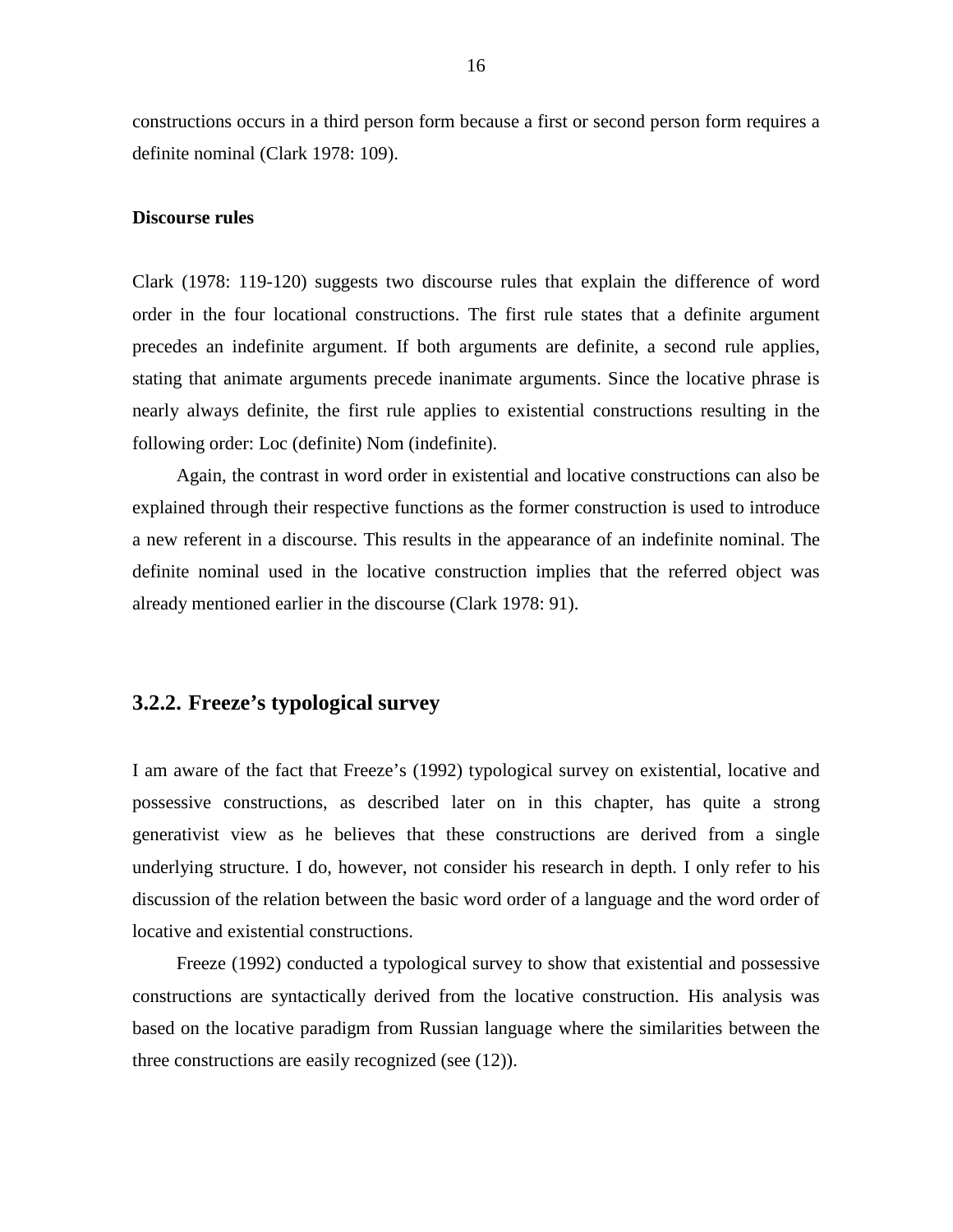(12) a. *kniga byla na stole* book-NOM was on table-LOC 'The book was on the table.'

> b. *na stole byla kniga*  on table-LOC was book-NOM 'There was a book on the table.'

> c. *u menja byla sestra* at 1-sg-GEN was sister-NOM 'I had a sister.'

The locative construction in (12a) and the existential construction in (12b) both consist of a locative argument and a theme argument (Clark (1978) called the latter term *nominal*). The theme argument (kniga) takes the subject position in the locative construction. In the existential construction the locative argument (na stole) takes this position. It is assumed that in languages that do not have a proform (e.g. *there* in English) the locative argument is the subject which is the case in Russian (Freeze 1992.)

Freeze (1992) based his study on a sample of 5 languages that differ in the basic word order of subject (S), object (O) and verb (V). He compared the word order in existential and locative constructions. His analysis has shown that the order locative (L) preceding the theme (T) in existential constructions, as in the Russian example (12c), is the most common form. Freeze (1992: 556) considers the use of a proform as exceptional.

Freeze (1992) compared the word order in existential constructions with the word order in locative constructions on the basis of the language's basic word order. This is shown in table 3 below. The bold T(heme) and L(ocative) refer to the subject position within both constructions.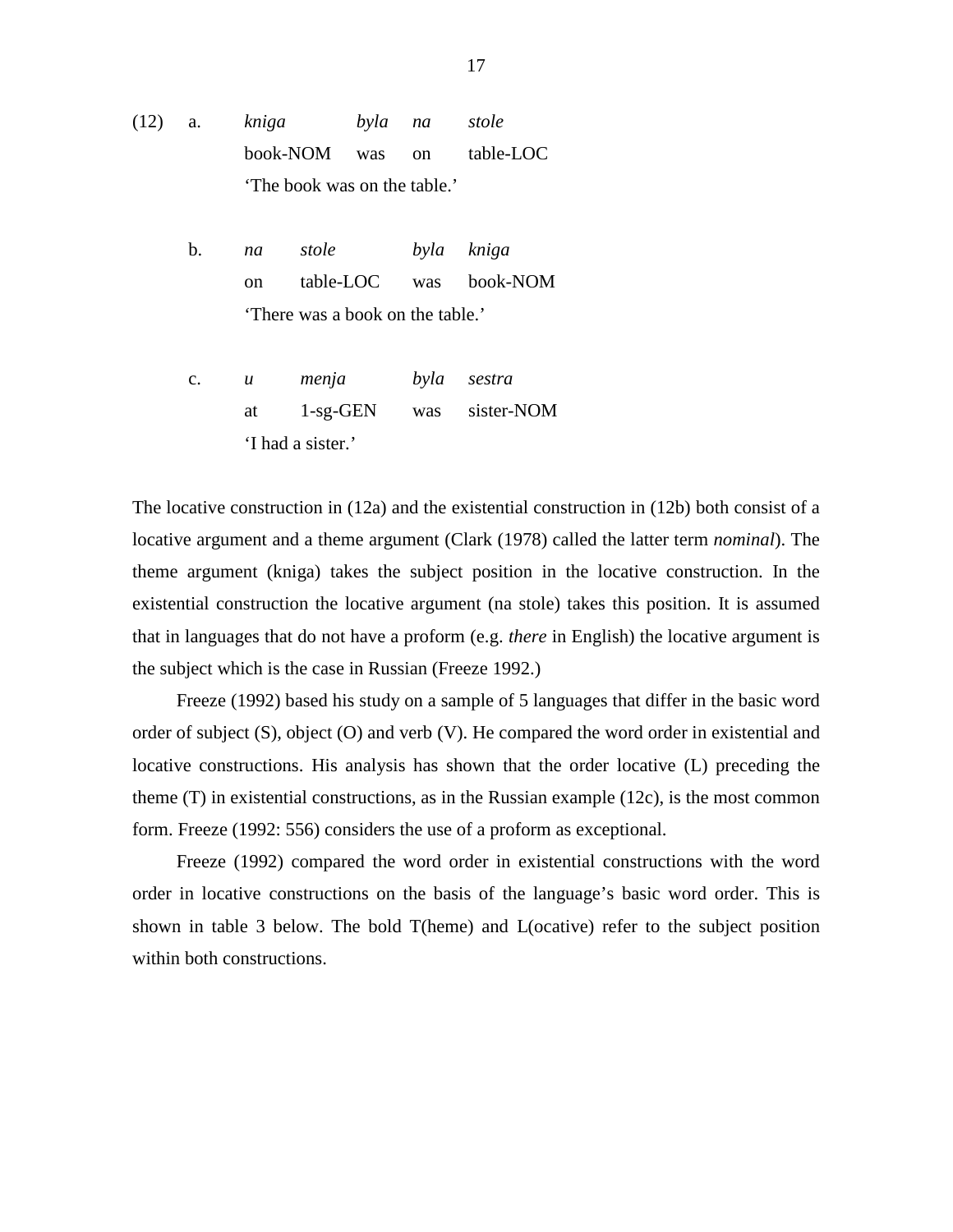| <b>Basic order</b> | Language      |               |   | <b>Existential construction</b> |     | <b>Predicative locative</b> |  |       |     |
|--------------------|---------------|---------------|---|---------------------------------|-----|-----------------------------|--|-------|-----|
| <b>SVO</b>         | e.g. Russian  |               |   | COP T                           |     |                             |  | COP L |     |
| <b>VOS</b>         | e.g. Chamorro | $COP$ $T$ $L$ |   |                                 |     | COP L T                     |  |       |     |
| <b>VSO</b>         | e.g. Tagalog  | COP T L       |   |                                 |     | $COP$ $L$ $T$               |  |       |     |
| SOV                | e.g. Hindi    |               | L |                                 | COP |                             |  |       | COP |

**Table 3: word order alternation found by Freeze (1992: 564).** 

Existential constructions in SVO-languages like Russian have the locative argument preceding the theme argument. The predicative locative (or locative construction) in Russian shows an alternate order. It has the theme argument in the subject position preceding the locative argument. Languages with basic word orders that differ from VOS, VSO and SOV also show a different word order in the existential and locative predicate (Freeze 1992.)

Like Clark (1978), Freeze (1992: 557) also explains the alternation of word order in existential and locative constructions due to definiteness effect on the theme argument. When the theme argument is indefinite, the locative argument takes the subject position in existential constructions. If the theme is definite, it takes the subject position. In addition, parallel to Clark's first discourse rule (1978), Freeze (1992) notes that there is probably no language that accepts a definite theme (or nominal) within an existential construction. The locative argument, however, can be either definite or indefinite as this is the case in Russian (Freeze 1992).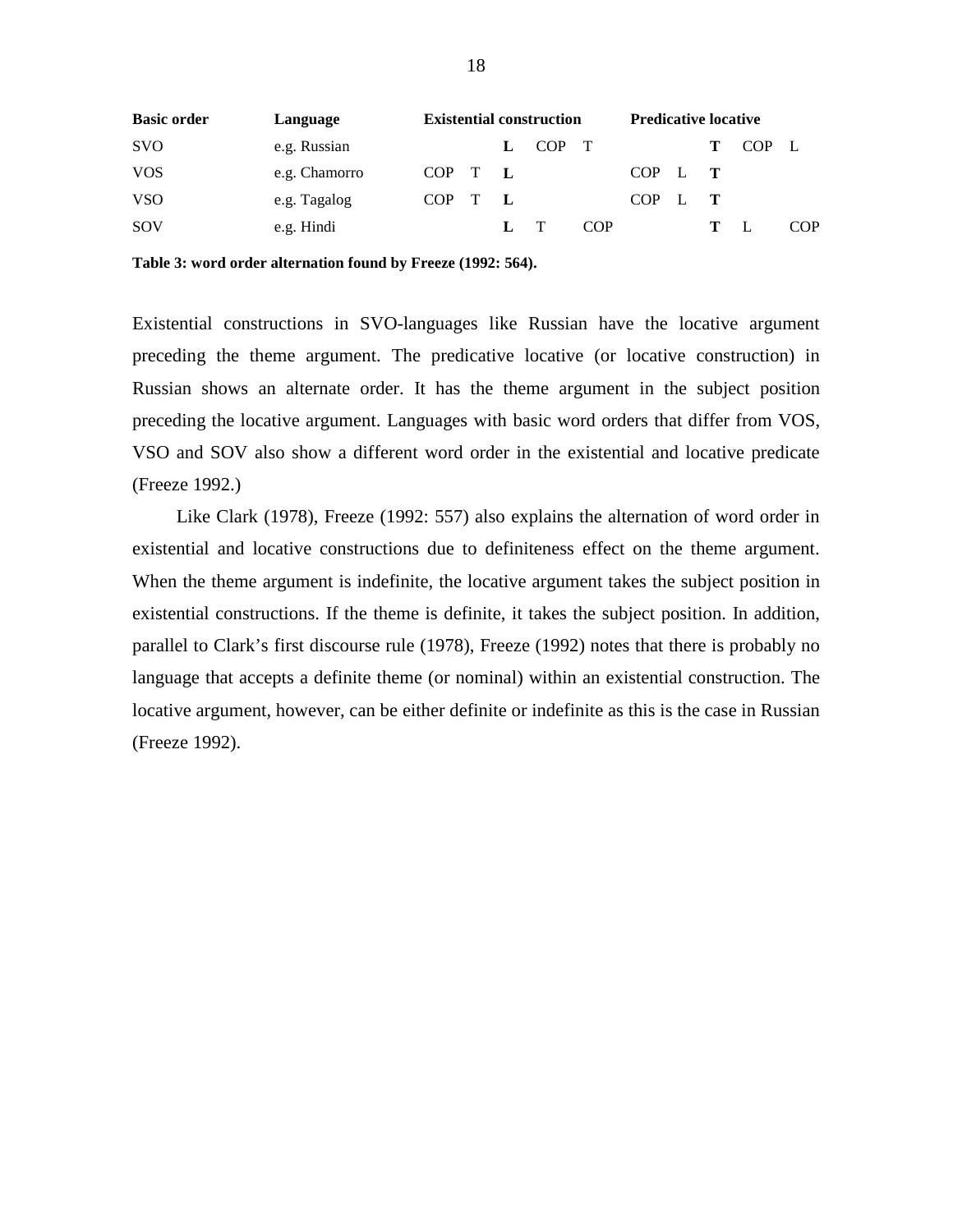# **4. EXISTENTIAL CONSTRUCTIONS IN SIGNED LANGUAGES**

In sign linguistics, expressing existence is a topic that has not been studied a lot or in depth. This chapter gives an overview of studies on existential constructions in different sign languages. Because I use the 'locative approach', which I introduced in chapter 3, the possessive and locative constructions are also discussed.

### **4.1. British Sign Language**

Deuchar (1984: 146-147) argues that British Sign Language (BSL) is a creole. Her assumption is based on the language's structural properties and on the way this language is acquired. She refers to Bickerton (1981) who argued that many creoles use one lexical item to express existence and possession and claims the same holds true for BSL. The language indeed only has one lexical item, the sign HAVE, to express both existence and possession.

Hughes, Colville and Brennan (1984) analyzed a small group of BSL signs whose primary function is to express existence and location. They confirm that the sign HAVE can express existence and possession, but contrary to Deuchar's (1984) claim, Hughes et al. found that BSL has two other signs with the same function. These signs are illustrated in Figures 2 and 3.





**Figure 2: EXIST in BSL** Figure 3: **EXIST**/**LOCATE** in BSL (Hughes et al 1984: 7)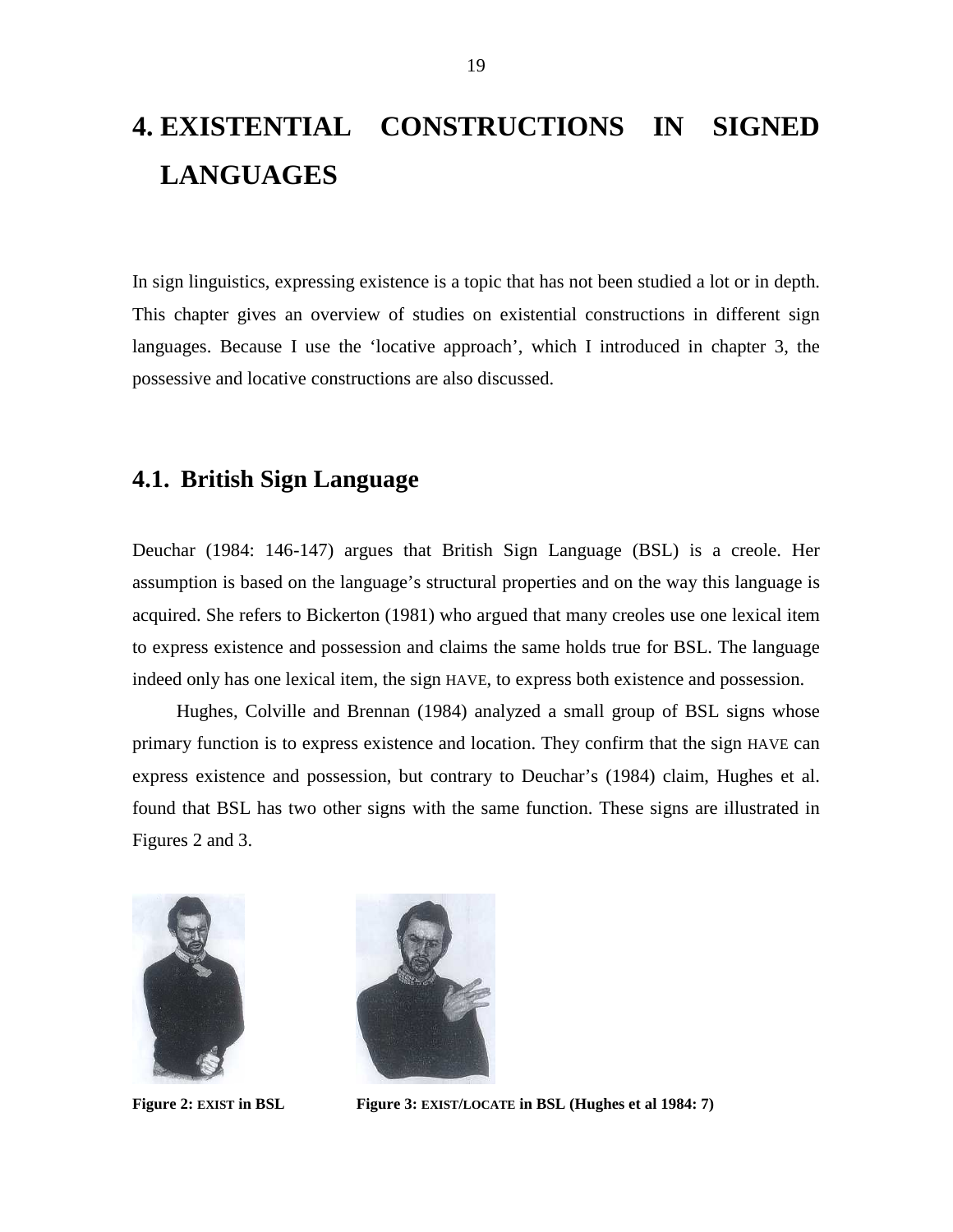Hughes et al. (1984) noted that both signs in Figures 2 and 3 include the notion of an object or a person existing. However, while the sign in Figure 3, which I gloss as EXIST/LOCATE, can also be used to explicitly emphasize the specific location, the sign in Figure 2, which I gloss as EXIST, is used less to emphasize location.

## **4.2. Danish Sign Language**

Kristoffersen (2003) investigated the order of the constituents in existential, locative and possessive constructions in Danish Sign Language (DSL). Her research was based on a corpus of videotaped monologues from native Deaf signers. 28 constructions were found that include the verb EXISTENTIAL with a mouth pattern similar to /ar/. The verb EXISTENTIAL is illustrated in Figure 4.



**Figure 4: EXISTENTIAL in DSL (Kristoffersen 2003: 132)** 

In her study, Kristoffersen (2003) replaced the terms *locative phrase* and *possessor* from Clark (see section 3.2.1) with the semantic role *Ground* and the terms *nominal phrase* and *possessum* with the semantic role *Figure*. She found that DSL forms existential, locative and possessive constructions by the use of one lexical verb EXISTENTIAL. These constructions are illustrated in (13), (14) and (15), respectively. The notations "+fl", "+fr", "+l" in these examples refer to the loci "forward left", "forward right" and "left" in the signer's articulation space. PRON means pointing sign and 1.p first person singular. The slash denotes a short pause.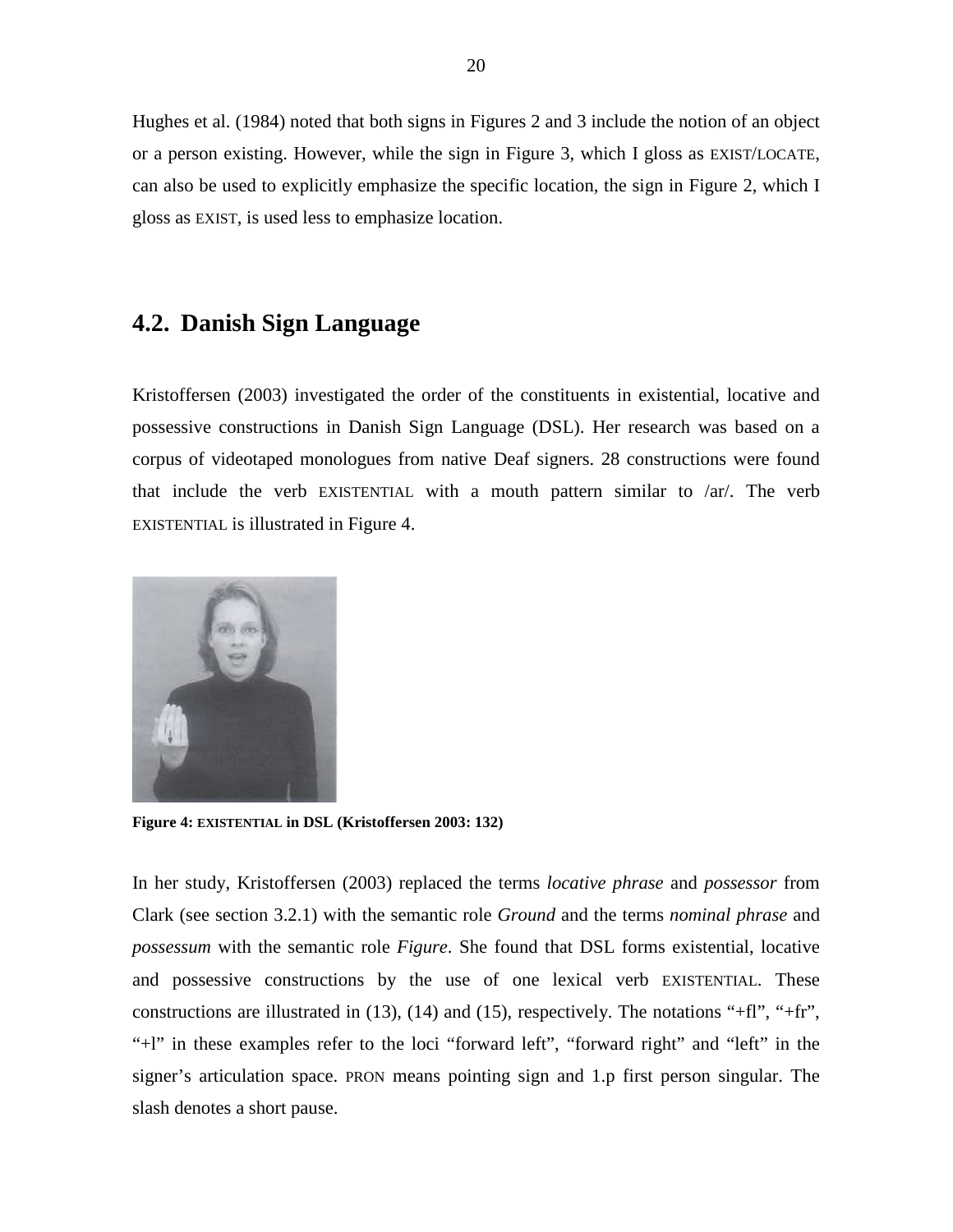(13) REASON HOTEL+fl NEXT-TO+fr/ EXISTENTIAL+fr DISCO Ground Figure 'The reason was there was a disco next to the hotel.'

(14) MAYBE METTE / EXISTENTIAL PRON+ $1/$  KC Figure Ground 'Maybe Mette is at KC.'

 $(15)$  1.p EXISTENTIAL / PILLOW / Ground Figure 'I had a pillow.'

The existential construction in  $(13)$  shows the constituent order of Ground – EXISTENTIAL – Figure and parallels with the order in the possessive construction (15). The locative construction in (14) shows an alternate constituent order with Figure (METTE) preceding the Ground (KC). In these three constructions, the verb EXISTENTIAL is always in between Figure and Ground, irrespective of their mutual order (Kristoffersen 2003.)

Kristoffersen (2003) notes that the general order in existential constructions is Ground – EXISTENTIAL – Figure. This order is similar to the dominant word order Clark (1978) found for existential constructions.

In most existential constructions, the Figure can be expressed either by the use of a lexical item such as the 'washing-machine' in example (16) or by a locus. The order of the constituents remains Ground – EXISTENTIAL – Figure (Kristoffersen 2003.)

# (16) BATH^ROOM+l/ PRON+l/ EXISTENTIAL+l WASHING-MACHINE/

'In the bathroom there was a washing machine.'

Kristoffersen (2003) only found one construction with the verbal meaning 'to exist' expressed by means of pointing combined with the existential mouth pattern /ar/. Pointing occurs at the end of the utterance, as can be seen in example (17). The notation "+d" refers to "direction down" and functions as the locus of Ground ('on the ferry').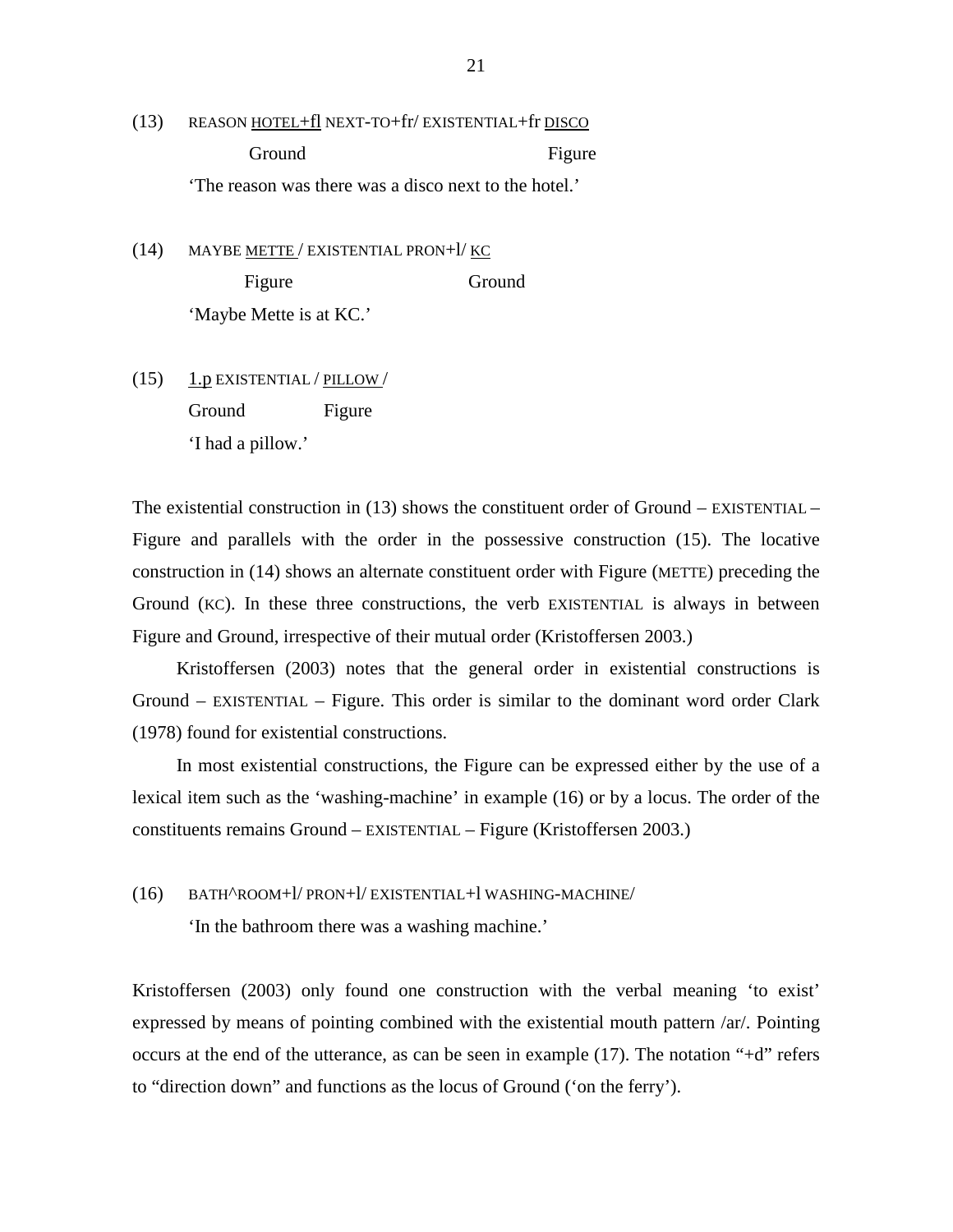(17) PRON+d/ ABOUT 150 PERSON+multiple/ ABOUT PRON+d

ar

'There were about 150 people [on the ferry]'

Finally, Kristoffersen (2003) mentions that in case of unexpectedness of the Figure, the order of the constituents in existential constructions can change. This is shown in example (18) where Figure precedes the verb EXISTENTIAL and Ground is retrieved from the context. In this case, the verb is produced in combination with raised eyebrows.

(18) SECOND TOILET/ EXISTENTIAL/

'[and] secondly there was even a toilet [on the bus]' (Kristoffersen 2003: 135)

Kristoffersen (2003: 131) also concludes that in DSL, the definiteness in existential and locative constructions is not encoded morphologically but is distinguished by word order.

## **4.3. Finnish Sign Language and Flemish Sign Language**

De Weerdt and Takkinen (2006) conducted a cross-linguistic research on expressing existence in Finnish Sign Language (FinSL) and Flemish Sign Language (VGT). Their research was based on a questionnaire developed by Zeshan (2006) and her team to develop a typological research project on possessive and existential constructions in different sign languages around the world. Different stimulus materials were also provided to elicit data that match the target structures that can be used to fulfil the questionnaire.

Zeshan (2006) states that most sign languages use one verb sign in both existential and possessive constructions. Example (19) shows an existential construction and example (20) a possessive one in Indian Sign Language:

(19) PROBLEM EXIST

'There is a problem.'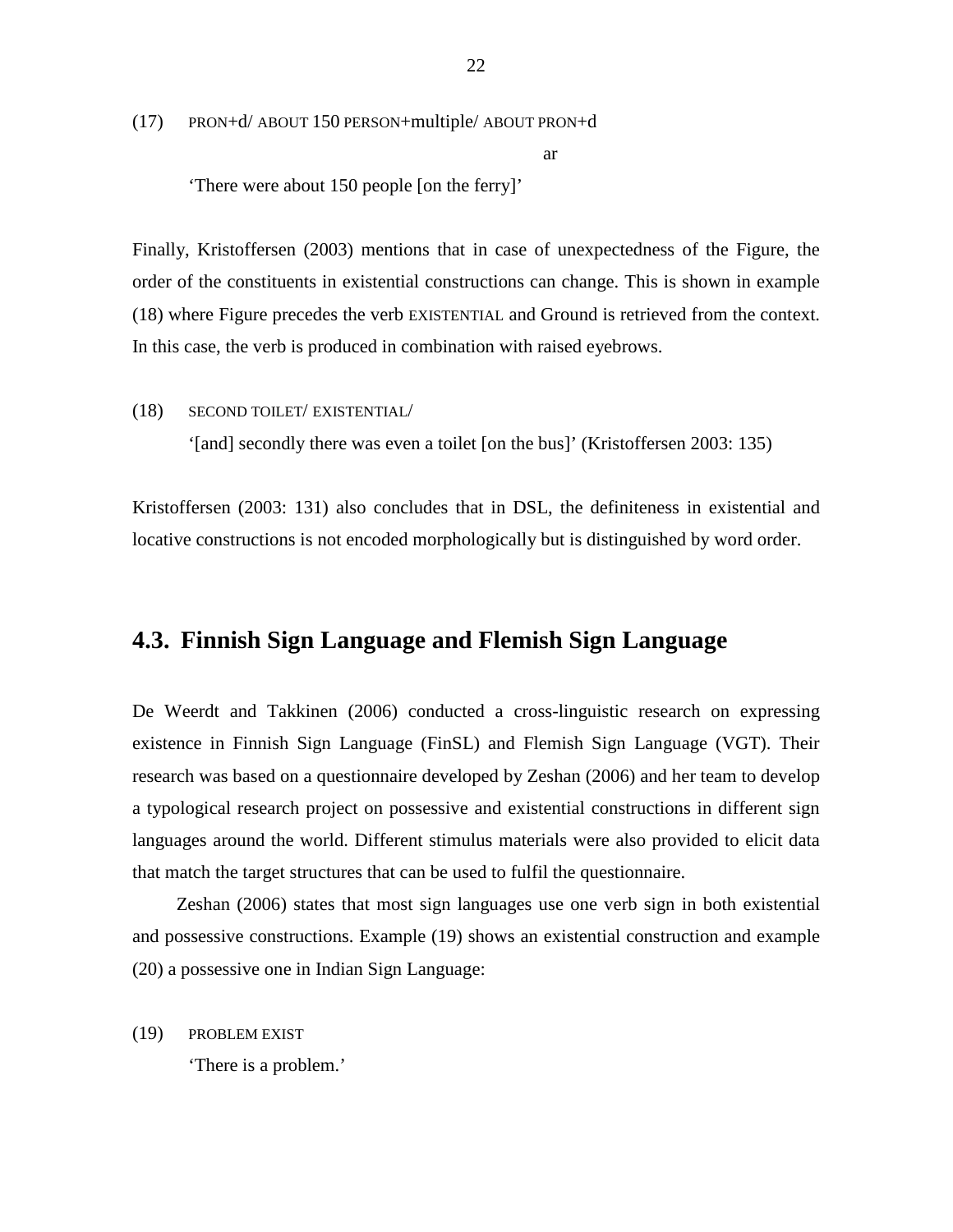(20) INDEX-1 HOUSE EXIST

'I have a house.' (lit.: 'I, a house exists.') (Zeshan 2006)

In order to discover whether other sign languages use other ways to form these constructions, Zeshan (2006) suggested the following possibilities:

\_\_\_\_\_nod

- A head nod as in PROBLEM
- A predicative index (pointing sign) as in HOUSE INDEX-left
- Another lexical predicate as in PROBLEM TRUE
- Other

Based on this questionnaire, De Weerdt and Takkinen (2006) proposed that both Finnish Sign Language (FinSL) and Flemish Sign Language (VGT) express existence in five different ways. As the various ways of expressing existence in VGT are dealt with in chapter 6, this part will only focus on existential constructions in FinSL.

De Weerdt and Takkinen (2006) show that FinSL uses the lexical verb OLLA ('have'), illustrated in Figure 5, to express existence as shown in (21); this verb can also express possession.

(21) EXIST VASE

'There is a vase.'



**Figure 5: OLLA in FinSL (Suvi 2003 [Finnish Sign Language dictionary]: entry 250)**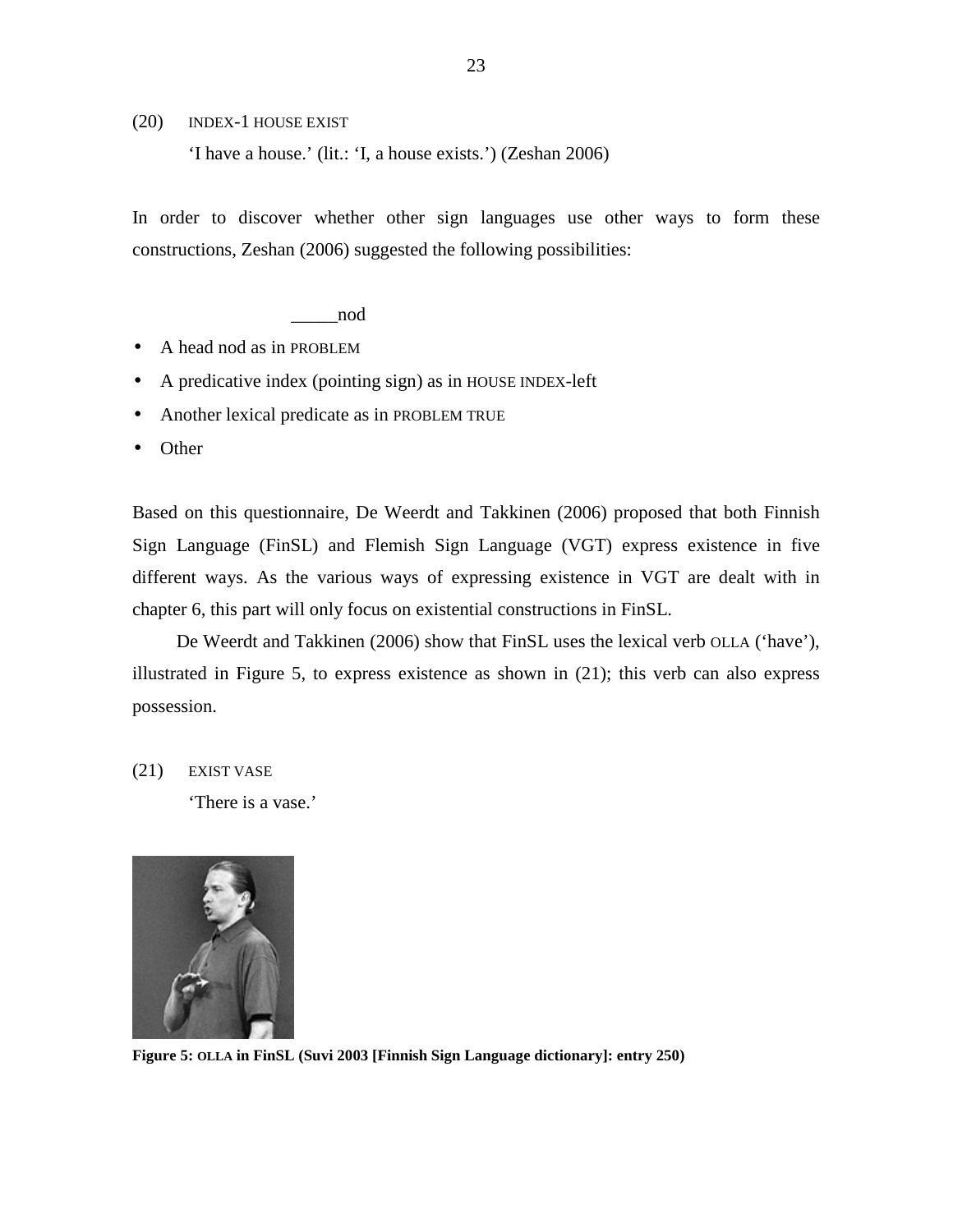Secondly, De Weerdt and Takkinen (2006) suggested that Finnish signers can also express existence by means of a polysynthetic sign that contains a XMH-movement, i.e. a short movement downward with an end, carrying existential meaning. Liddell and Johnson (1989: 210) define H-segment as "periods of time during which all aspects of the articulation bundle are in a steady state" and M-segment as "periods of time during which some aspect of the articulation is in transition". In contrast, Wallin (1996: 28) described this movement type as 'a move with a distinct offset' and applied it in his descriptive work of polysynthetic signs in Swedish Sign Language.

De Weerdt and Takkinen (2006) analyzed the following construction (22) as an existential construction including a polysynthetic sign at the final position of the utterance. The existential verb OLLA does not appear in this construction.

(22) THREE HANG-a HANG-b HANG-c POT cl-(pot)-a cl-(pot)-b cl-(pot)-c 'There are three pots hanging [on the wall].'

The polysynthetic sign is produced three times and every sign contains a straight movement forward that shows the existence of 'pots'. The verb HANG is also produced three times on specific loci referring to the location of the objects. The main location 'on the wall' is retrieved from the context (De Weerdt & Takkinen 2006.)

De Weerdt and Takkinen (2006) added that pointing with an index finger as in (23) or producing a lexical sign in a certain articulation place as in (24) also express existence in FinSL.

- $(23)$  nod SUN INDEX-3(picture) 'There is a sun [in your picture].'
- (24) STOVE TWO DRAWER-a DRAWER-b 'There are two drawers on the stove.'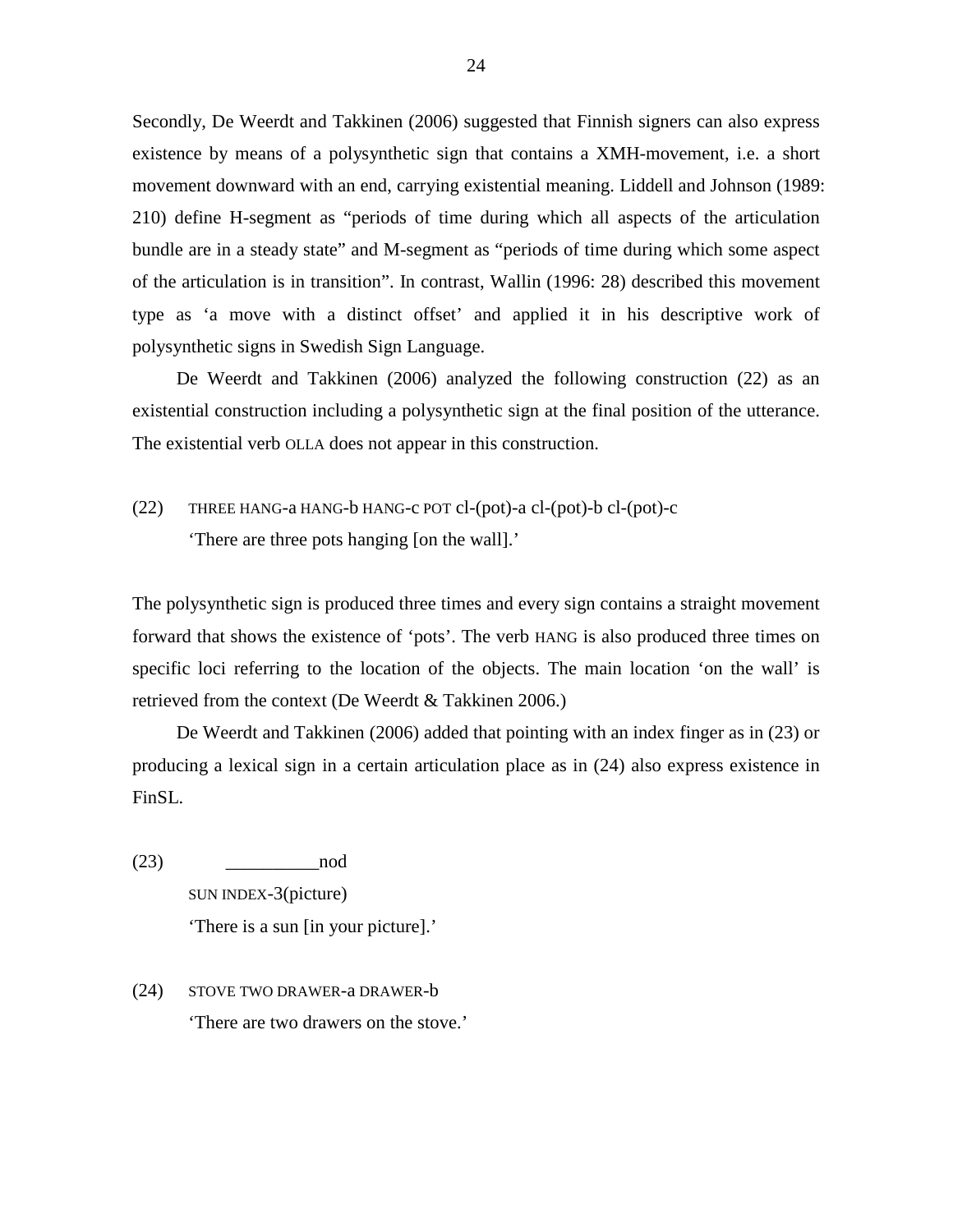De Weerdt and Takkinen (2006) explained that the construction in (23) consists of a pointing sign, formed with an index finger, combined with a head nod and round lips equivalent to /o/ that emphasizes the meaning 'to exist' in this context. The lexical signs DRAWER-a and DRAWER-b in (24) were produced on certain articulation places and also mark existence.

The fifth and final group consists of existential constructions combining the previous four ways. For example, the construction in (25) below shows a combination of the FinSL existential verb OLLA with a lexical sign produced on a locus and/or a polysynthetic sign. The analysis of this construction is complicated because it is not clear which sign carries the main existential meaning (De Weerdt & Takkinen 2006.)

(25) RIVER ----------------------------------------------

BOY cl-(stand) HAVE cl-(plant-in-river)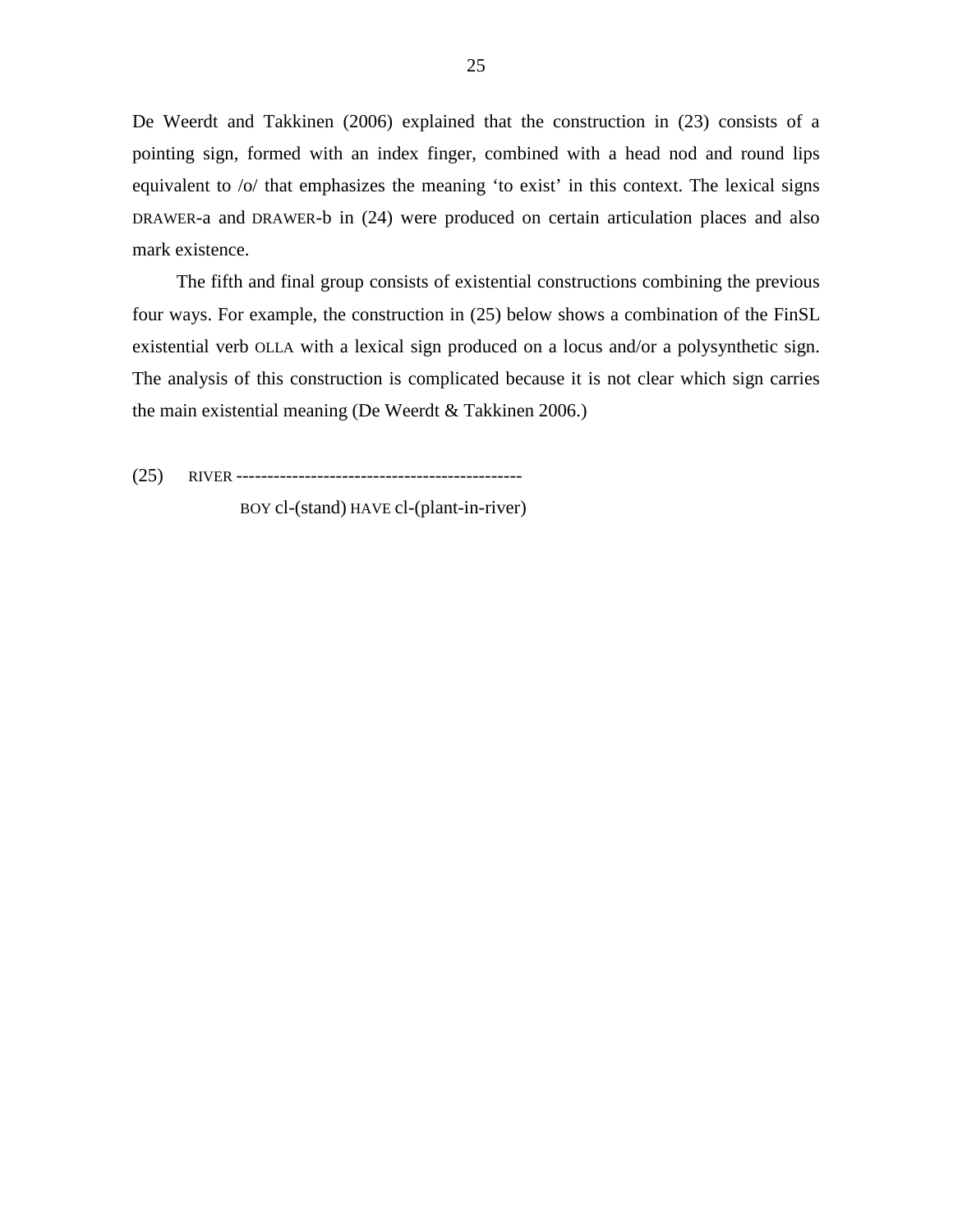# **5. METHODOLOGY**

As this thesis comprises a small basic study, I involved only four informants and an elicitation test. The elicited data consist of video clips with a total length of approximately 40 minutes. Each videotaped section contains a signed interaction between two informants and ends with a signed report by one of the two informants.

The informants involved in this research are four native signers of Flemish Sign Language. They all acquired Flemish Sign Language from their parents. Three of the informants are Deaf and one is a  $\text{CODA}^3$ . Two informants lived in West-Flanders all their lives while the other two have always lived in Antwerp. They all belong to the same generation being between 29 and 33 years old.

The data were elicited using the material and tasks (see Appendices 1 and 2) developed for a cross-linguistic research entitled *Sign Language Typology: Possession and Existentials* directed by Ulrike Zeshan (Zeshan 2006). The choice of the informants was based on the province they live in. The two informants from West-Flanders conversed with one another, as did the two informants from Antwerp. I choose to do this in order to make them feel more comfortable in front of the camera. Also, in this way the chance that they should adapt their own regional variety is reduced.

Each pair of informants was given four pairs of pictures and got to see a total of eight pictures. One informant got a picture that slightly differed from the picture the other informant got (e.g. an object missing, a different object, a different colour). The informants were not able to see their interlocutor's picture. The position of the informants, their pictures on a table and the camera is illustrated in Figure 6. The initial task of the informants consisted of finding the differences between the given pictures through interaction. Their final task was to report about the differences they found at the end of the interaction.

 $\overline{a}$ 

<sup>&</sup>lt;sup>3</sup> Child of Deaf Adults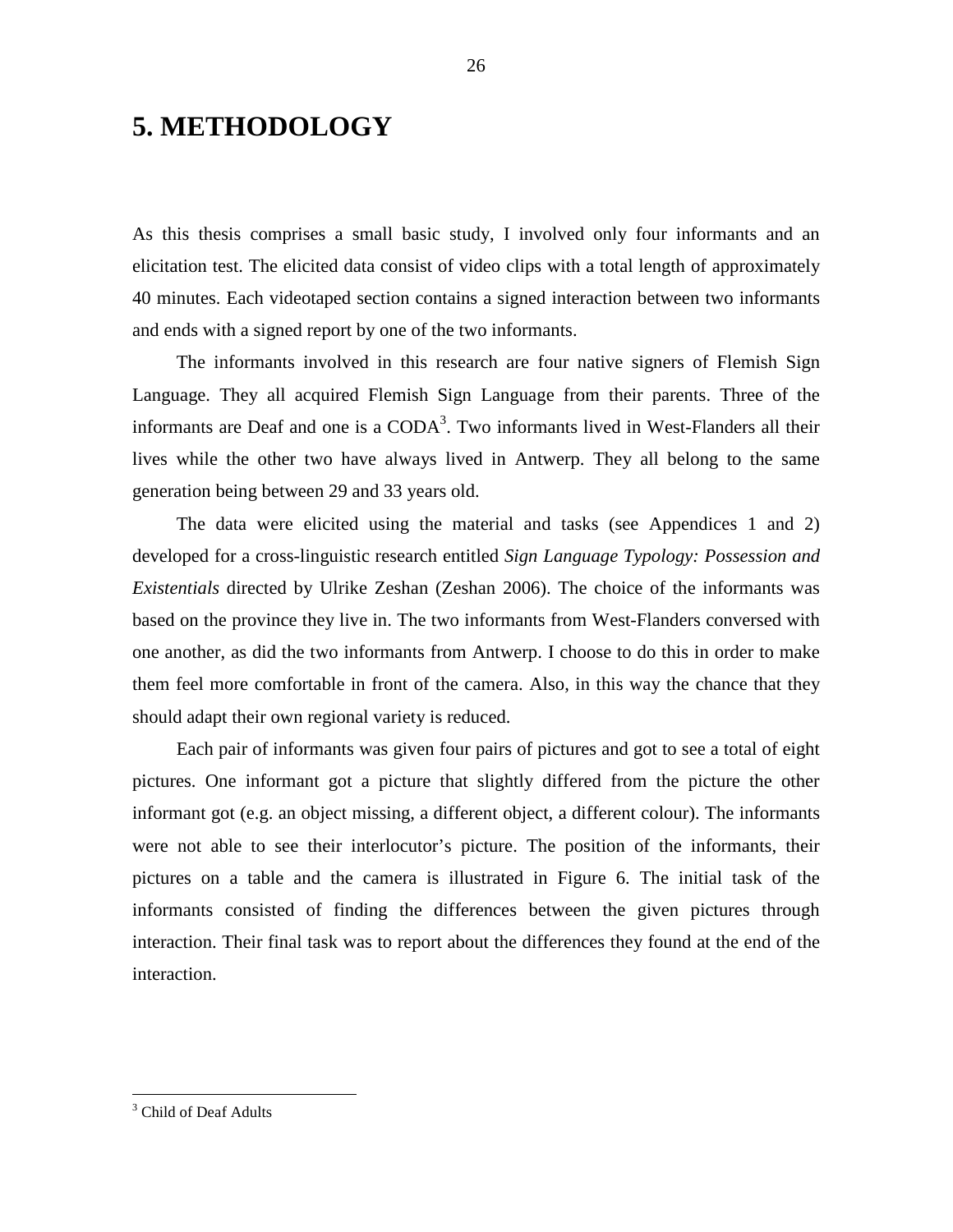

**Figure 6: position of informants** 

Before the informants could start with their task, they were asked never to pick up their picture from the table as it can cause them to sign with one hand while holding the picture in the other. Furthermore, holding a picture in one hand can cause difficulties in distinguishing between pointing at the informant's own picture, pointing at the interlocutor's picture or pointing at the interlocutor him/herself.

The interactions and the reports at the end of each section were transcribed with the  $ELAN<sup>4</sup>$  annotation tool. Four tiers were created within the ELAN-transcription and each tier transcribed the signs uttered with the right or left hand. As simultaneity of the signs produced by one signer is not always easy to recognize in an ELAN-transcription, I also transcribed the data in a Word document. The notational conventions of my analysis are shown in Appendix 3. Transcription examples in both ELAN and Word can be found in Appendices 4 and 5.

Because the function of introducing new and important referents within a discourse is important, every utterance of each informant is transcribed and checked in relation to the preceding and following utterances, i.e. the context. Every video clip was observed several times before starting the transcription. I first transcribed the expressions uttered by informant A, followed by the ones of informant B. The transcriptions of existential constructions were checked twice and some examples of simultaneous occurrences of signs

 $\overline{a}$ 

<sup>4</sup> http://www.lat-mpi.eu/tools/elan/elan-description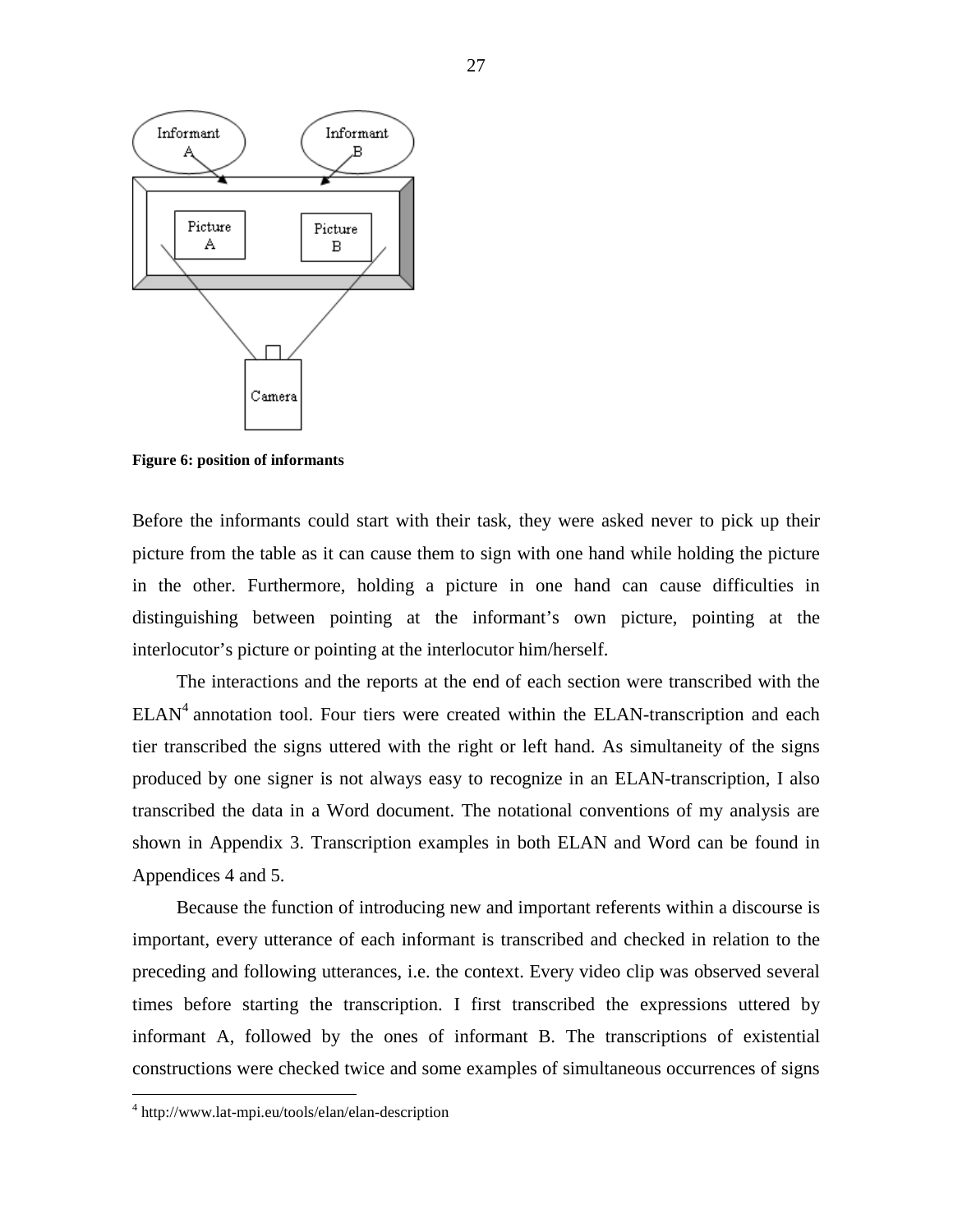(i.e. with left and right hand) were transcribed in a Word document as well. Finally, examples of existential constructions were analyzed.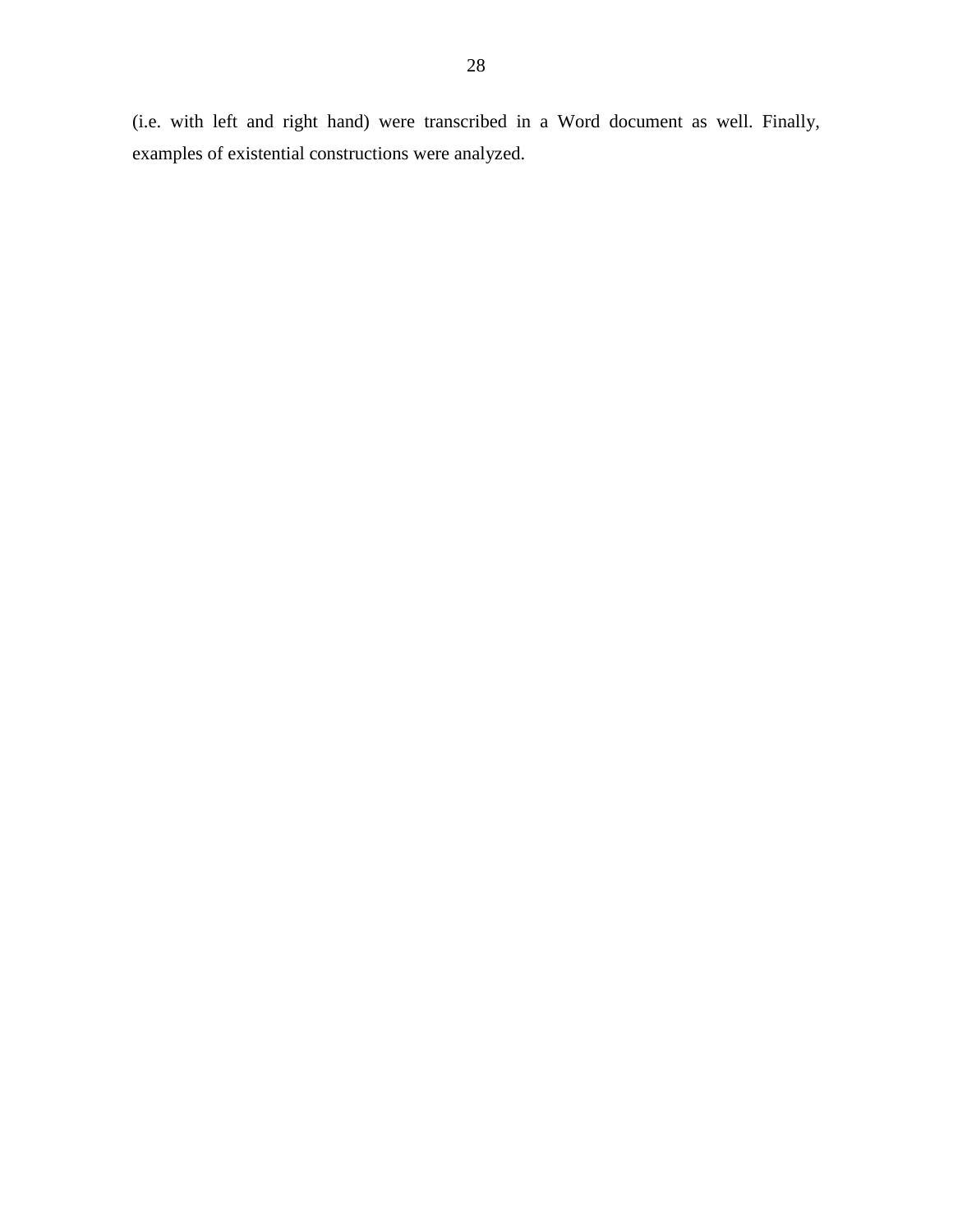# **6. WAYS OF EXPRESSING EXISTENCE IN FLEMISH SIGN LANGUAGE**

This chapter presents the classification of different ways of expressing existence in Flemish Sign Language (VGT). Elicited utterances (see chapter 5) are categorized according to the way they express the existence function, and the order of the constituents in these utterances is analyzed.

Overall, the different ways of expressing existence in VGT are divided in five categories. A construction formed around the existential sign HAVE forms the first category. The second category contains those constructions in which the existence is expressed by means of *Verb Construction*. The third category consists of utterances with meaningfully located lexical signs and, in the fourth category, the existence is marked by means of pointing. Finally, a combination of two or more previously mentioned ways forms the fifth category. These five categories, discussed separately in the following sections, are denoted as follows:

- 1. The sign HAVE
- 2. Verb Constructions
- 3. Localized lexical sign
- 4. Pointing
- 5. A complex combination of types 1 to 4

Following the terminology from Vermeerbergen (2007) on locative construction in VGT, I will use the terms *Location* (cf. *Ground* in Kristoffersen 2003), *Located Element* (cf. *Figure* in Kristoffersen 2003) and *Locative Relation* (between the Location and the Located Element) when analyzing and discussing the utterances in my data. In the examples, these terms are abbreviated Loc, Loc El and Rel, respectively. For the existential sign marking category 1, I prefer to use the gloss HAVE instead of EXIST. The reason for this preference is that VGT also has a full verb meaning 'to exist'.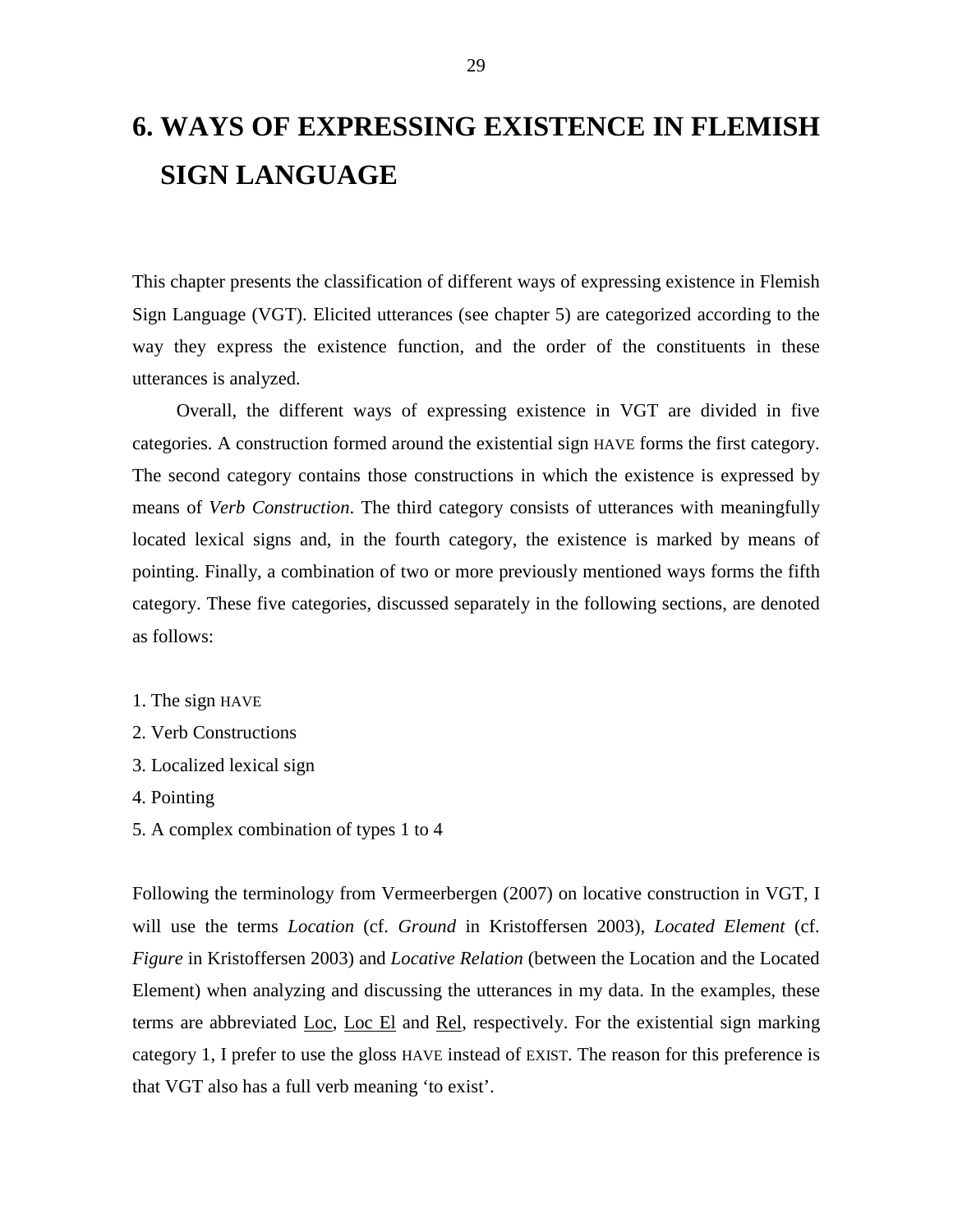## **6.1. The sign HAVE**

Vermeerbergen (1999: 75) notes that the lexical sign HAVE, as shown in Figure 7, has the function of expressing either possession or existence in VGT. De Weerdt & Vermeerbergen (in print) confirm these findings. The sign HAVE is produced with a Y-handshape and the thumb pointing to the signer's chest. The sign has a repeated movement towards the chest. The mouth pattern resembles the Dutch word /heef/.



**Figure 7: The sign HAVE in VGT** 

Most declarative existential constructions containing the sign HAVE have a specific constituent order. The Location appears at the initial position of the construction and is followed by HAVE. The Located Element is found at the final position.

 $(26)$   $t$  ed OUTSIDE HAVE GRASS GREEN Loc Loc El 'There is green grass outside.'

The utterance in example (26) appears in the interaction when the signer wants to introduce a new referent ('green grass'), resulting in a construction with the function of existence. In this construction, the Location ('outside') is uttered first, preceding the existential HAVE. HAVE is followed by the new referent that can be found at the final position. The Location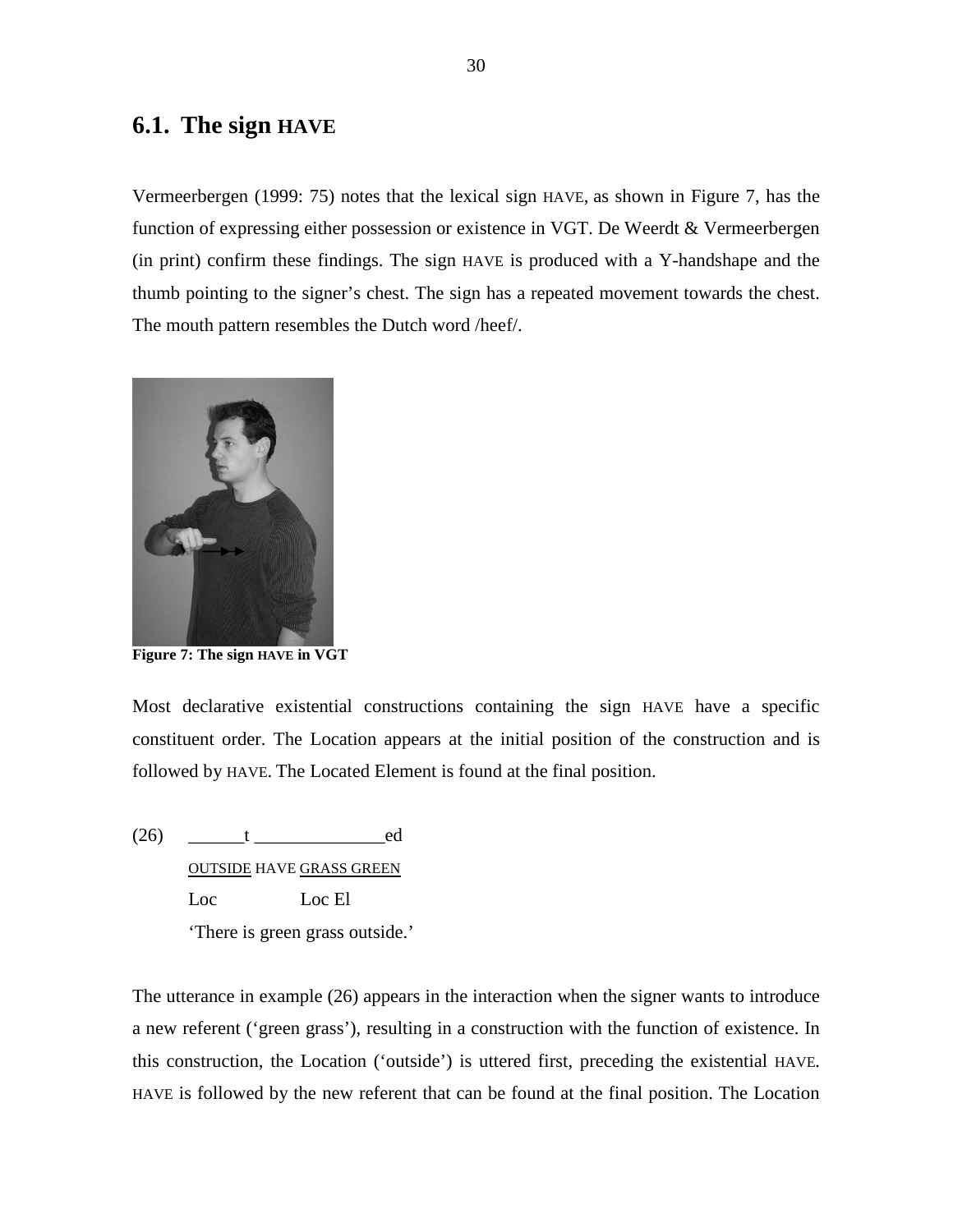is non-manually marked as a topic by means of raised eyebrows. The rest of the construction is combined with the non-manual feature 'eyebrows down' as the informant doubted a little while looking at the picture.

In VGT, a locative construction can contain a preposition sign (Vermeerbergen 1996, 1999, Vermeerbergen et al. 2007; see Chapter 2), and preposition signs (henceforth Prep) also occur in existential constructions. In my analysis, a preposition sign can occur right after the Location and occurs mostly in topic-comment structure. Yet, I will keep using the term preposition sign instead of postposition sign as it is not always clear what the "head" is in topic-comment structures. In addition, Vermeerbergen (1996, 1999) and Vermeerbergen et al. (2007) also use the term preposition sign in their analysis of locative constructions in VGT despite of the fact that it can manifest also as a postposition.

In existential constructions, preposition signs mark the Locative Relation between the Location and the Located Element, and they appear right after the Location. The resulting order is thus Location – Locative Relation (i.e. Prep) – HAVE – Located Element. This order is illustrated in example (27) below.

 $(27)$  rs WOMAN ILL (ill-woman) / NEXT-a HAVE TABLE BROWN Loc Rel Loc El 'There is a brown table next to the ill woman.'

The ill woman in example (27), who lies down on a bed, was already introduced earlier in the interaction, and is thus definite. In order to introduce a new important referent, the Location is expressed first ('ill woman'). The signer expressively takes the role of the ill woman shown in the picture by placing one hand on his stomach and the other hand on the bed. Following this, simultaneously with the passive hand hold on the stomach, the preposition sign NEXT is produced literally next to the signer's body (referring to locus a) in order to show the relation between the Location (the place where the ill woman lay) and its Located Element ('brown table')). The Prep precedes the existential sign HAVE and the Located Element ('brown table') takes the final position in the construction.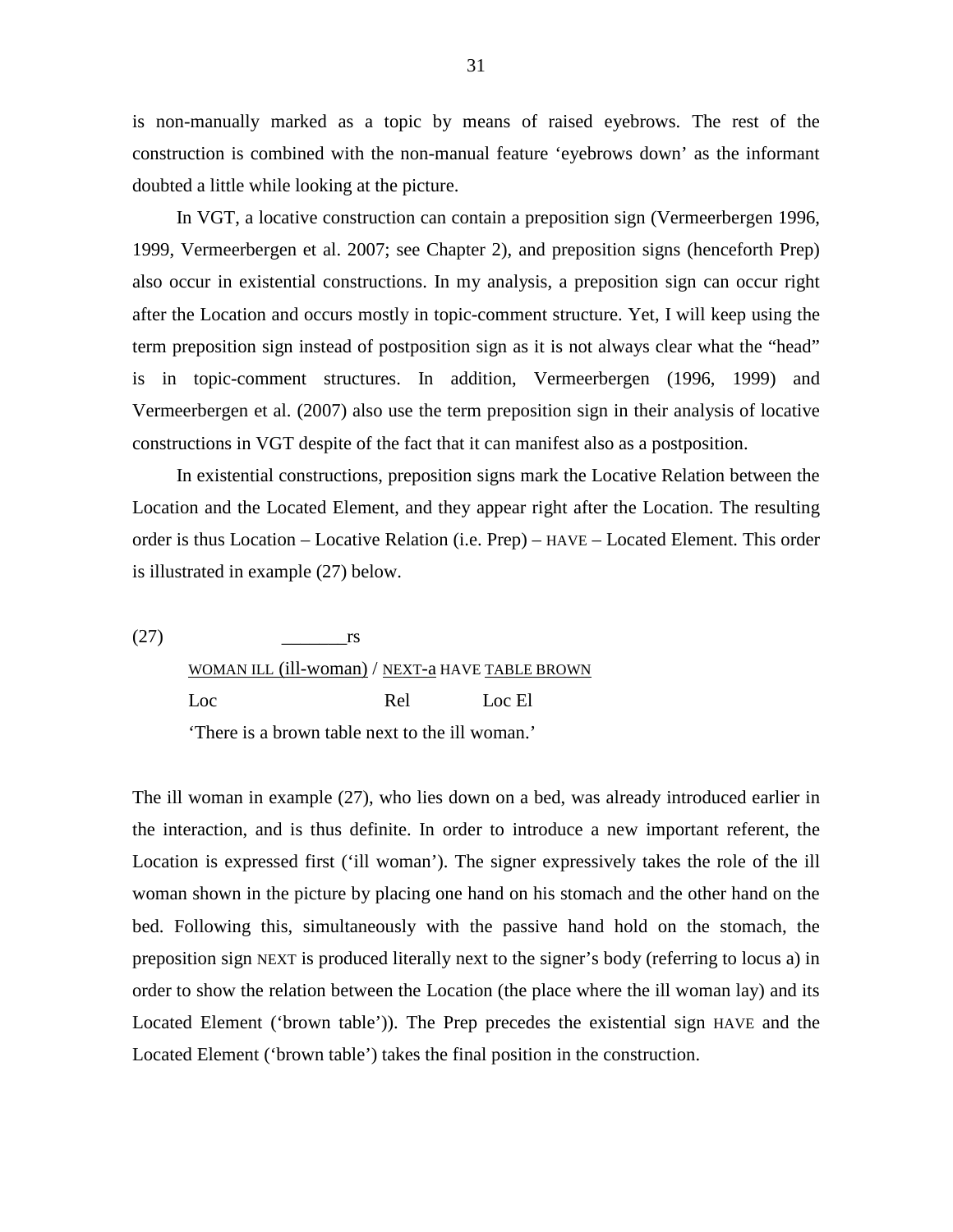Existential constructions that contain both existential HAVE and a preposition sign, as in example (27), can also be structured as topic-comment. The topic can be marked by raising the eyebrows as in the very first example (26) but also by a squint as in the following example (28). The second part in this construction, right after the squint, functions as a comment that should be understood within the framework of the first part, the topic (cf. Vermeerbergen 1996 for VGT, Jantunen 2008 for FinSL).



Vermeerbergen (2001-2002) noted that the squint in the topic-comment structure is used pragmatically when the signer believes his/her interlocutor knows the referent (i.e. old referent) but wants this to be confirmed. In (28), both informants knew of the existence of three women in their pictures as this was discussed earlier in the interaction. In order to introduce a new referent ('door') in the interaction, the signer first simultaneously produces the Location ('kneeling woman') and the non-manual squint. The squint starts when the signer produces KNEEL in order to talk about one specific woman. During squinting, the signer has eye contact with his interlocutor in order to get a confirmation that they both know what they are signing about. The interlocutor quickly nods and the signer immediately continues to explain the existence of the Located Element ('door'). This comment-structure starts with a Locative Relation by means of a preposition sign ('behind'), followed by HAVE and the Located Element. The order of the constituents remains the same as in the previous examples (26) and (27).

In addition, the pointing sign INDEX-3(picture) within the topic is uttered twice: at the beginning and at the end of the topic (sentence). Vermeerbergen (1996: 118) calls this type of pointing 'locative pointing signs'. The repetition of pointing in general is quite common in VGT (Vermeerbergen & DeVriendt 1994, Vermeerbergen 1996). The reason for the repeated occurrence of INDEX-3(picture) within the topic is most probably to give the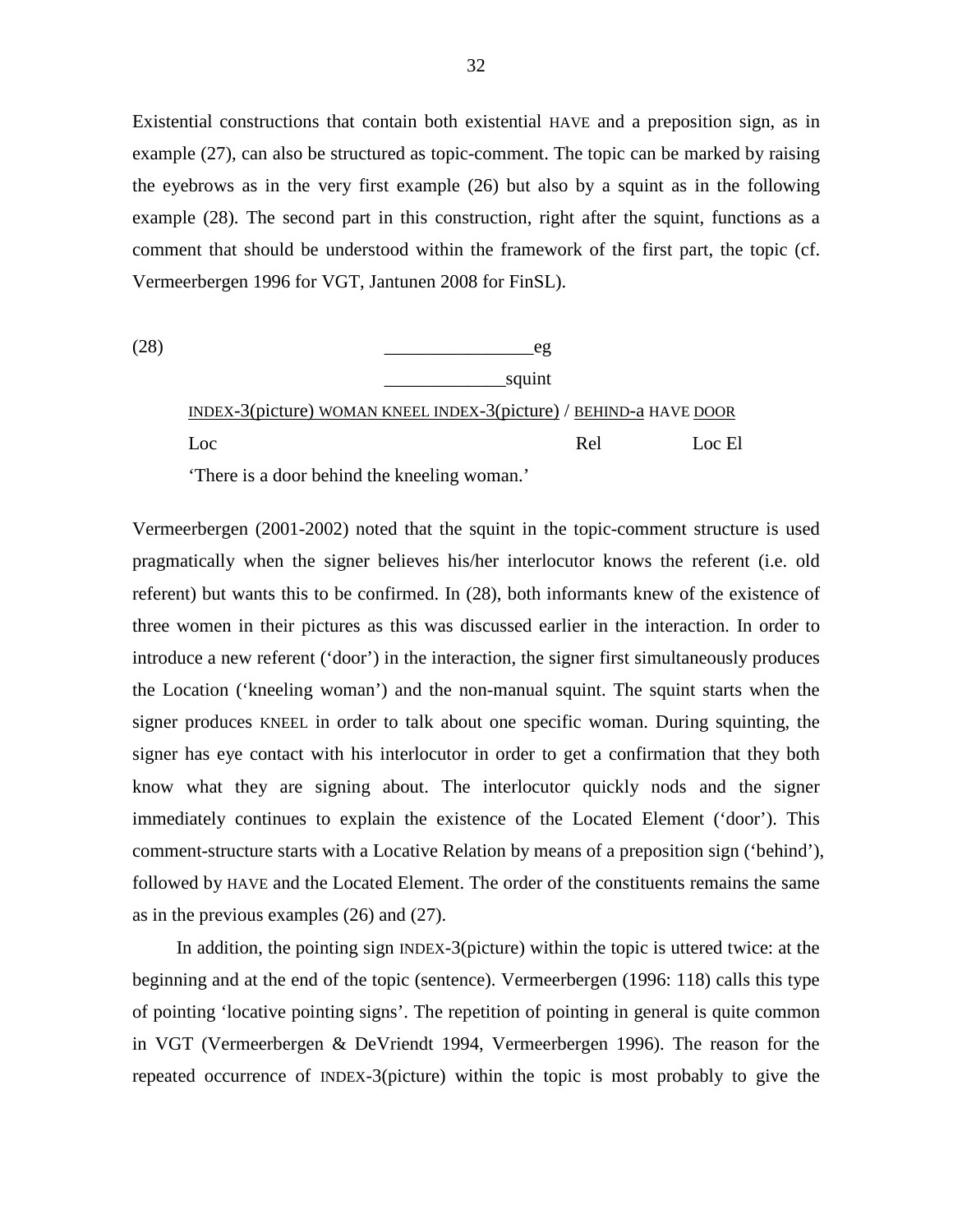interlocutor the time to identify the referent in the picture. Jantunen (2008) also argues that double pointings function to increase sentence internal, and also textual, cohesion.

In contrast to previous examples, most existential constructions in my data do not explicitly show the Location as it is retrieved from the context. In the following utterance (29), the construction contains a preposition sign that marks the Locative Relation between the contextually retrieved Location and the new referent (Loc El).

(29) \_\_\_\_\_t

UNDER HAVE ONE POT ---------

#### BROWN

Rel Loc El

'There is one brown pot under [the pans].'

The interlocutor retrieves the location in (29) from the previous discussion concerning the number of pans hanging on the wall. In order to introduce a new referent ('one brown pot') that is situated right under the pans, the preposition sign ('under') occurs at the beginning of the construction. This sign is followed by HAVE, and the Located Element ('one brown pot') appears in the final position of the construction. The preposition sign is non-manually marked as a topic that sets the spatial framework for the following comment (cf. Jantunen 2008: 163).

In some cases, when the Location is retrieved from the context, the preposition sign at the initial position of the construction is repeated at the end of the whole construction as can be seen in (30).

 $(30)$  eg  $-t$ NEXT HAVE TABLE NEXT Rel Loc El Rel 'There is a table next [to the stove]'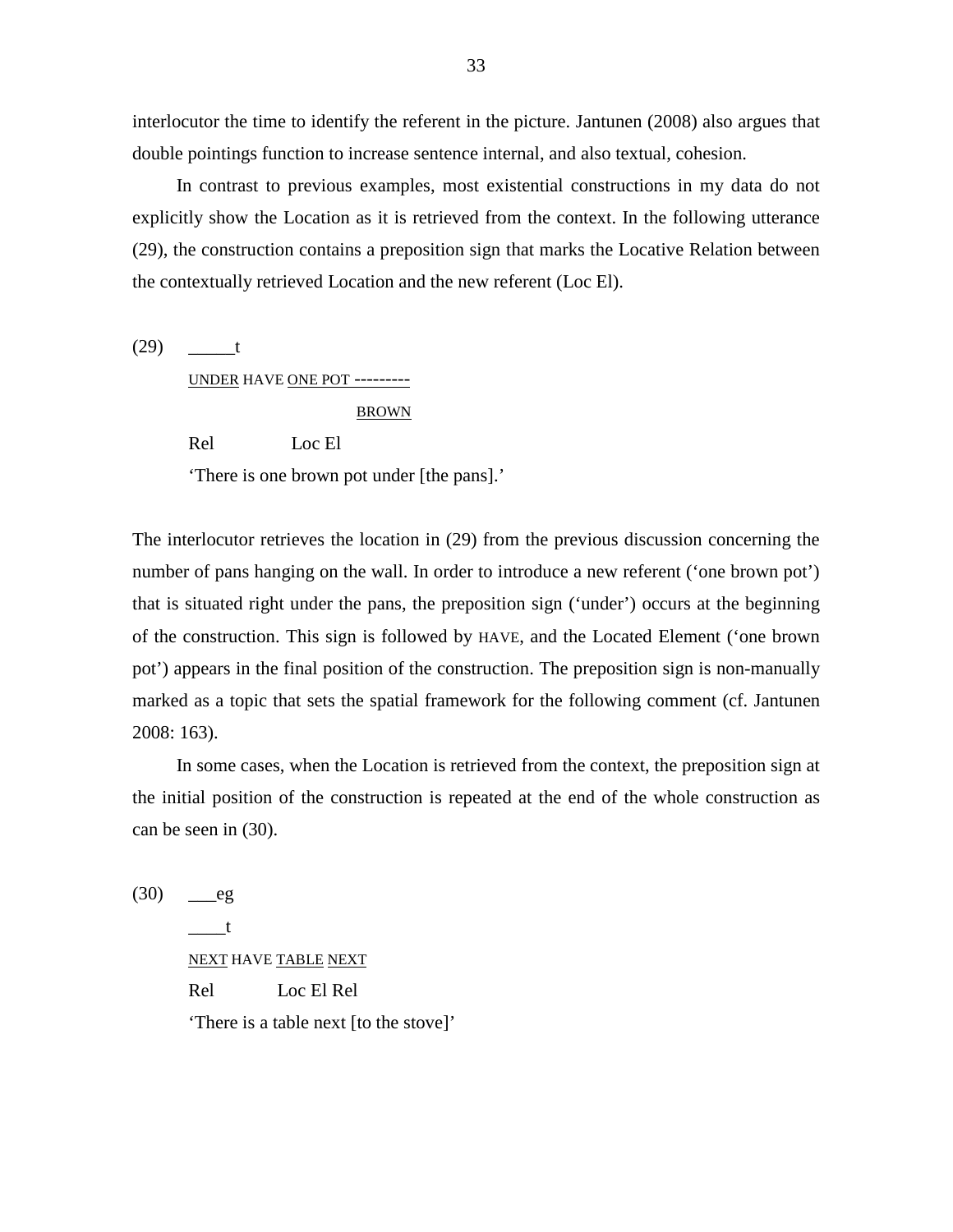The first preposition sign NEXT is produced while the signer has eye contact with the interlocutor. The latter preposition sign is produced without eye contact. As the signer watched the picture when uttering NEXT, this probably means that he wanted to make sure that his new referent is in fact located next to the stove. The word order pattern of this construction correlates with the previous example (29) where the Located Element appears right after the existential HAVE. Again, the construction starts with a topic setting the spatial framework (Jantunen 2008: 163).

The two constructions that can be found in (31) and (32) both appeared at the very beginning of the first two tests (from a total of four tests). The first utterance contains a preposition sign (IN) and the second a verb sign (SEE) at the initial position. Both signs are directed towards the signer's picture.

(31) IN-(picture) HAVE TWO PERSONS Rel/Loc Loc El 'There are two persons in the picture.'

(32) INDEX-1 /// SEE-(picture) HAVE FOUR PERSONS Loc Loc El 'There are four persons in the picture.'

In example  $(31)$ , the preposition sign IN is used to express the relationship between the Location and the Located Element. As the sign is directed towards the picture, it implies that the picture is the Location (Liddell 2003: 189) used to introduce important new referents ('two persons'). In example (32), the verb sign SEE is also directed towards the picture as the signer creates a relationship (Liddell 2003: 103-104) between SEE and his own picture. Both constructions also show the pattern with the Located Element ('two persons', 'four persons') at the final position of the construction after the existential HAVE.

One existential construction is found in which the sign HAVE appears twice, each time carrying a different function. The construction can be found in example (33).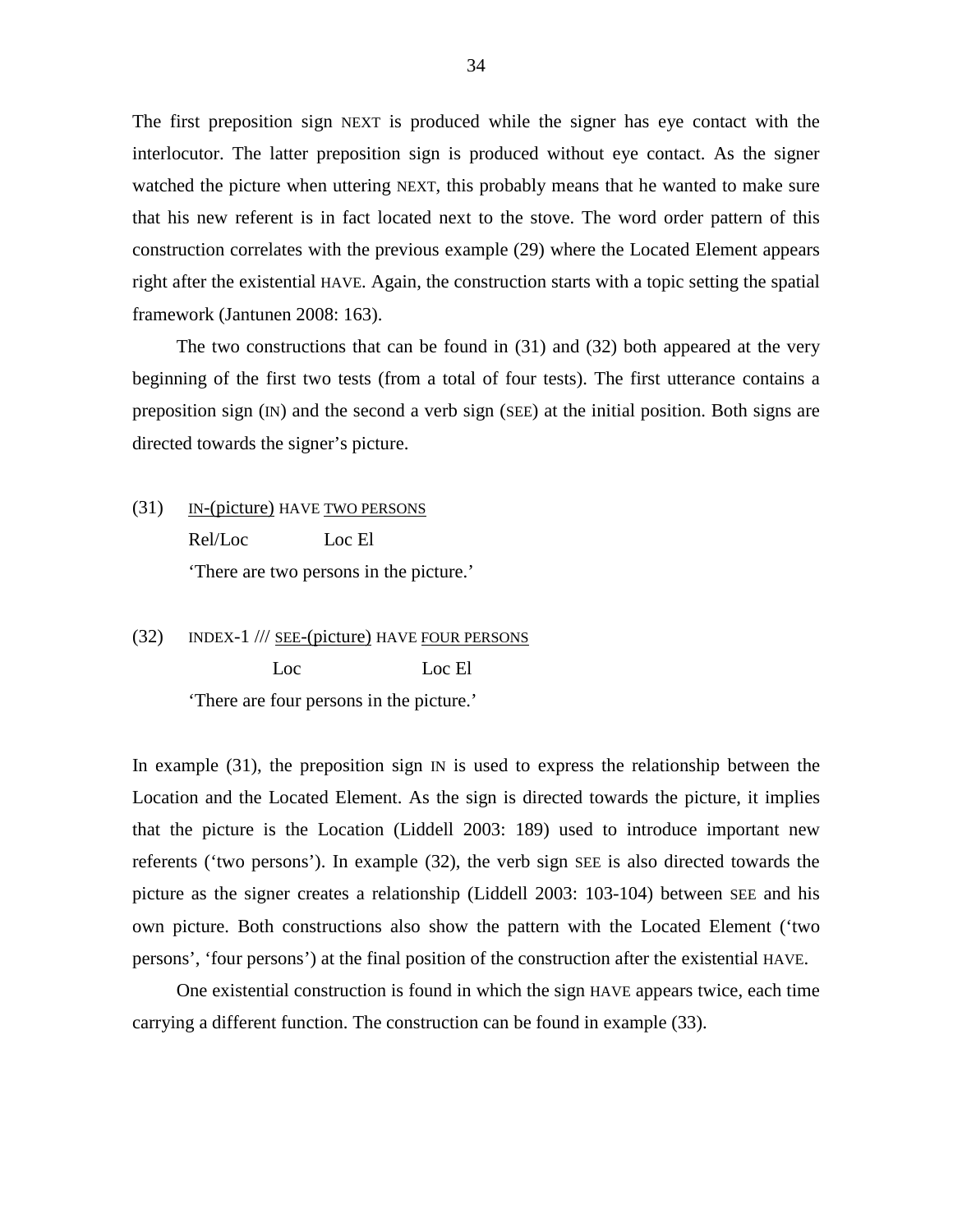(33) HAVE MAN HAVE POCKET

 Loc El 'There is a man who has a pocket.'

The first HAVE introduces the man as a new referent within the interaction whereas the latter HAVE functions as the man possessing something ('pocket'). A similar construction was also found in other observations on possessive and existential constructions in VGT (De Weerdt & Vermeerbergen in print).

Some utterances do not contain HAVE. Their constituent order invariably remains Location – Located Element as can be seen in examples (34), (35) and (36). The preposition sign either precedes or follows the Location as in (34) and (35), respectively, and marks the Locative Relation. Construction (36) does not contain any marker that shows the Locative Relation of the new referent (i.e. Located Element) and its Location. In this type of construction, it is the order Location – Located Element that marks the existence.

(34) \_\_\_\_\_\_t

IN RIVER TWO FISH Rel Loc Loc El 'There are two fishes in the river.'

 $(35)$  <u>t</u>

SUN NEXT THREE BIRD Loc Rel Loc El 'There are three birds next to the sun.'

(36) \_\_\_\_\_\_\_\_t

#### RIGHT-SIDE GRANDFATHER GRANDMOTHER

Loc Loc El

'There is a grandfather and a grandmother on the right side of the picture.'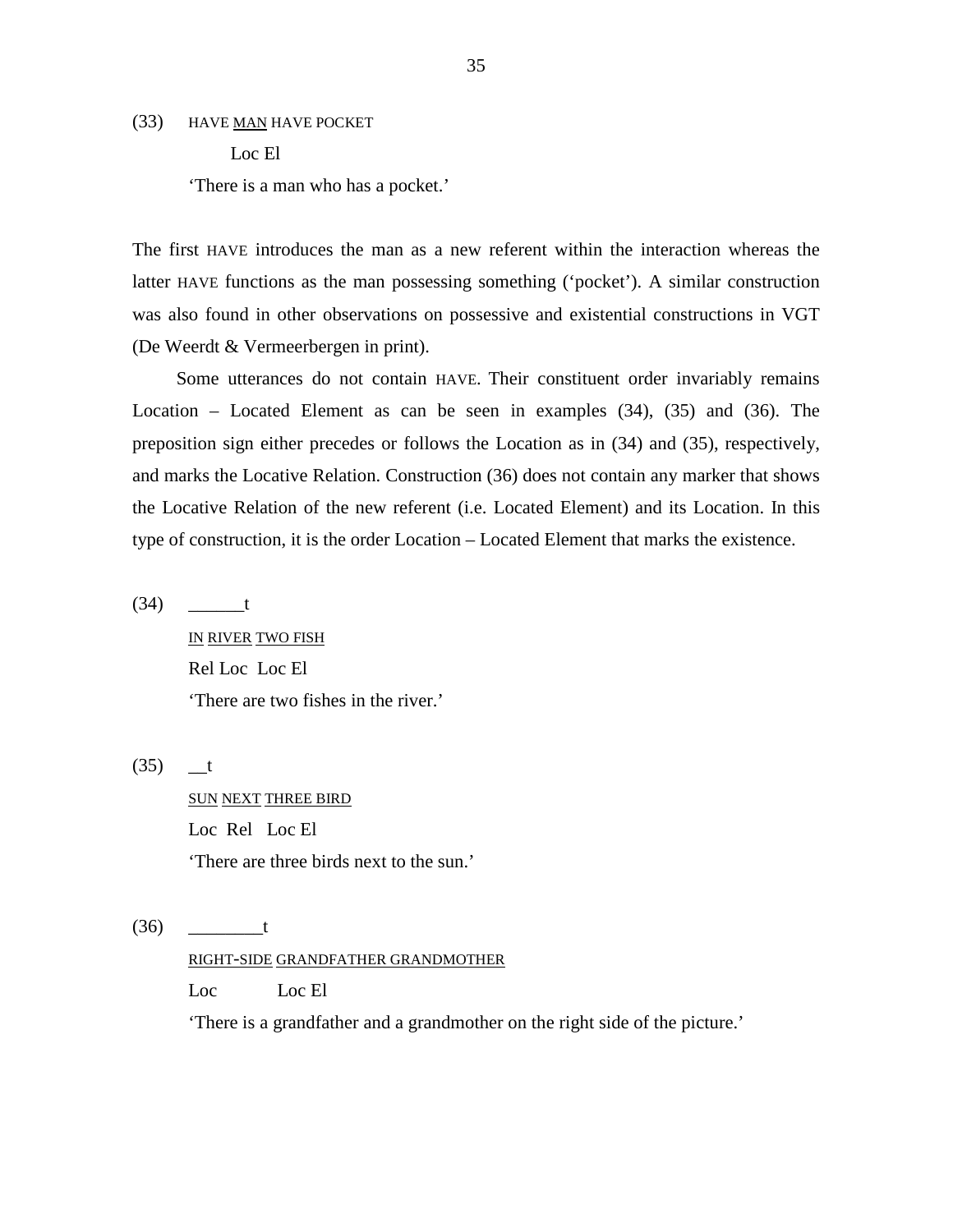Each construction (34-36) marks the Location non-manually with raised eyebrows. This proves that the first constituent is also a topic, setting the spatial scheme for the main predication. If this topic contains a preposition sign, the preposition sign precedes the Location as in (34). The preposition sign in (35) does not belong to the topic and is placed after the Location.

### **6.2. Verb Construction**

This section discusses those existential constructions in the data that were created by using a *Verb Construction* (vc). Verb Constructions are complex signs that, according to the current most typical view (e.g. Emmorey 2003, Schembri 2003), contain a classifier handshape and a possibly varying place of articulation, orientation and a movement (Vermeerbergen 1996). Schembri (2003: 3) notes that the handshape in these signs is generally described as a classifier morpheme because the choice of the handshape varies according to the salient characteristics of the referent. In linguistic literature, these signs have been termed in various ways: Slobin et al. (2000, 2003) and Schembri (2003) call them *polycomponential signs*, Wallin (1994) uses the term *polysynthetic signs*, Supalla (1986) names these signs *verbs of motion and location*, Liddell (2003) uses the term *depicting verbs*, and Engberg-Pedersen (1991) terms these signs *polymorphemic verbs of motion and location*.

In my analysis, I will retain the term Verb Construction for the following three reasons. First, the term is frequently used in the literature on the linguistic aspects of VGT (Vermeerbergen 1996, 1999, 2001-2002, Vermeerbergen et al. 2007, Johnston et al. 2007). Secondly, Vermeerbergen's (1996: 47) view of these signs correlates with Brennan's (1990: 163) idea that these "mix 'n' match signs" are productive signs that do not belong to the group of frozen signs; they are structured productively by carefully selecting the parameters (handshape, orientation, movement, articulation place and non-manuals) in order to express a situation, handling or process. Thirdly, Vermeerbergen (1996; also Vermeerbergen et al. 2007, Johnston et al. 2007) uses this term when analyzing locative constructions in VGT, and accordingly, the use of the term verb construction in this thesis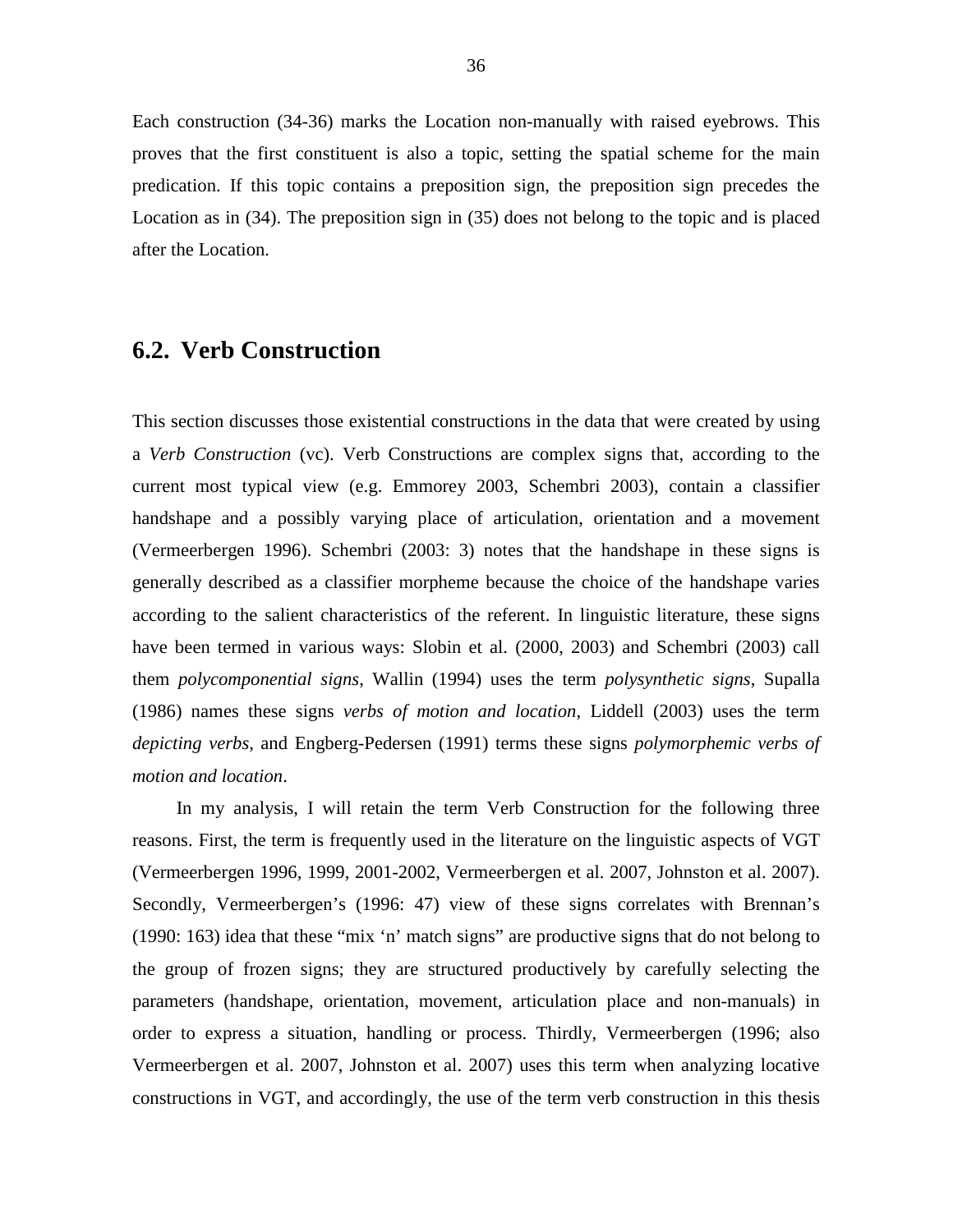makes future comparison of my findings on existential constructions with Vermeerbergen's findings on locative constructions easier.

Part of the inherent nature of Verb Constructions is to describe an event in a certain spatial location and thus also introduce the locational information of (new) referents into a discourse. Since there is an inherent relationship between location and existence (Lyons 1967a, 1967b, 1968; also see chapter 3), utterances with Verb Constructions are also found quite frequently in my data. In these utterances, the Verb Construction always appears utterance-finally (this agrees with Jantunen's 2008 findings on Finnish Sign Language), as in example (37). Here, the Verb Construction refers to the Located Element but also marks, like the preposition sign in the previous section, the Locative Relation between the Location and the Located Element. The whole construction is structured as topic-comment and, again, the topic is a spatial one.

 $(37)$  t wr BROWN COUCH / WHITE vc-(spot-on) Loc Loc El / Rel 'There is a white spot on the brown couch.'

The existence of the brown couch becomes the Location in this construction as it is introduced in earlier interaction and is non-manually marked as a topic. The Located Element ('white spot') is a new referent within the interaction that is expressed by means of a Verb Construction with a claw-hand (claw-like handshape), palm oriented forward and a short movement forward with a hold at the end. In this Verb Construction, the classifier handshape (i.e. claw-hand) refers to the Located Element ('spot'). The mouth pattern does not contain a spoken component. The whole expression of the Located Element is combined with wrinkled eyebrows and nose as the informant doubted a little.

In the following example (38), the Location ('grass') is retrieved from an earlier utterance and is produced with the simultaneous combination of a Verb Construction and a preposition sign ('behind') to mark the Locative Relation with the introduced referent. Invariably, the new referent is placed after the Location and followed by a Verb Construction.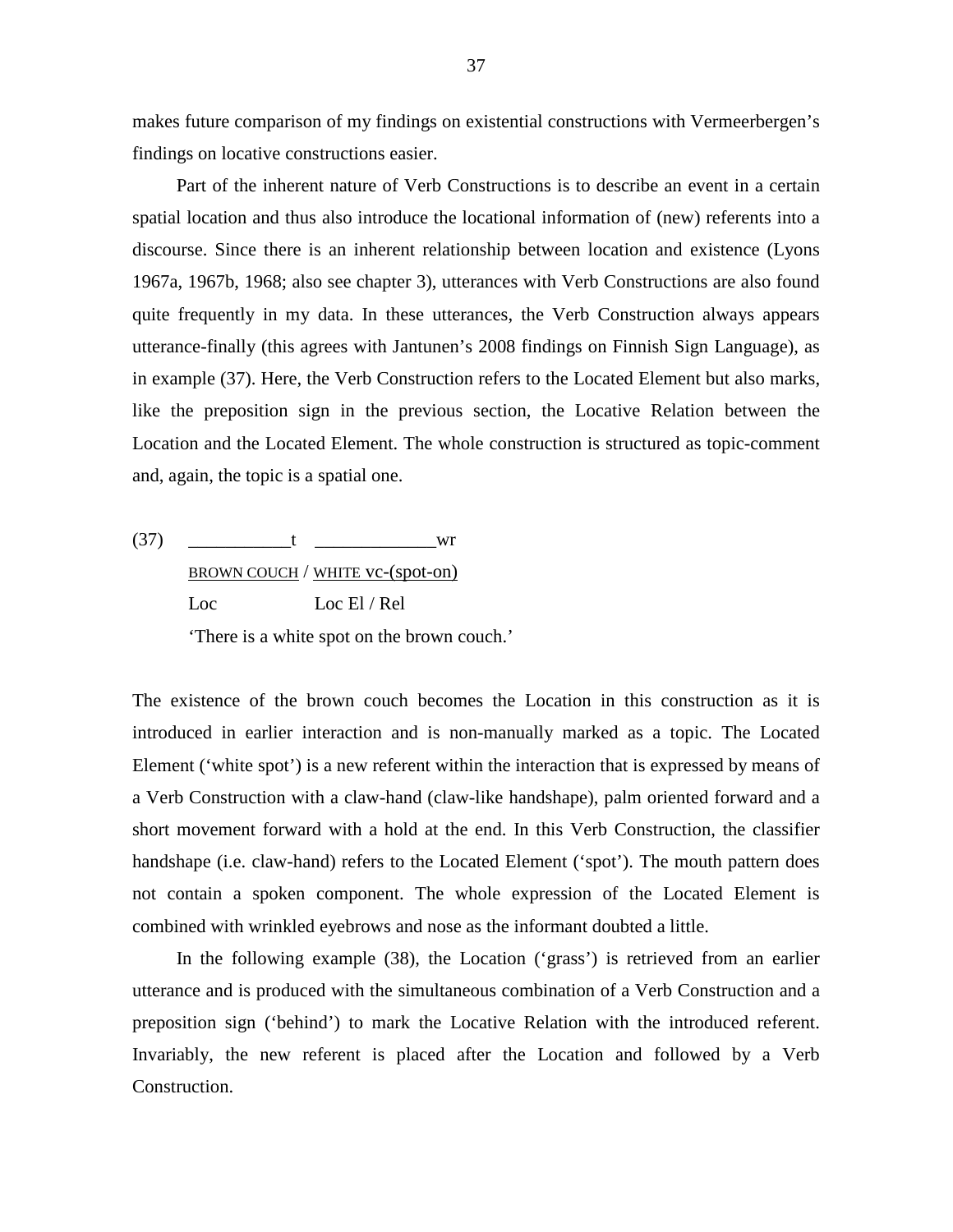(38) \_\_\_nod  $\_\_\_\_t$ BEHIND HEDGE vc-(hedge) vc-(grass) Rel Loc El Rel Loc 'There is a hedge behind the grass.'

In contrast with the previous example (37), the Verb Construction ('hedge') in (38) does not show a specific movement with a hold at the final position as it only shows the extent of the hedge and again, the classifier handshape here refers to the Located Element ('hedge'). The topic marking ends with a very short head nod in order to get confirmation from the interlocutor.

In utterances that consist of two Verb Constructions, as the one in (38), the Locative Relation between the old and the new referent is frequently marked by simultaneity. Example (39) shows two Verb Constructions with the first one referring to the Location and the latter one to the Located Element.

(39) \_\_nod

vc-(river) ---------------------

 PLANT vc-(plant) Loc Loc El Rel / Loc El 'There is a plant in the river'

The Verb Construction at the initial position of this utterance refers to the known referent ('river') from the interaction. In order to show the existence of an object in the river and its relation to the Location, the signer simultaneously produces the sign for the Located Element ('plant') as the new referent that is followed by a Verb Construction. The classifier of the final Verb Construction also consists of a handshape referring to the Located Element.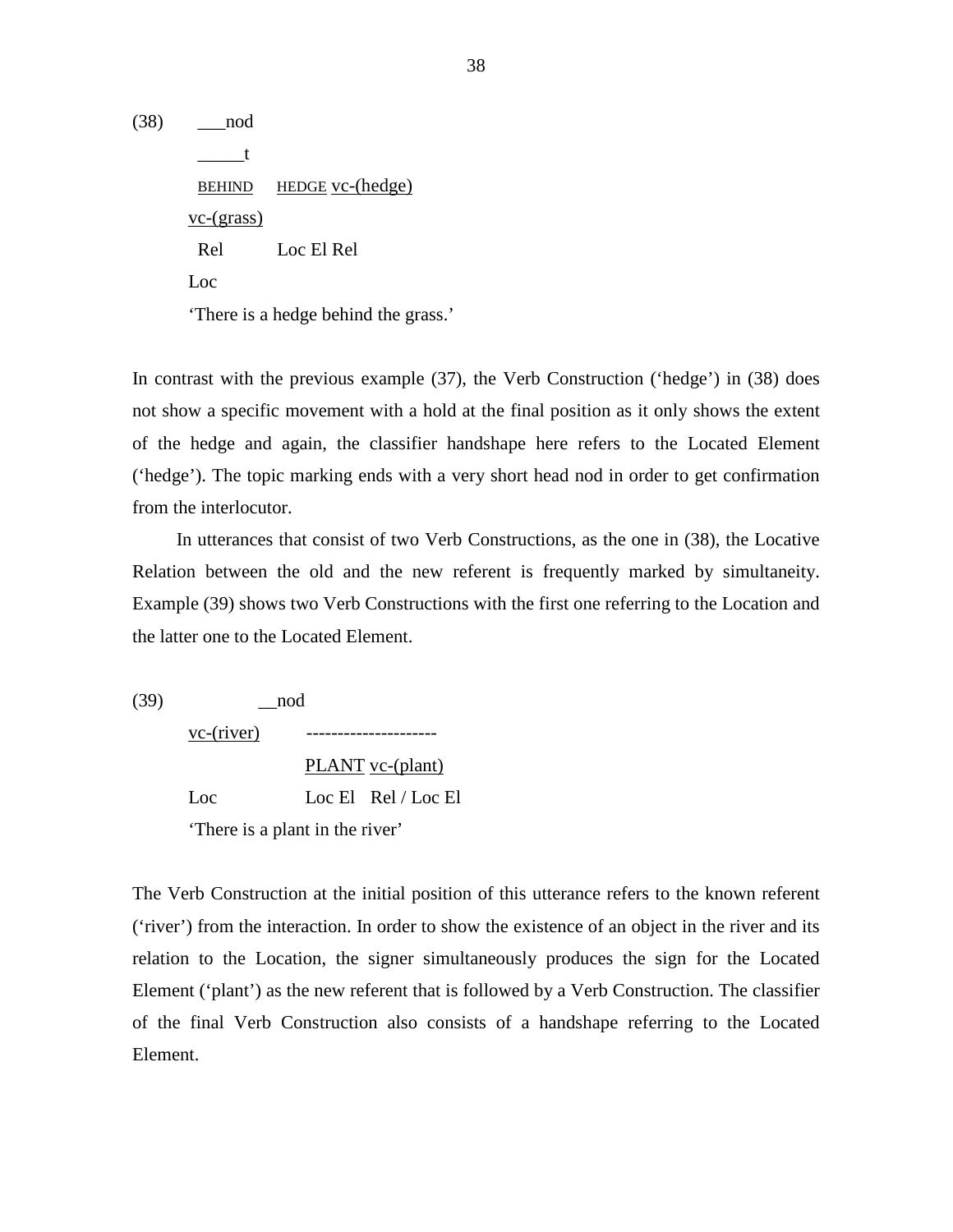Some constructions, like the one in (40), include the simultaneous production of a Verb Construction referring to the Located Element and another Verb Construction that refers to the Location. Both Verb Constructions mark the Locative Relation of the Located Element and its Location. The simultaneous production of Verb Constructions in (40) is combined with the mouth pattern /op/ which is equivalent to the Dutch preposition *op* meaning 'on'.

 $(40)$   $\qquad \qquad$  nod TABLE VASE vc-(table) vc-(vase) Loc Loc El Rel / Loc Rel / Loc El

'There is a vase on the table.'

In (40), the Verb Construction referring to the new referent ('vase') consists of a short downward movement with a final hold. As in example (40), and other utterances throughout the data, the Verb Constructions do have a short downward movement (forward in (37)) with a final hold. Liddell (2003: 269-275) claims that this movement is a lexically fixed aspect of depicting verbs (i.e. Verb Constructions), which occurs frequently in American Sign Language, whereas the placement of the hand depicts the location. Following Liddell, I analyze these movements in my data as an existential morpheme {EXIST} as they carry the meaning of existence and imply location. In addition to these movements denoting existence and location, the classifier handshapes of such Verb Construction also refer to the Located Elements, such as the C-handshape referring to the Located Element ('vase') in (40).

Example (41) shows a construction that consists of two Verb Constructions at the final position in the utterance. Both Verb Constructions refer to new referents ('cacti'). Before this construction was uttered, the signer fingerspelled C-A-C-T-U-S and produced a description of it to make sure that his interlocutor knew what he was signing about. Once the interlocutor confirmed this, the signer continued with the utterance exemplified in (41).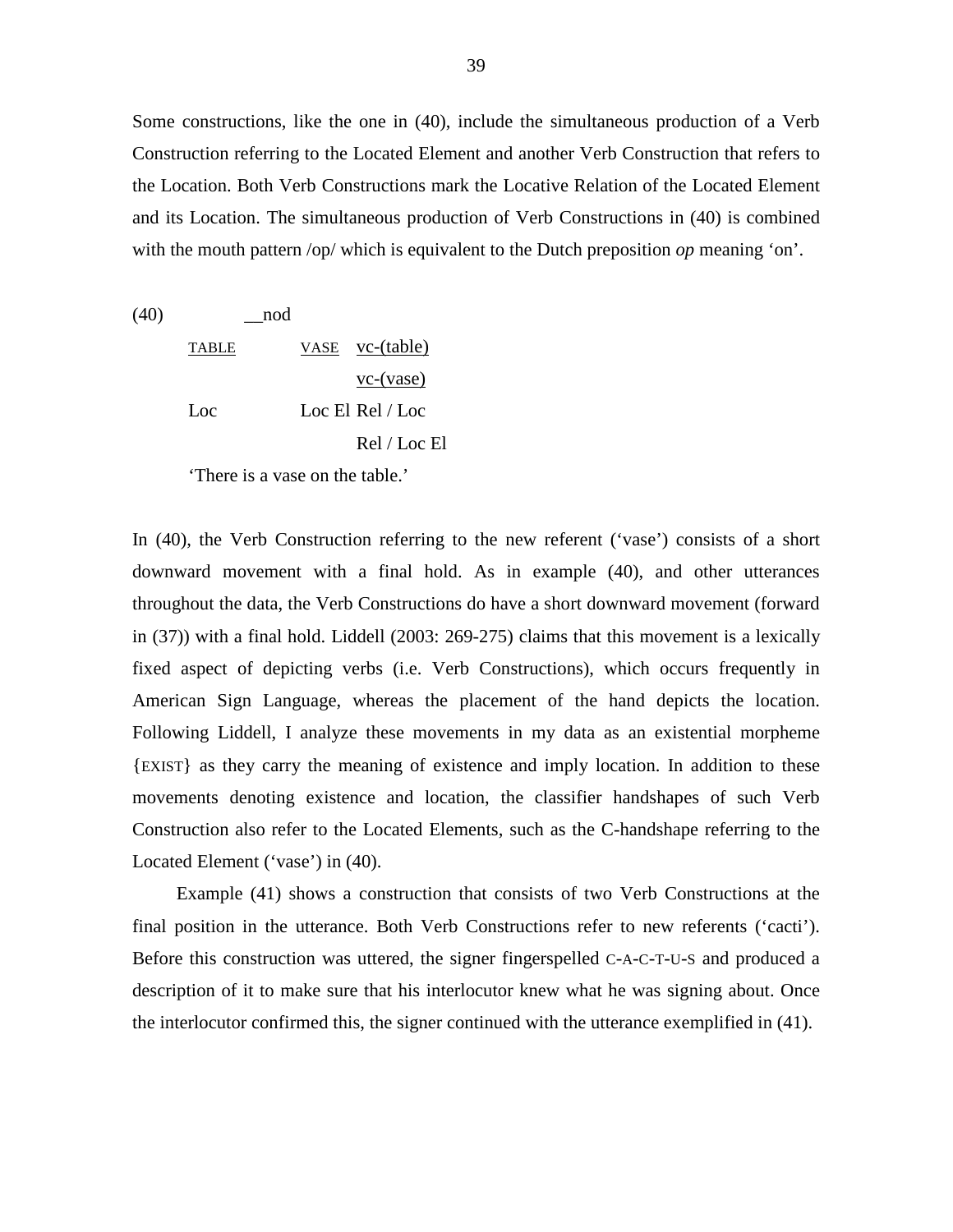(41) INDEX-3(picture) TWO vc-(cactus-at-location) vc-(cactus-at-location) Loc Rel / Loc El

'There are two cacti in my picture.'

As in the previous example (40), Verb Constructions in (41) are produced with a short movement downward that shows the existence of cacti and their specific locations. In these Verb Constructions, the Located Element ('cacti') is also marked by means of a classifier handshape.

Introducing more than one new referent in one utterance can also be done by means of Verb Constructions. An example of this is given in (42). The Location precedes the Located Elements. This order always occurs when a signer wants to introduce the new referents and their specific location at once.

(42) \_\_\_\_\_\_\_\_\_\_\_\_\_\_\_\_\_\_\_\_\_\_\_t WOMAN OLD INDEX-3(picture) KNIT vc-(knit)-a WIRE YARN vc-(yarn)-b Loc Loc El Rel Loc El Rel 'There is a knit on the old woman's chest and a yarn on the floor.'

The Location ('old woman') is non-manually marked as topic. Right after mentioning this Location, the interlocutor nods. The signer then continues by introducing the new referent ('knit') followed by a Verb Construction localized in front of his chest (locus a) to mark the Locative Relation. This Verb Construction ('knit') precedes another new referent ('yarn') as Located Element with another Verb Construction ('yarn') at the final position. The classifier handshapes of both Verb Constructions refer to the Located Elements (i.e. 'knit' and 'yarn') and the latter Verb Construction includes the morpheme {EXIST}.

In contrast to all of the already mentioned existential constructions in this section, some utterances show a combination of the existential sign HAVE and a Verb Construction. In most cases, these constructions do not show simultaneity as in (43), yet Location invariably precedes the Located Element.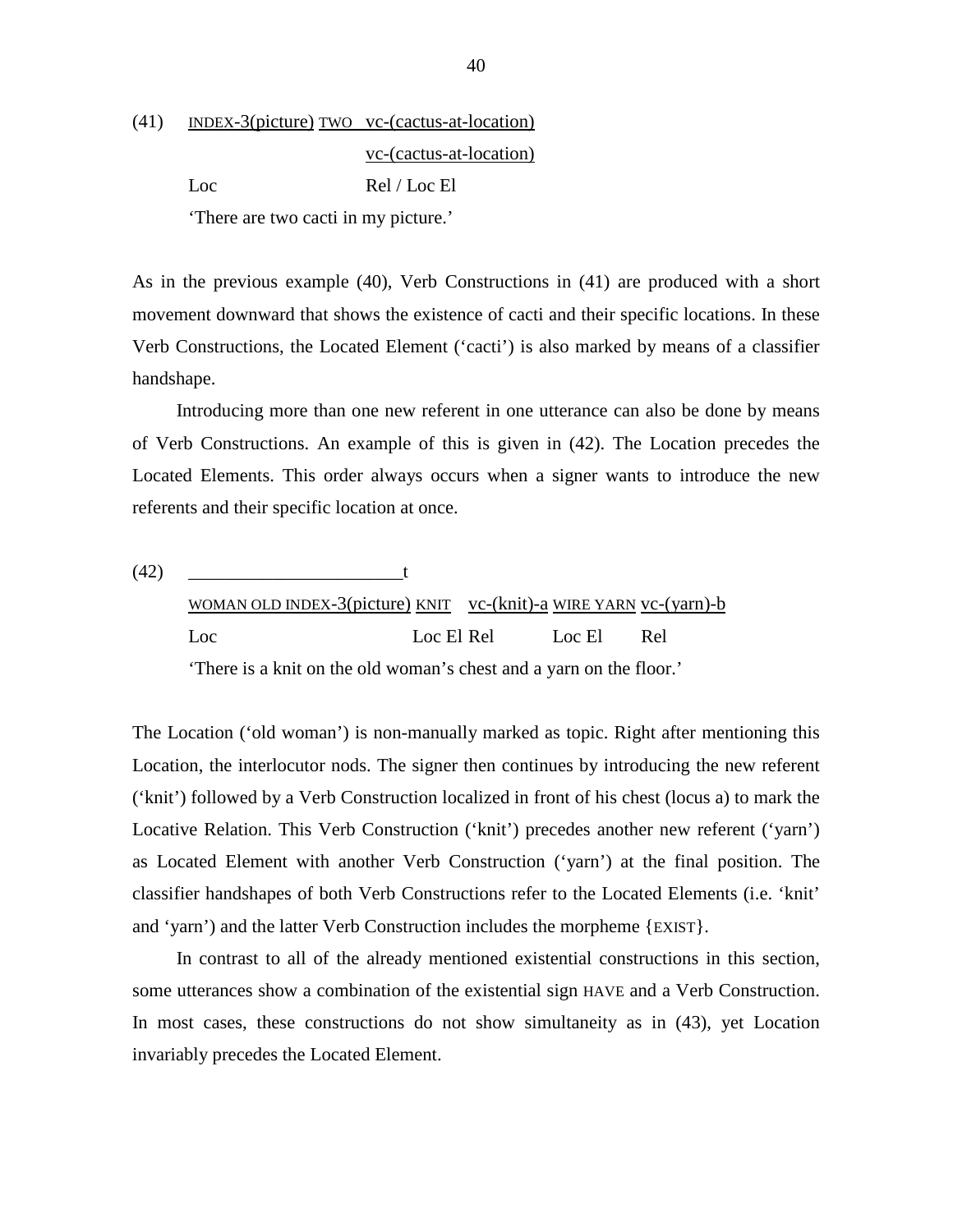(43) CACTUS NEXT HAVE STONE vc-(stone) Loc Rel Loc El Rel 'There is a stone next to the cactus.'

This construction (43) introduces a new referent ('stone') in the interaction. The preposition sign ('next') comes after the Location ('cactus') and shows the Locative Relation with the new referent. The Located Element appears after the existential HAVE and the Verb Construction appears at the end of the utterance. Here, the Verb Construction is not produced with a downward movement but constructed with a claw-hand and air-filled cheeks. The classifier handshape, the claw-hand, itself denotes the Located Element ('stone') in this utterance. Compared to previous examples, the Locative Relation between the Located Element and its Location is in this case marked without any simultaneity, but with a preposition sign and HAVE.

The next example (44) shows the same order as the previous example and no preposition sign. The Verb Construction at the final position marks the Locative Relation between the Location ('hair') and the Located Element ('spot') and does not have a movement with a final hold.

(44) BLACK HAIR HAVE WHITE vc-(spot)-distr Loc Loc El Rel / Loc El 'There are white spots on his black hair.'

In only one utterance, with HAVE and a Verb Construction for a new referent, a semisimultaneous production with the Verb Construction for Location appears, with Location at initial position. This construction is shown in (45).

(45) TWO PERSONS vc-(two-persons-walking-to) --------------------------

 HAVE RIVER vc-(river) Loc Rel Loc El Rel 'There is a river running in front of the two walking persons.'

41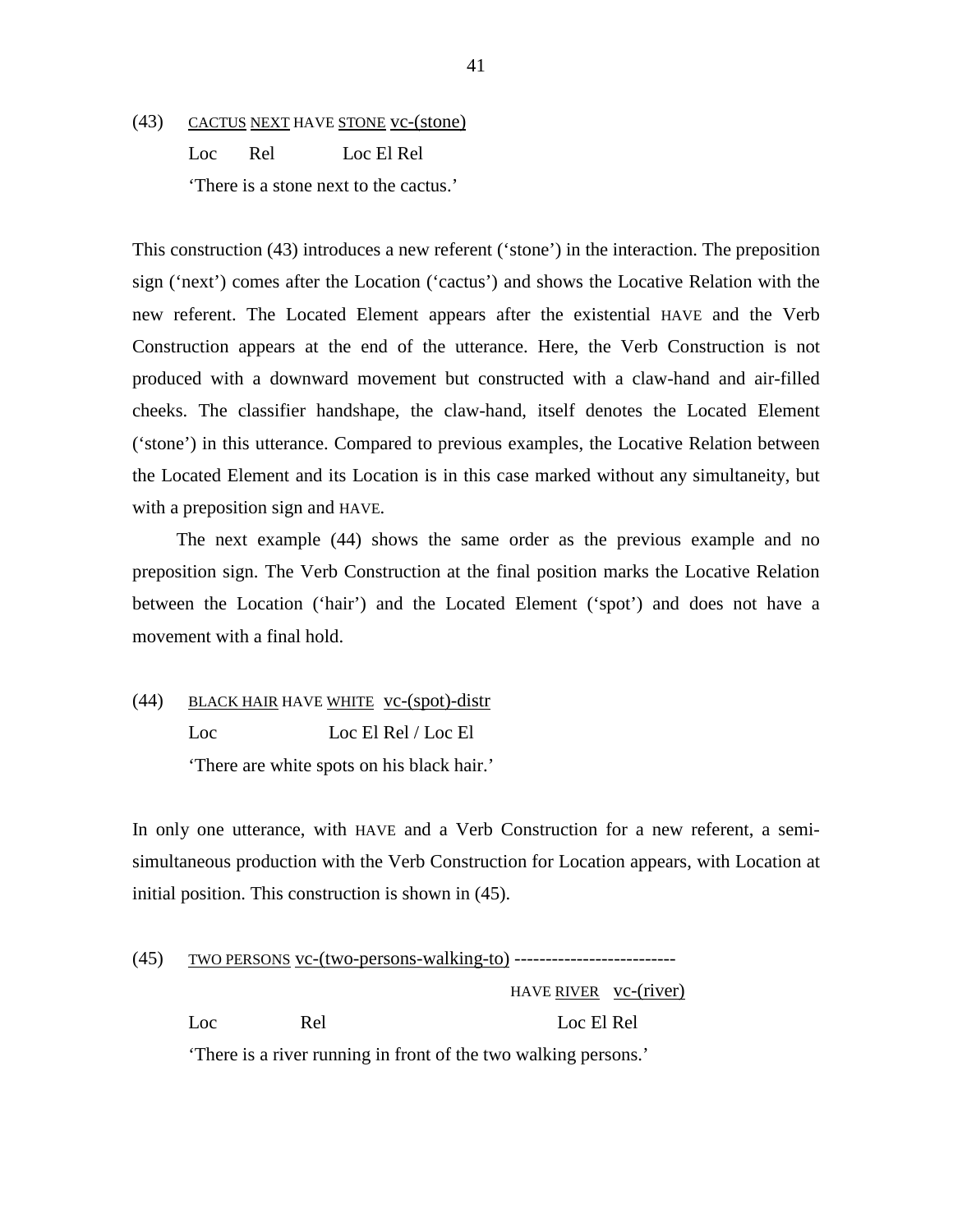The existence of two persons within the picture was discussed earlier and became the Location in this utterance. Their Location is marked by means of a Verb Construction. When the production of this Verb Construction comes to a hold and remains in space, the signer starts to produce the existential HAVE with his other hand, followed by the new referent ('river') and a Verb Construction. The latter Verb Construction describes the existence of the river and locates it in front of the two persons who are walking towards the river. This Verb Construction is produced in order to mark the Locative Relation between the Located Element ('river') and its Location (the place where the two persons are walking).

#### **6.3. Localized lexical sign**

Vermeerbergen (1999: 18) noted that VGT can connect a referent to its locus through the production of a lexical sign in a non-neutral articulation space in order to use this locus later on to refer to the referent. Liddell (2003: 176 – 198) also claimed that directing lexical signs towards a place has the purpose of associating the meaning of the sign with its location. Regarding verb signs, modifying the place of articulation also connects the referent to a locus (Vermeerbergen 1996: 150).

The Located Element in some existential constructions in my data is produced with a lexical sign in a certain articulation place. In most cases, the Location in these utterances is retrieved from the context and the Located Element signed on a locus implies both existence and location as can be seen in example (46).

(46) TWO BOX-a --------

BOX-b

Loc El / Loc

'There are two boxes [in the stove].'

This construction shows the existence and the location of the new referents ('boxes') and is spatially marked with a lexical sign on a certain place (spot?) in the signer's non-neutral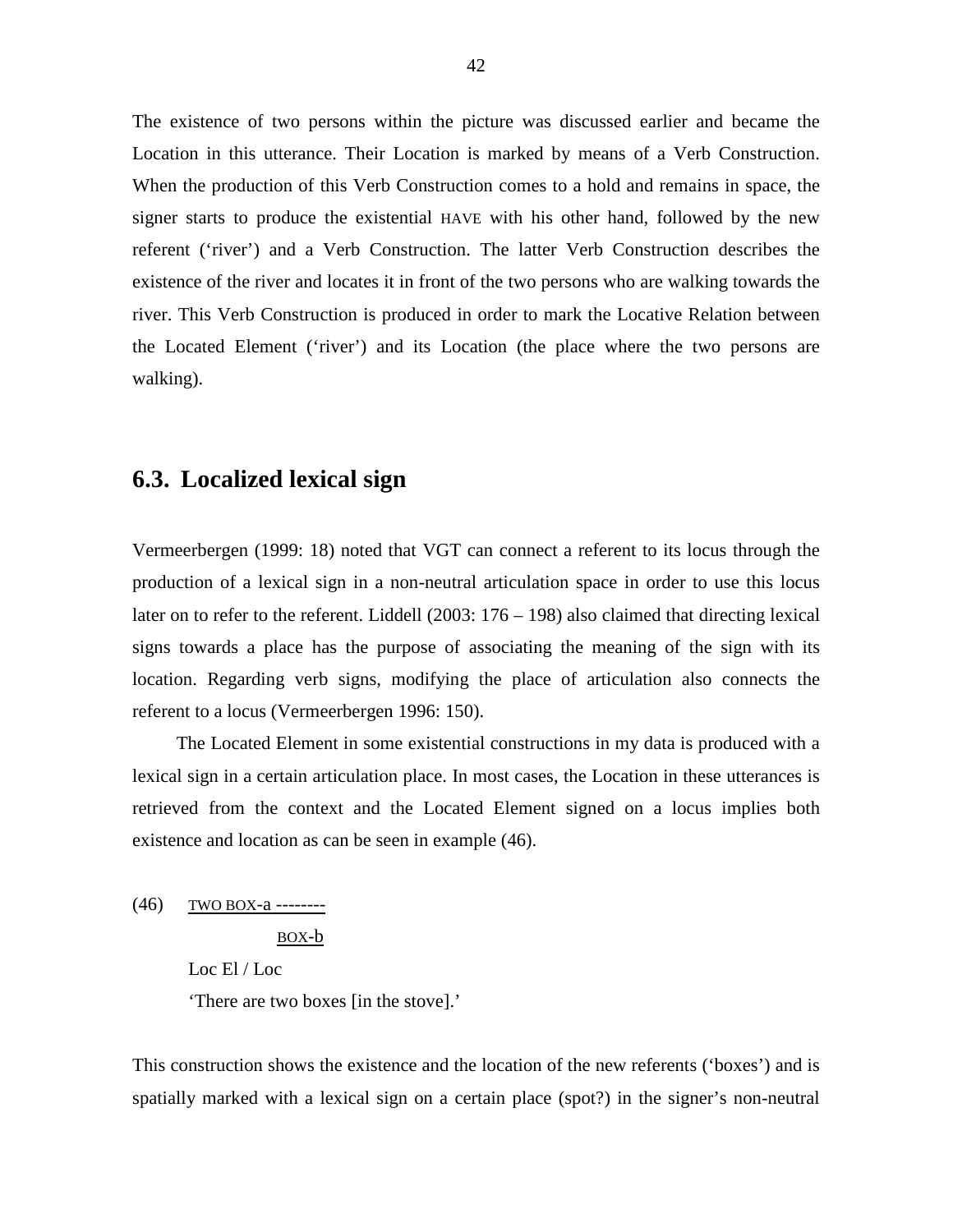articulation space (here loci a and b). The Location ('stove') is retrieved from the context that the mother in the picture was cooking in front of the stove. The signer mentions the existence of two boxes on a certain location by first localizing the upper box on locus a. This locus becomes Location too. When holding the dominant hand in space, the signer produces the sign for the other box on locus b that is situated right under locus a. This spatial marking shows the Locative Relation between both Located Elements ('boxes') and their Location ('stove') on the one hand and the relation between the boxes on the other.

The following two constructions (47) and (48) have a preposition sign at the beginning that marks the Locative Relation. Again, the Location is retrieved from the context and the preposition sign precedes the Located Element.

- $(47)$   $t$  ew NEXT PAINTING-a Rel Loc El / Loc 'There is a painting next [to the lamp].'
- (48) \_\_\_\_\_t \_\_\_\_\_ew BEHIND PILLOW-a Rel Loc El / Loc 'There is a pillow behind [the woman's head].'

The preposition sign NEXT in (47) is produced with a sideways arc-movement. When it comes to a hold, the signer produces the lexical sign PAINTING at the same place (locus a), as a new referent, and the locus is the Location. The same pattern appears in (48) with BEHIND ending behind the signer's head and PILLOW produced at the same place (locus a). Preposition signs in both utterances are uttered with topic marking.

In addition to nominal signs, verb signs can also be put in a certain articulation place in an existential construction. The following utterance (49) includes a Located Element produced by means of a lexical verb sign with a modified articulation place at the end of the utterance.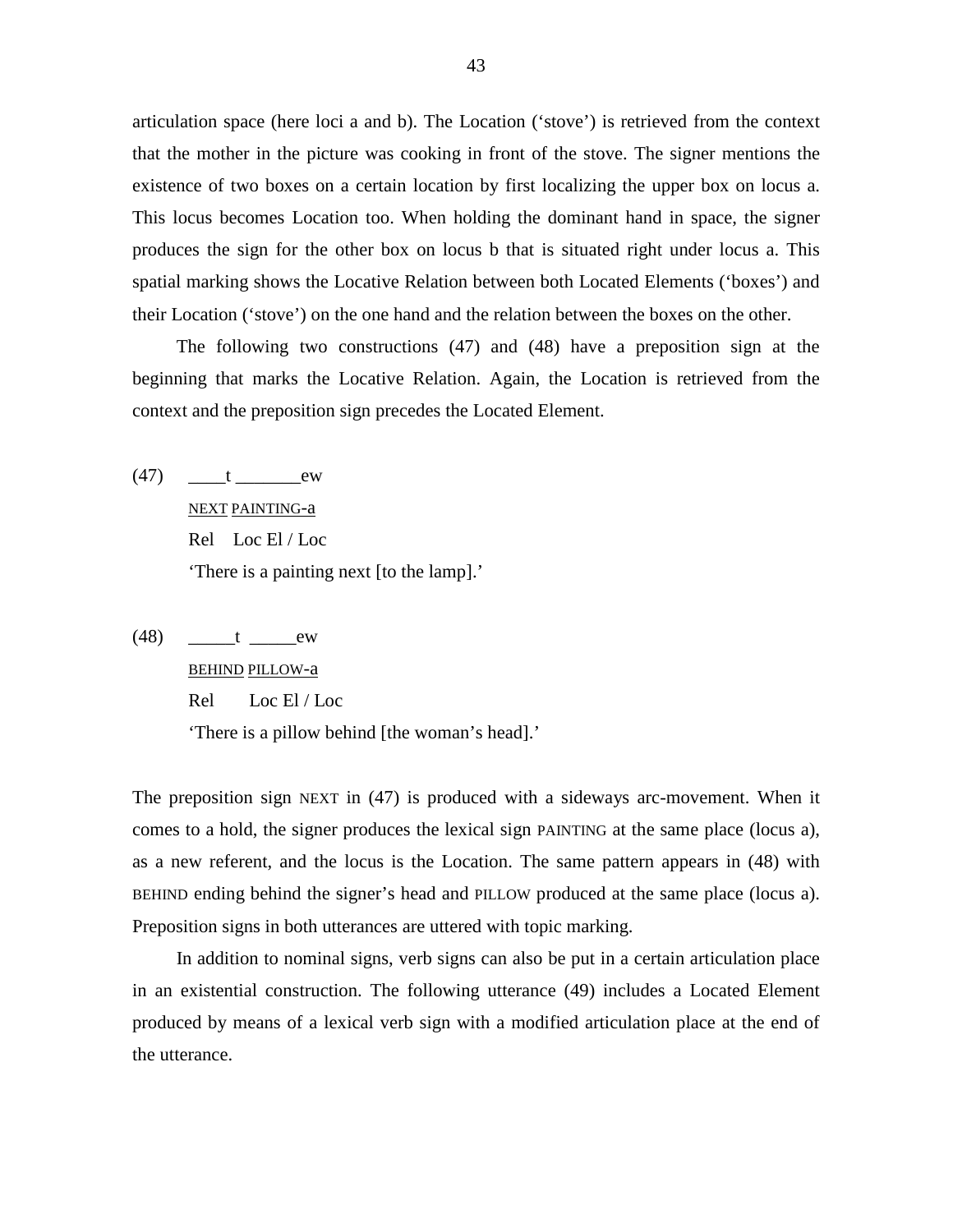(49) THREE PAN HANG-a HANG-b HANG-c Loc El / Loc 'There are three pans hanging [on the wall].'

The Location of the new referent ('on the wall') was retrieved from the earlier context. The new referents ('three pans') are introduced by means of a verb sign ('to hang') localized on three different loci a, b and c that function as Locations. This way the existence of the pans as well as the location of these pans on the wall is shown.

The combination of the existential sign HAVE and a localized lexical sign in one utterance is very rare. The utterance in (50) shows the only construction found in the data that consists of HAVE followed by localized Located Element.

 $(50)$  t STOVE HAVE TWO BOX-a BOX-b Loc Loc El / Loc 'There are two boxes in the stove.'

The word order is invariably Location HAVE Located Element. In contrast with previous examples in this section, the Location ('stove') of the new referent is explicitly mentioned. I assume that existential HAVE is required in constructions with a localized lexical sign if the Location is explicitly mentioned in the utterance. The existence of the referents in utterance (50) ('boxes') was uttered differently by the other group of signers, as can be seen in (46). The sign HAVE does not appear there as the Location is not explicitly mentioned.

## **6.4. Pointing**

In this section, I will use the term *pointing*, glossed as INDEX and followed by a number or some other specifying element, to refer to those signs that are produced with a 1-hand and a movement or orientation towards a certain place. Vermeerbergen (1999: 23 – 25) notes that pointings in VGT can be directed to a present person, object, animal or a place. She also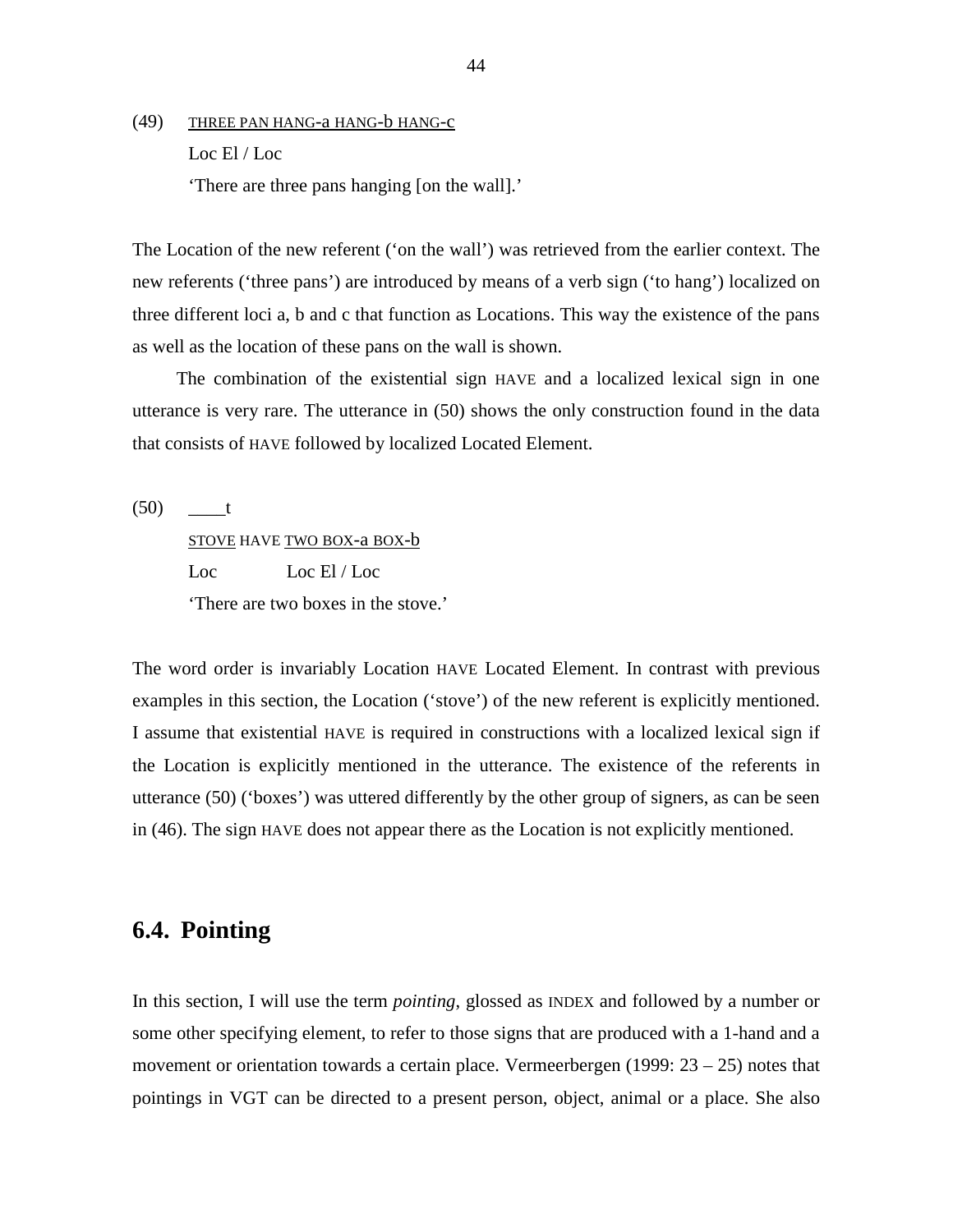notes that when referents that are talked about are not present, the referents will be localized in the articulation space and pointing to their locus will be understood as pointing to the referents (Vermeerbergen 1999: 27). De Weerdt & Vermeerbergen (in print) observe that pointing can also function to express possession.

In my data, a lot of pointing signs such as INDEX-1, INDEX-2 or INDEX-3(picture) occurred. As for most pointing, it was not always easy to establish whether the signer was pointing towards his interlocutor, towards the interlocutor's picture or somewhere else. As mentioned earlier, pointings can also have a possessive function, and this makes distinguishing between different types of pointings even harder. However, most pointings that appeared to be existential occurred in affirmative utterances, such as (51), with pointing towards the signer's picture combined with a short head nod and, sometimes, pressed lips.

 $(51)$  nod INDEX-3(picture) 'Yes, there is.'

The head nod and pressed lips when pointing towards a picture appear again in example (52) that consists of a Located Element preceding the pointing.

(52) \_\_\_\_\_\_\_\_\_\_\_\_\_\_\_\_\_\_\_\_nod

SUN INDEX-3(interlocutor-picture) 'There is sun in your picture.'

In Jordanian Sign Language, it seems that the verb EXIST is produced with an index finger pointing diagonally downward combined with a mouth pattern equivalent to /fi/ (Arabic 'fi' can mean either 'in' or 'there is/are') and a head nod (Hendriks in print). This is an interesting fact as De Weerdt and Takkinen (2006) also found that the simultaneous production of pointing, a head nod and a specific mouth pattern might express existence.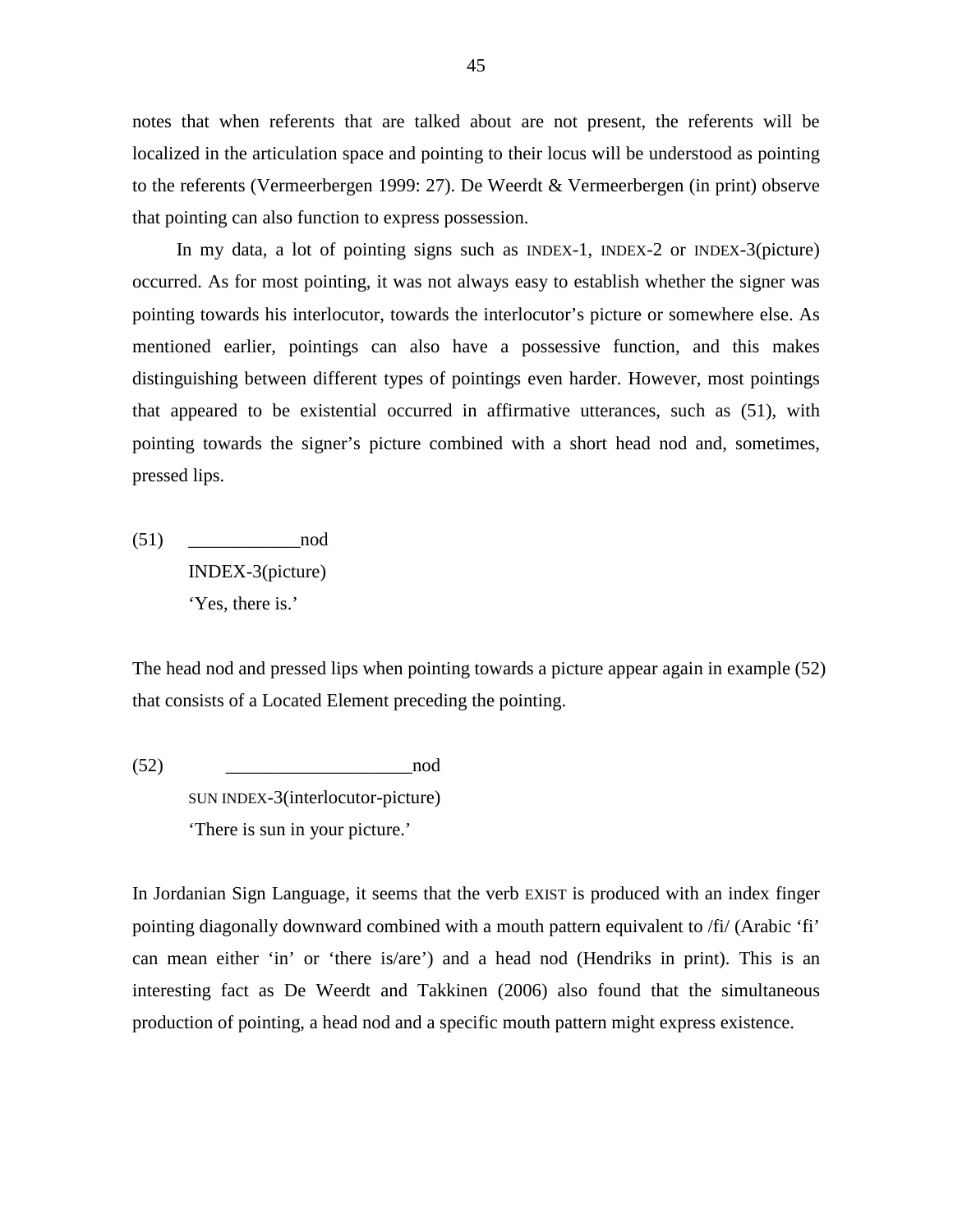## **6.5. Combination of previous types 1-4**

So far, four different ways of expressing existence have been introduced. With the exception of pointings, all these ways can be combined with existential HAVE to form a more complex existential construction. De Weerdt and Takkinen (2006) noted that some constructions in Finnish Sign Language can contain a complex combination of the previous ways to express existence. This is also the case for VGT, as shown example in (53), in which new referents are enumerated.

| (53) |      | INDEX-3(picture) BOX-a BOX-b vc-(box) vc-(box) HAVE KNIFE THREE-a TWO-a |                |
|------|------|-------------------------------------------------------------------------|----------------|
|      | Loc. | Loc El / Rel                                                            |                |
|      |      | Loc (after confirmation)                                                | Loc $El / Loc$ |

'There are three knives in the upper box and two in the lower box.'

This utterance (53) contains pointing, localized lexical signs, verb constructions and HAVE. Two referents (i.e. the Located Elements 'boxes' and 'knives') are newly introduced in the interaction. The signer starts with mentioning the Location ('picture') and then introduces the Located Elements by means of localized signs and Verb Constructions. As seen in earlier sections, localized lexical signs and Verb Constructions can function as existence but can also imply location and show the Locative Relation. Once the existence of the 'boxes' is confirmed by the interlocutor with a head nod, they become the Location (i.e. old referent). Consequently, the signer can introduce the new referents ('knives') that are located in the boxes and are preceded by HAVE.

Engberg-Pedersen (1993: 220) points out that topic and focal information can overlap in time as a pragmatic agreement. Whereas the topic is presupposed, the focal information is new and most essential for the interlocutor. In example (53), I assume that the signer already knew beforehand what referent (in this case 'knives') he wanted to introduce. In order to do so, he needed to introduce another referent (in this case 'boxes') first. Only then could he introduce his new important referent ('knives'). The most important referent, the focal information, is then preceded by HAVE to emphasize the existence of the new referent.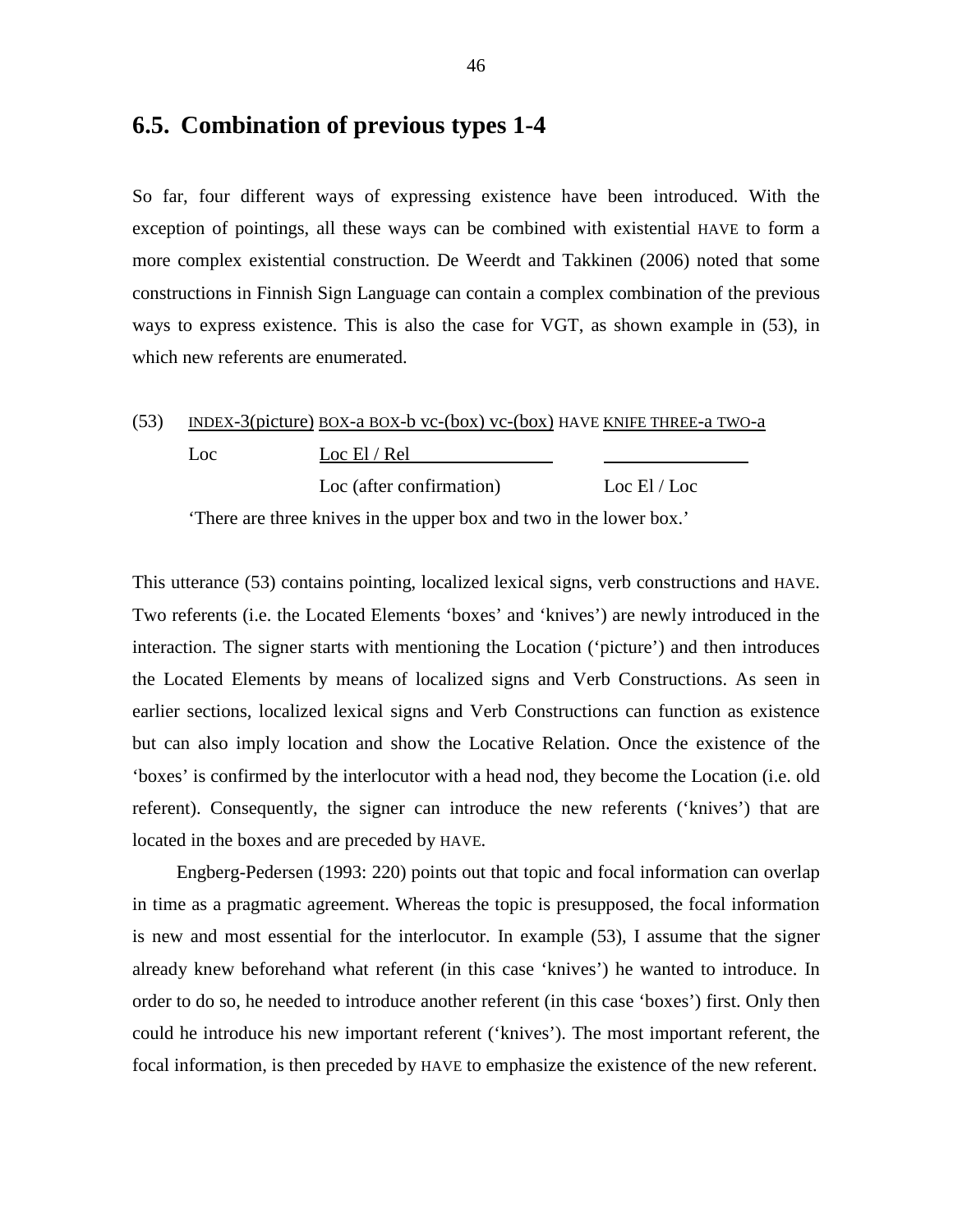Another example of enumerating new referents is shown in (54). The final referent ('girl') is not preceded by HAVE.

#### (54) POLE THICK WALL vc-(wall) GIRL SIT-a

'There is a thick pole, and a wall and there is a girl sitting next to it.'

The lexical verb sign SIT is produced on a locus (here called a) right after the Locations (POLE THICK and WALL  $+$  vc). I assume that here also every introduced new referent (i.e. Located Element) becomes an old referent (i.e. Location) once the interlocutor nods. The existence of the Located Element ('thick pole'), after confirmation, becomes the Location and this in order to be able to introduce another Located Element by means of a Verb Construction ('wall'). Finally, when the existence of the wall is confirmed, it becomes the Location for the new referent ('girl') which is introduced by means of a localized verb sign. Example (55) illustrates the importance of distinguishing between old and new referents in the interaction, showing a combination of Verb Constructions, a localized verb sign and HAVE.



'There is a plant in the river where the boy stands.'

In this utterance (55), 'river' and 'boy' were already introduced earlier in the conversation. Both signs are followed by a Verb Construction and a localized verb sign, respectively. As both referents are old in this construction, the Verb Construction ('river') refers function as Locative Relation and STAND-b to the Location of the boy in relation to the river. Consequently, the signer produces the existential HAVE to introduce the first new important referent (i.e. the Located Element 'plant') followed by a Verb Construction marking the Locative Relation with a classifier referring to the Located Element.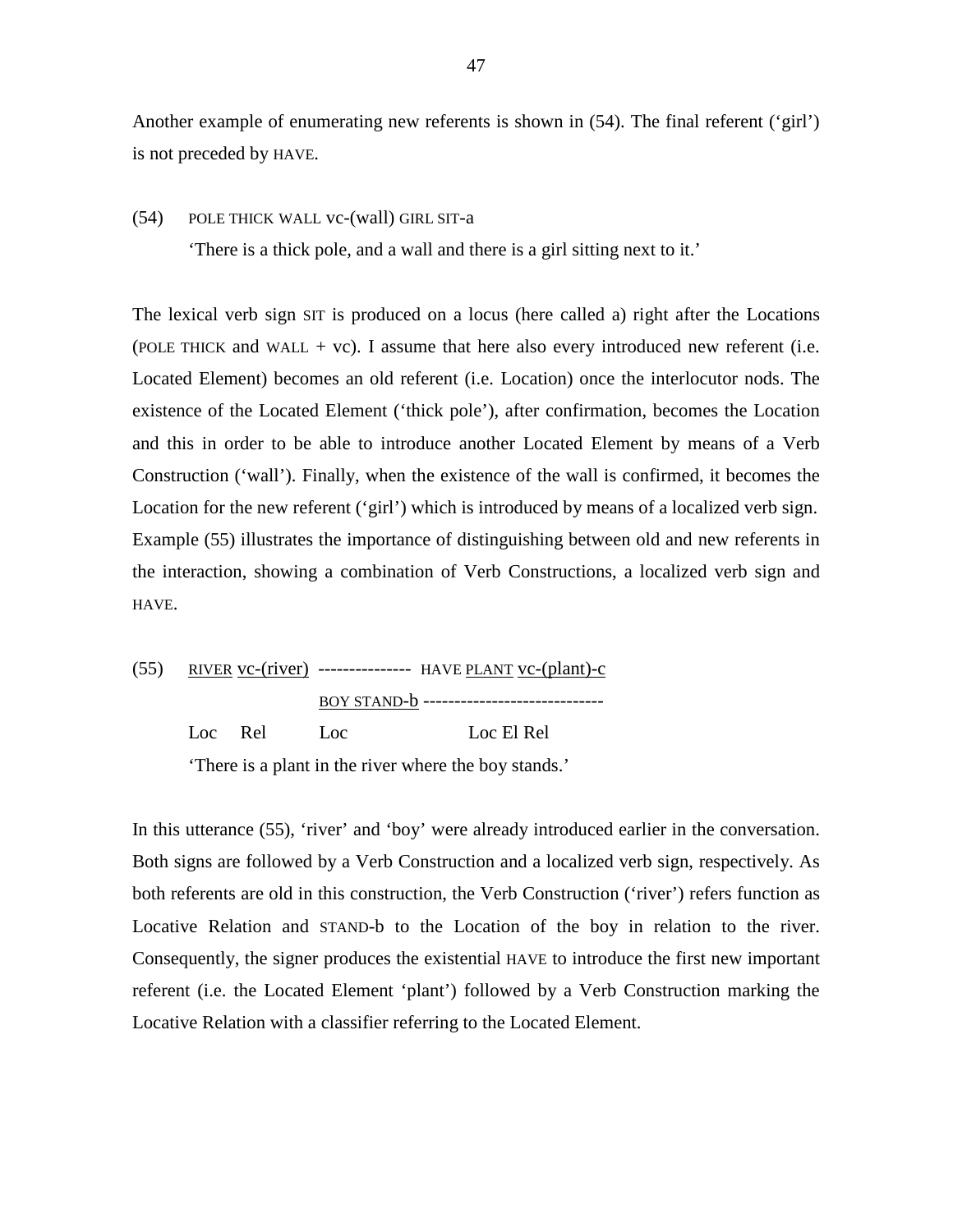## **7. DISCUSSION**

Lyons (1967a, 1967b, 1968) has shown that existential, locative and possessive constructions are semantically related as they all express a certain object on a certain place. Within this locative approach, typological surveys (Clark 1978, Freeze 1992) have shown that these constructions are also syntactically related. The word order of existential constructions parallels with the word order of possessive constructions but alternates with that of locative ones. Clark (1978) also noted that most languages around the world use one verb to express all three semantic domains.

Within sign language linguistics, Deuchar (1984) and Hughes et al. (1984) have shown that British Sign Language uses HAVE to express both existence and possession and two other signs, EXIST and EXIST/LOCATE, to express existence and location. In Danish Sign Language, Kristoffersen (2003) claims, the order of constituents in existential constructions resembles the dominant spoken language word order pattern found by Clark (1978). Danish Sign Language uses the verb EXISTENTIAL to express existential, but also locative and possessive constructions. The most recent studies on signed languages (e.g. Perniss & Zeshan in print) have shown that existence can be expressed by other means as well.

With regard to the overall analysis of expressing existence, my study contrasts, for example, with the generativist typological surveys (e.g. Freeze 1992) as it proceeds from function to form. With this (locative-)functional approach, I have shown that Flemish Sign Language has more than one way, i.e. the use of an existential verb, to express existence. It uses the sign HAVE, a verb construction, localizes a lexical sign, or uses a pointing sign. It can also combine two or more of the previous types.

The word order within the existential constructions in my data resembles the major word order pattern presented in typological surveys on spoken languages (e.g. Clark 1978), and in Danish Sign Language (Kristoffersen 2003). This order is Location first, followed by the utterance final Located Element. In some utterances, the Location can be left out as it is retrieved from the context. This is similar to what Kristoffersen (2003) found on Danish Sign Language. The use of the existential verb HAVE is preferred when new referents are introduced into a discourse. The Located Element (i.e. the new referent) can, however, also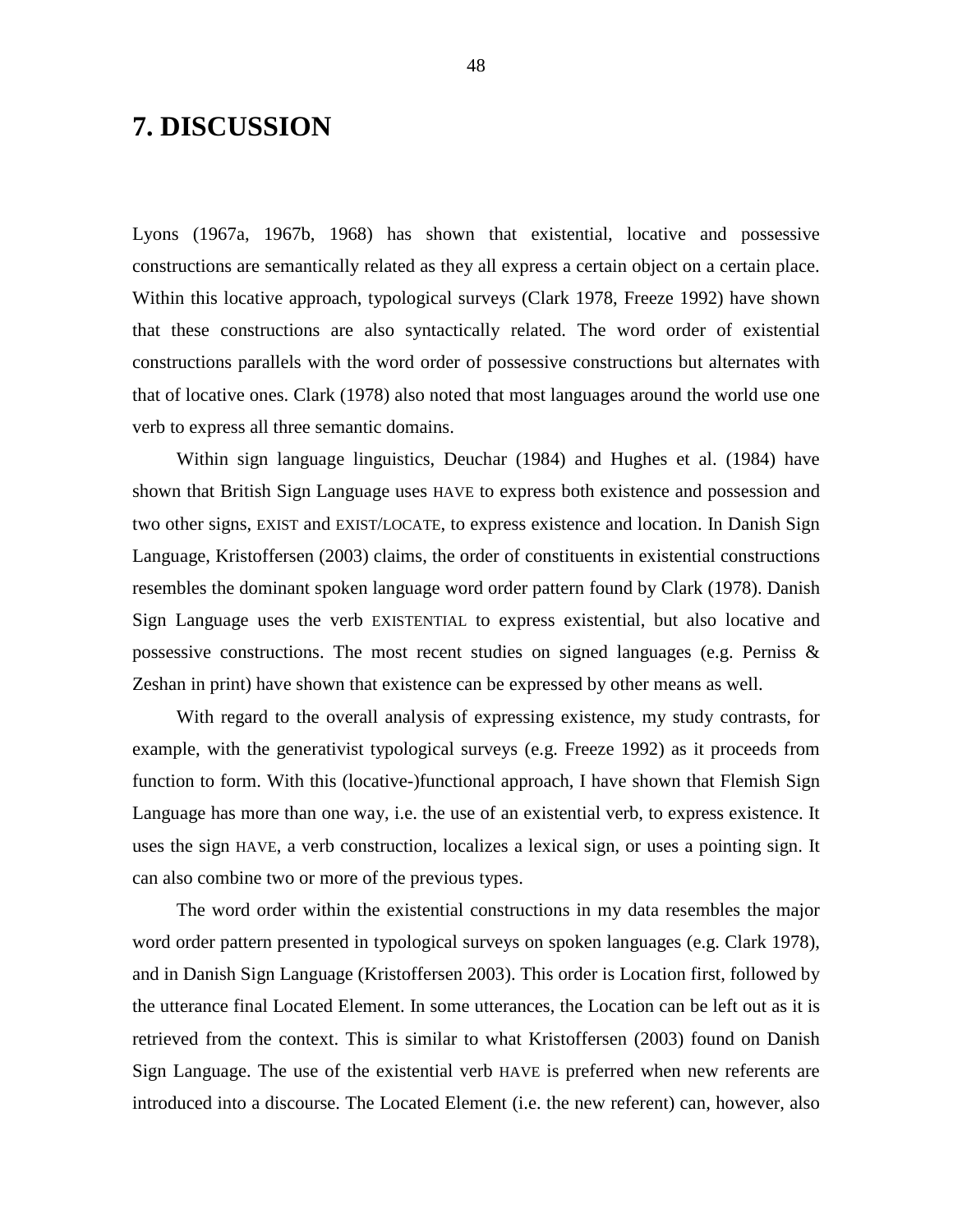be introduced by means of a verb construction, a localized lexical sign, or a pointing. These alternative ways are produced on a specific location in signing space. This confirms Lyons' (1968: 389) suggestion that existential constructions can be seen as implying location.

Clark (1978) showed that most languages mark definiteness by means of word order which is also the case in Danish Sign Language (Kristoffersen 2003: 131). Although I did not focus on this issue in my analysis, my data still shows that Flemish Sign Language does not mark definiteness morphologically but by means of word order or lexically by pointing. The appearance of the Location at the initial position marks a known definite referent. The Located Element at the end of the utterance, on the other hand, marks a new referent that is indefinite. In addition to word order, I must also acknowledge the importance of nonmanual elements. They mark definiteness because they, for instance, mark topics which are definite by definition. However, more investigation on this topic is needed.

In their study on locative constructions in Flemish Sign Language with elicited data, Vermeerbergen et al. (2007) found two major patterns of elements: (1) Located Element – Locative Relation (Prep) – Location, and (2) Location – Located Element – Locative Relation (vc or Prep).

In general, the first pattern differs syntactically from the pattern in existential construction that has the Location at initial position of the utterance and Located Element at the end. My analysis has shown that the Locative Relation expressed by means of a preposition sign, can be placed either before the Location or after the Location depending on whether it is part of the topic or not. The second pattern of locative constructions in Flemish Sign Language resembles the pattern found in existential constructions. My analysis also has shown that Verb Constructions indeed appear at the end of the utterance (cf. Vermeerbergen 1996, Jantunen 2008) to mark the Locative Relation. The classifier handshape refers to the Located Element. The preposition sign occurs only at the final position of the utterance as a form of repetition.

In general, it is difficult to distinguish between existential constructions and locatives. The reasons for this are threefold. Firstly, previous studies have shown that both constructions are expressed by means of one verb (e.g. EXISTENTIAL in Danish Sign Language). This is most probably not the case for Flemish Sign Language as HAVE is used to express existence and possession (De Weerdt & Vermeerbergen in print). It also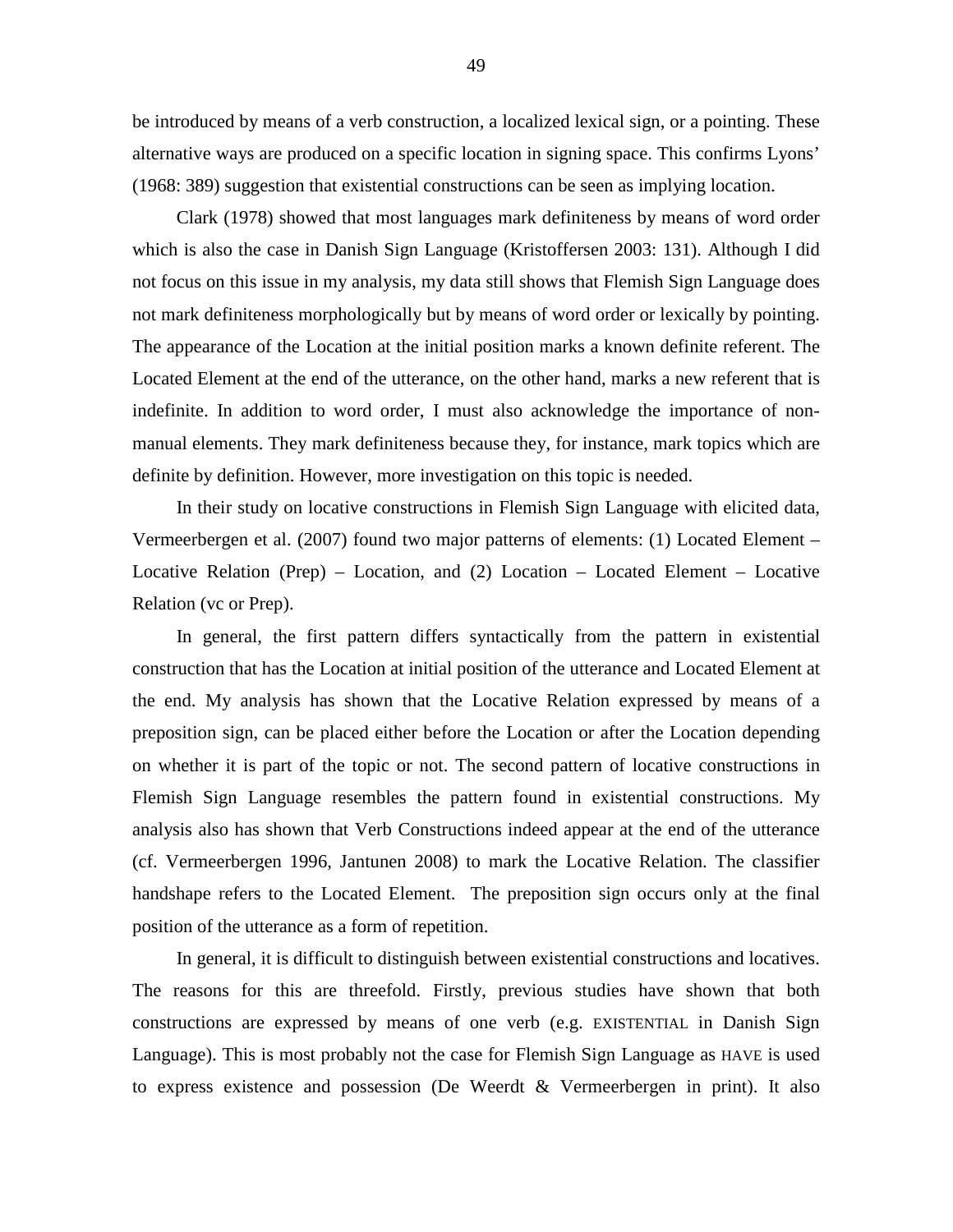confirms Deuchar's (1984) finding that BSL only uses one verb to express existence and possession only. Hughes, Colville and Brennan (1984) also have shown than BSL has other signs to express existence. Secondly, the data in my study are more context-related and differ from the isolated utterances of Vermeerbergen et al's (2007) study that were elicited from pictures. Some researches on word orders in signed languages (e.g. Jantunen 2008) have shown that the word order in isolated utterances can differ from the word order in textual utterances. Thirdly, my research takes into account whether the referents in an utterance are old or new within the discourse and I suggest that the final "reading" (i.e. whether an utterance expresses existence or location) depends on the context.

In her study on locative constructions based on spontaneous language date, on the other hand, Vermeerbergen (1996) found two patterns. The first pattern, Location – Located Element – Locative Relation, resembles the found pattern from elicited data (see pattern 2 above in this chapter). The second pattern shows the order of Location – Locative Relation – Located Element. In my study the order in existential constructions is Location preceding Located Element. Comparing these word orders might, however, not be correct as the data from Vermeerbergen's (1996) study are spontaneous whereas mine are elicited with natural conversations.

In his typological survey, Freeze (1992) has shown there is a relation between the basic word order of one language and the word order in existential and locative constructions (see 3.2.2). When considering the basic word order in reversible and nonreversible sentences in Flemish Sign Language (Vermeerbergen 1996, Vermeerbergen et al. 2007), I do not immediately see a link between these word orders and the word orders found in existential constructions in my study. This is most probably due to the generativist point of view adopted in Freeze's study (1992), which in general assumes that all surface forms are derived from "one" universal deep structure.

This study only comprises data elicited from four signers. Despite the fact that the interactions between the informants were natural, it is clear that they got 'tired' when executing the third, and especially the fourth, task. This resulted mainly in short and quick interactions with a lot of yes/no questions. Due to the position of both informants, their pictures and the camera, it was not always that simple to identify the non-manuals and especially the pointing in the data. I also assume that, after having dealt with two pictures,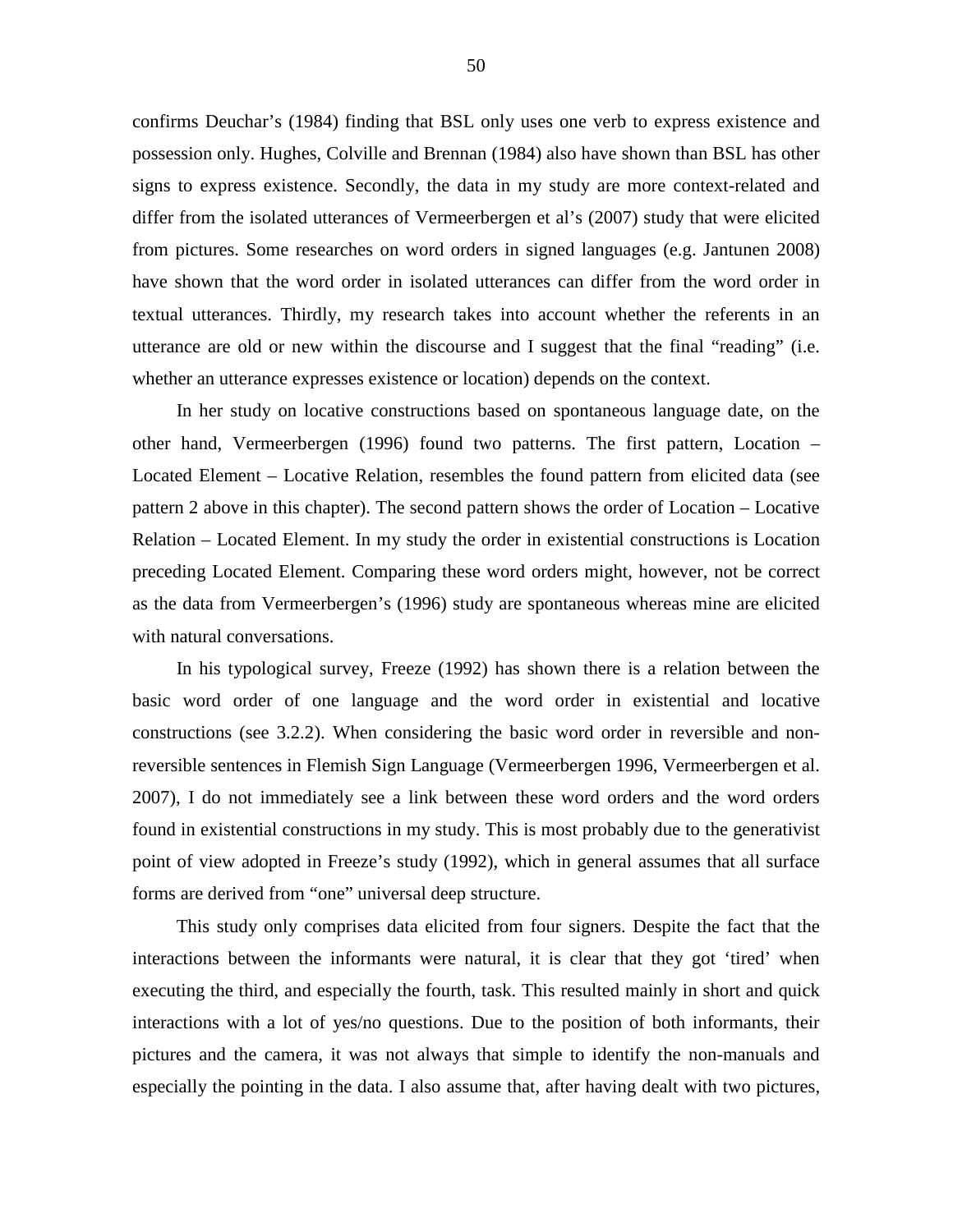both signers came to know the goal of the task, i.e. finding the differences between the two pictures, which made them less active as time went on.

Based on my native intuition, however, I consider the results of my study to give a correct picture on the different ways of expressing existence in Flemish Sign Language and the order of the elements of existential constructions. It is, of course, obvious that more research with larger corpora is needed to fully understand the basic order of elements in existential constructions in Flemish Sign Language.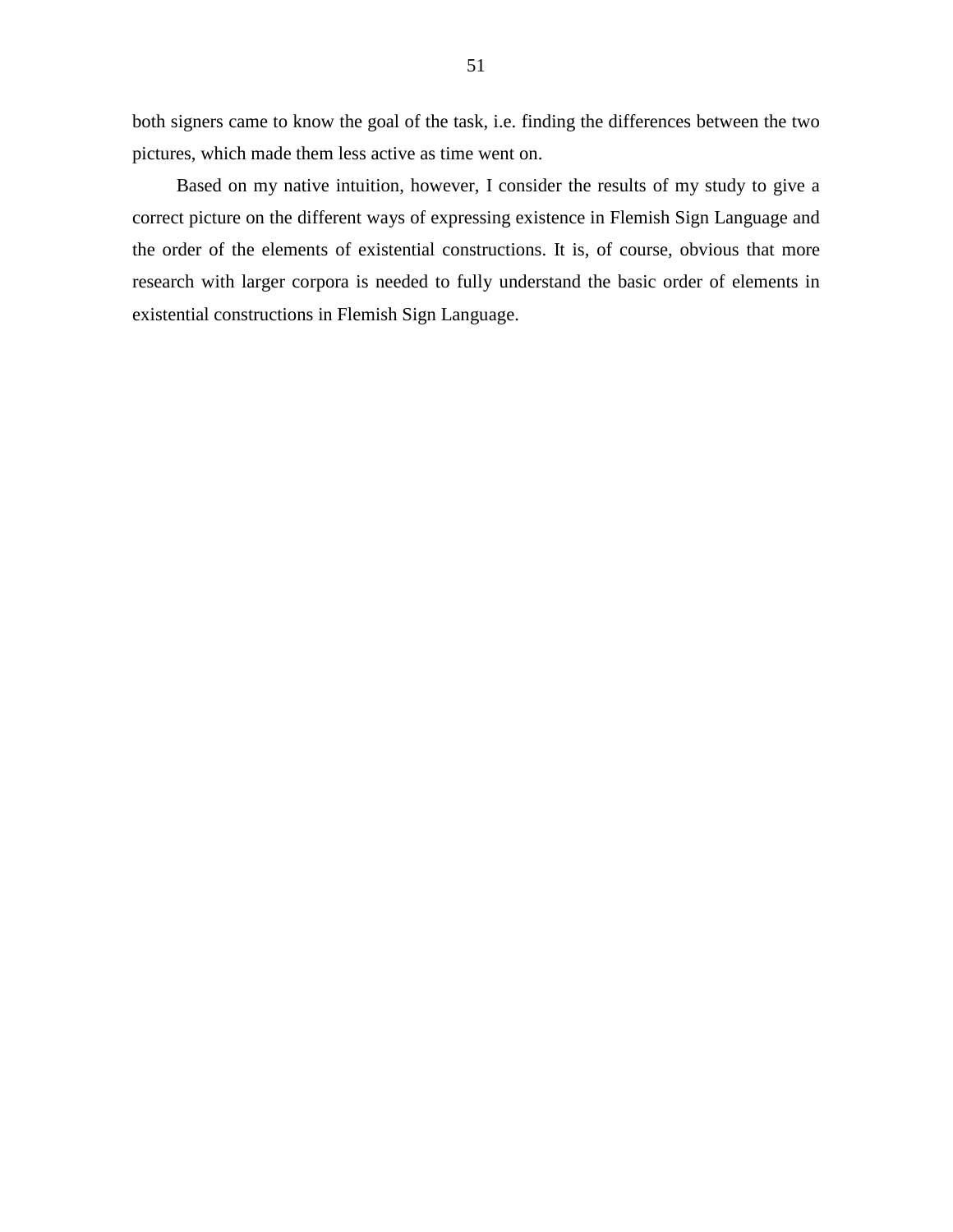# **8. CONCLUSION**

In this thesis, I have first studied the ways in which existence is expressed in Flemish Sign Language. Second, I examined how the elements within existential constructions are ordered. Concerning the first goal, I have shown in my analysis that Flemish Sign Language can express existence in five different ways; using

- 1) the sign HAVE,
- 2) a Verb Construction,
- 3) a localized lexical sign,
- 4) a pointing, or
- 5) a combination of ways 1 to 4.

The first category of existential constructions is expressed with the existential verb HAVE. The order in these constructions is Location – HAVE – Located Element. The Located Elements are objects that are introduced as new important referents into the discourse and they are indefinite. The referent appearing at the beginning of the construction functions as Location and is always a known and thus definite referent. Preposition signs can appear in existential constructions and they connect the Location to the Located Element. In existential constructions, preposition signs are placed right after the Location. In most cases, the Location is not mentioned explicitly as the signers retrieve it from the context. Consequently, preposition signs can appear at the initial position of the utterance followed by HAVE and the Located Element. Preposition signs may also be repeated at the end of the utterance. The word order in this category is invariably Location preceding the existential HAVE and Located Element, as shown below:

- a) Location HAVE Located Element
- b) Location Locative Relation (Prep) HAVE Located Element
- c) Locative Relation (Prep) HAVE Located Element Locative Relation (Prep)
- d) (Prep or verb)-a HAVE Located Element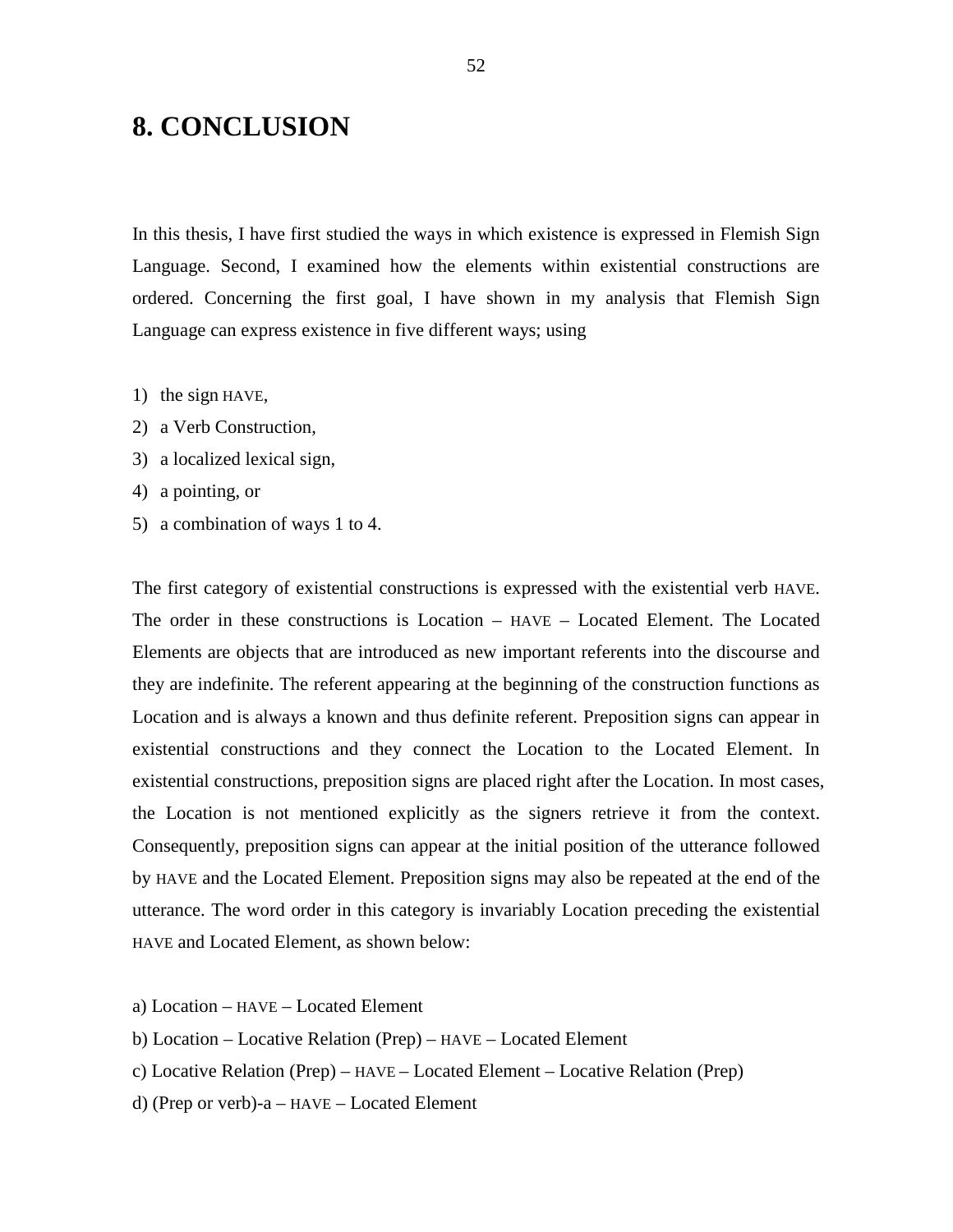The order in d) consists of a preposition sign or a verb sign that is directed towards a locus (in this case locus a) to mark the Location. In some utterances, the Location is nonmanually marked as topic but the preposition sign appearing at the initial position of the utterance is always marked as a topic that sets the spatial location. In addition, some utterances do not contain the existential verb HAVE and there the Location invariably precedes the Located Element.

The second category concerns constructions that express existence by means of a verb construction at the final position that introduces a new referent. The order of elements in these constructions is invariably Location – Located Element – Verb Construction. Next to existence, these utterances also imply location. The Verb Constructions mark the Locative Relation between the Located Element and its Location. Verb Constructions are mostly produced with a movement downward or forward with a final hold that is considered as the morpheme {EXIST}. The classifier handshape refers to the Located Element.

- a) Location Located Element Locative Relation (vc)
- b) Location Locative Relation (vc) --------------------------------------------------

Located Element – Locative Relation (vc)

The Location can either be produced with a lexical sign or a Verb Construction. If the Location is expressed with a Verb Construction, a simultaneous production with the Located Element will occur. In both cases, the Location can non-manually be marked as a topic by raised eyebrows or a squint. Only a few constructions show a combination of existential HAVE preceding a Verb Construction. In these cases, the Location expressed by a lexical sign at the initial position is followed by a preposition sign. There is no simultaneity.

The third category consists of constructions with localized lexical signs (nominal or verb signs) that express the existence of a Located Element (i.e. new referent). The Location is mostly retrieved from the context. These utterances also imply the location of the Located Element and localizing marks the Locative Relation between the Location and the Located Element. Preposition signs can occur at the initial position of the utterance as a topic followed by a Located Element on a locus that also includes Location.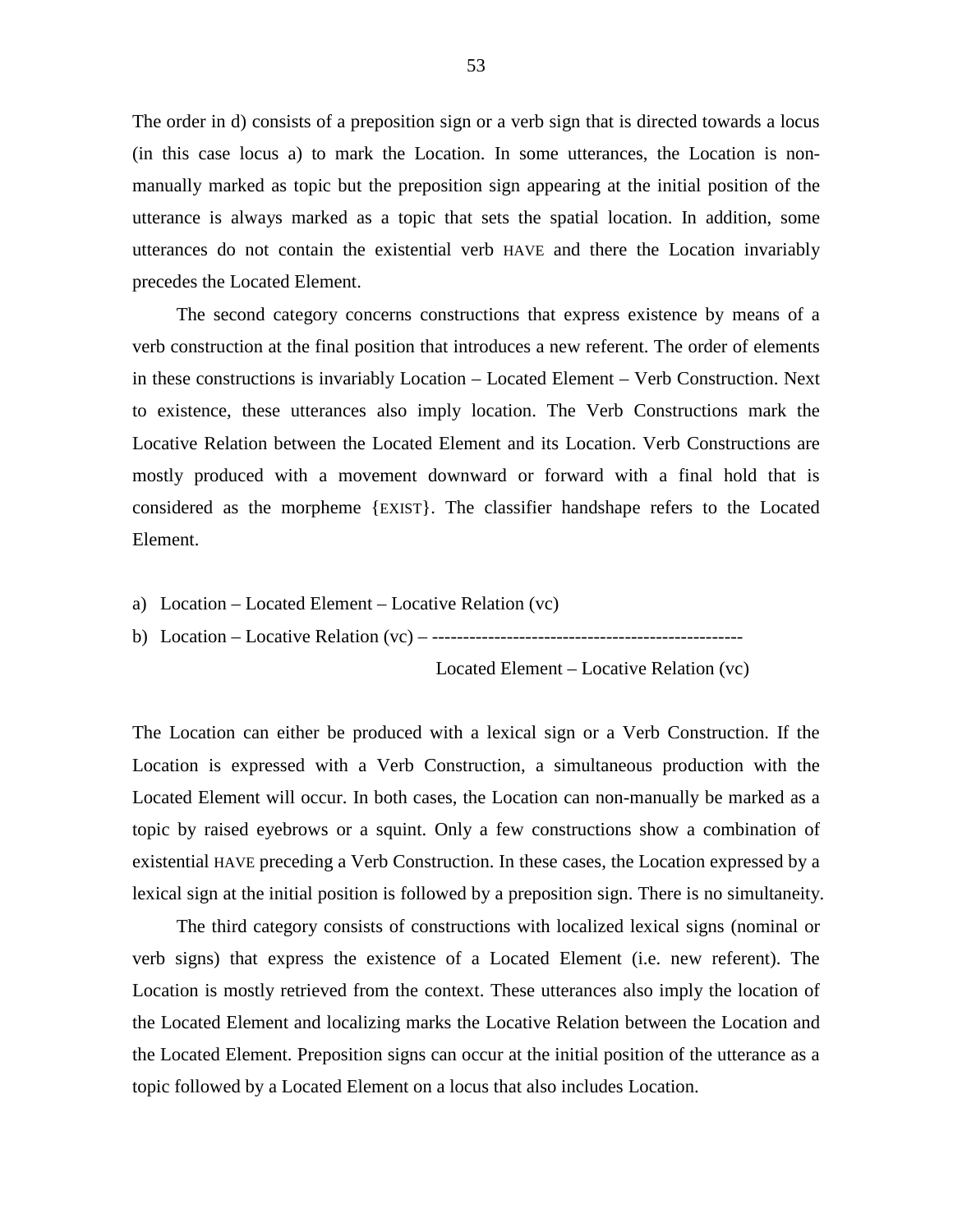- a) Located Element-a
- b) Locative Relation (Prep) Located Element-a
- c) Located Element verb-a

In this category with localized lexical signs, a combination with existential HAVE is also possible. In these constructions, the Location is always explicitly mentioned and the lexical sign denoting Location can either be produced in a non-neutral articulation place or on a locus.

- d) Location HAVE Located Element-a
- e) Location-a HAVE Located Element-a

The fourth category consists of constructions that express existence by means of pointing and imply location. Some constructions consist only of pointing towards the physically present location, which is combined with a head nod and pressed lips. Some utterances contain a Located Element, followed by pointing combined with a head nod and pressed lips. The Location in these utterances is never explicitly mentioned as it is retrieved from the context.

The fifth category contains constructions with a complex combination of the previous types 1 – 4, that are, in most cases, the result of enumerating more than one new referent in a long utterance. These constructions most frequently start with Location that precedes two or more Located Elements. Each of these elements is produced by means of either a Verbal Construction or a localized lexical sign. Once the interlocutor confirms the existence of the first Located Element, it becomes the Location of the next Located Element. This latter Located Element is mostly preceded by the existential verb HAVE as the signer's intention is to emphasize that the existence of this Located Element (i.e. new referent) is important.

In sum, there is a continuum in expressing existence in Flemish Sign Language. On the one end of this continuum we find the existential verb HAVE as it most clearly expresses the existence of a new important referent. The categories that express existence by means of a verb construction, a localized lexical sign and a pointing sign also express existence but at the same time imply location.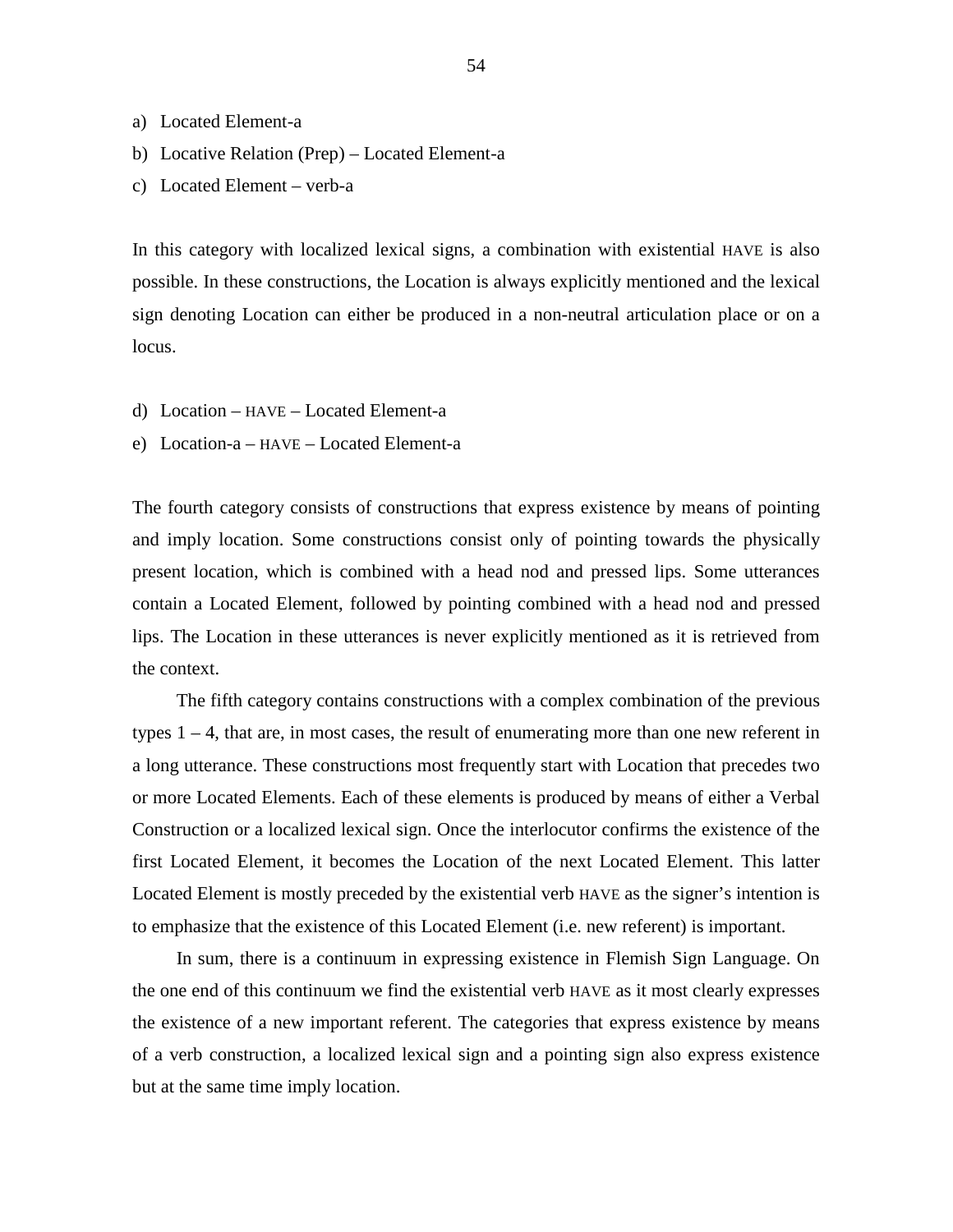The scope of my study's title, 'Expressing existence in Flemish Sign Language', is of course larger than what I investigated. More and further research is necessary in order to fully comprehend the basic structure of existential constructions. Moreover, next to existential constructions dealing with present objects, as in this study, constructions occupied with abstract items or non-present objects should be looked at. As Lyons (1967a, 1967b, 1968) argues, existential constructions can have a locative complement (as in this study) but also a temporal complement, and the latter is not investigated yet. It is also important to consider the relationship between existential, possessive and locative constructions. The utterances in this study are textual, but perhaps it is also necessary to study isolated utterances to be able to compare the two and make a better comparison with word order in the locative constructions from Vermeerbergen et al's (2007) study.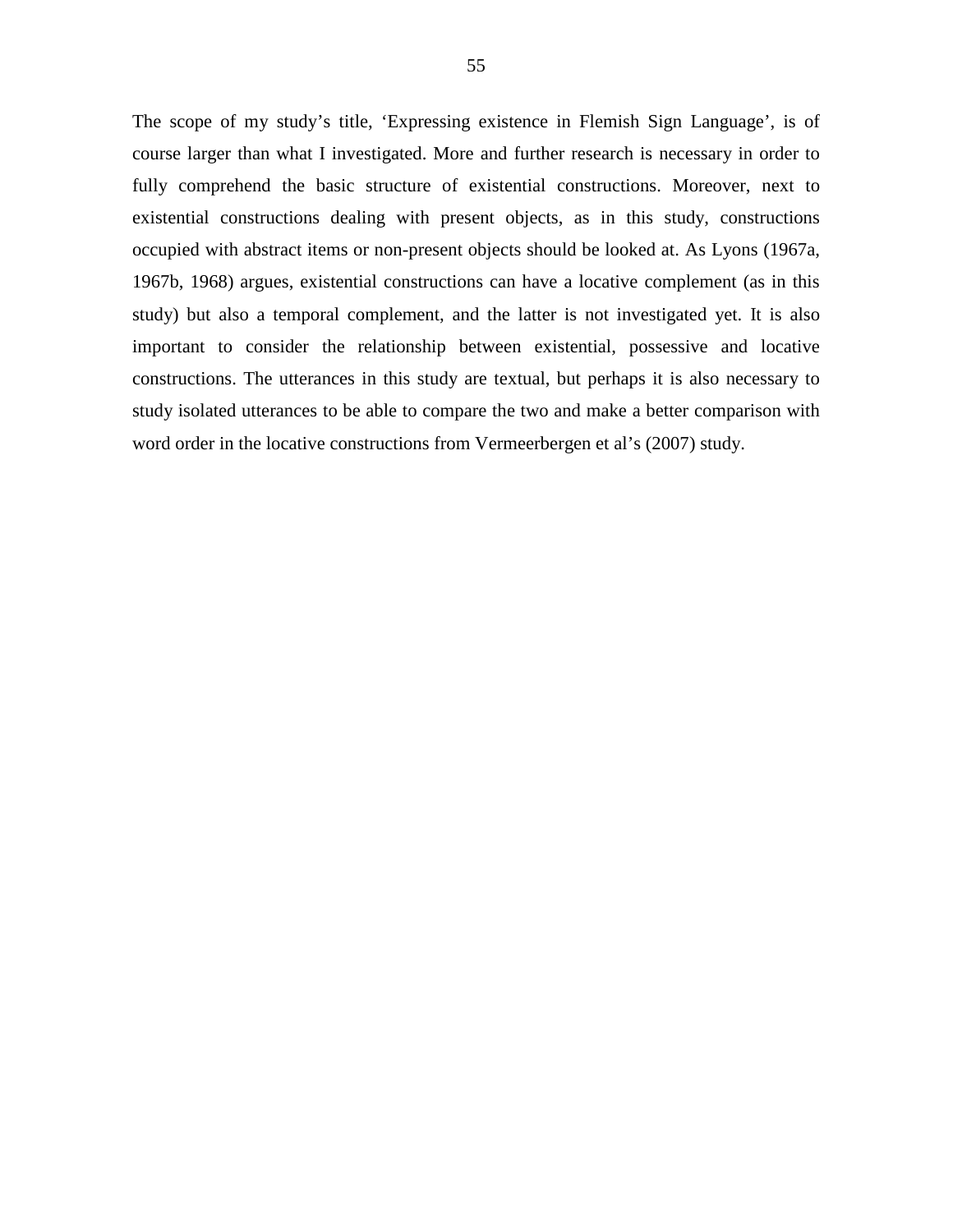## **BIBLIOGRAPHY**

BICKERTON, DEREK 1981: Roots of Language. Ann Arbor: Karoma Publishers Inc.

- CHUNG, SANDRA MCCLOSKEY, JAMES 2002: Existentials at the Interface NSF Project Description. Santa Cruz: University of California. URL: http://ohlone.ucsc.edu/~jim/PDFFiles/nsf.pdf [read: 12.03.2008].
- CHOMSKY, NOAM 1982: Lectures on government and binding. The Pisa lectures. Studies in generative grammar No. 9. Second edition. Dordrecht and Cinnaminson: Foris Publications.
- CLARK, EVE V. 1978: Locationals: existential, locative, and possessive constructions. Joseph. H. Greenberg, Charles A. Ferguson, Edith A. Moravcsik (eds.), Universals of Human Language, Vol. 4: Syntax p. 85-126. Stanford: Stanford University Press.
- COMRIE, BERNARD 1989: Language universals and linguistic typology. Second edition. Chicago: The University of Chicago Press.
- DE MEULDER, MAARTJE VAN MULDERS, KATRIEN 2007: Deaf Studies in Flanders: to be or not to be. – Deaf Worlds p.50-68.
- DEMEY, ELINE 2005: Fonologie van de Vlaamse Gebarentaal. Distinctiviteit & Iconicteit. Unpublished Doctoral Dissertation. Ghent: Ghent University.
- DEUCHAR, MARGARET 1984: British Sign Language. London, Boston, Melbourne and Henly: Routledge & Kegan Paul.
- DE WEERDT, DANNY TAKKINEN, RITVA 2006: Different ways of expressing existence in Finnish Sign Language and Flemish Sign Language. Paper presented at the Sign Language Typology. Workshop on Cross-Linguistic Research and Internal Cooperation in Sign Language Linguistics. Nijmegen: Max-Planck Institute for Psycholinguistics.
- DE WEERDT, DANNY VERMEERBERGEN, MYRIAM: in print. Observations on possessive and existential constructions in Flemish Sign Language. – Pamela Perniss – Ulrike Zeshan (eds.), Possessive and existential constructions in sign languages. Sign Language Typology Series No. 2. Nijmegen: Ishara Press.
- DE WEERDT, KRISTOF ROGIEST, MARLEEN 2003: Invulling van Hiaten in het Lexicon van de Vlaamse Gebarentaal: Aardrijkskunde en Geschiedenis. Gent: Cultuur voor Doven.
- DE WEERDT, KRISTOF VANHECKE, ELINE VAN HERREWEGHE, MIEKE VERMEERBERGEN, MYRIAM 2004: Lexicografisch onderzoek naar de Vlaamse Gebarentaal. – Mieke Van Herreweghe – Myriam Vermeerbergen (eds.), Gent in Oktober p. 47-58. Gent: Academia Press.
- DRYER, MATTHEW S. 2001: What is basic linguistic theory? URL: <http://linguistics.buffalo.edu/people/faculty/dryer/dryer/blt> [read: 28.04.2008]
	- –––––– 2006: Descriptive theories, explanatory theories, and Basic Linguistic Theory. Felix Ameka, Alan Dench & Nicholas Evans (eds.), Catching Language: Issues in Grammar Writing p. 207-234. Berlin: Mouton de Gruyter.
- EMMOREY, KAREN (ed.) 2003: Perspectives on Classifier Constructions in Sign Languages. London and New Jersey: Lawrence Erlbaum Associates.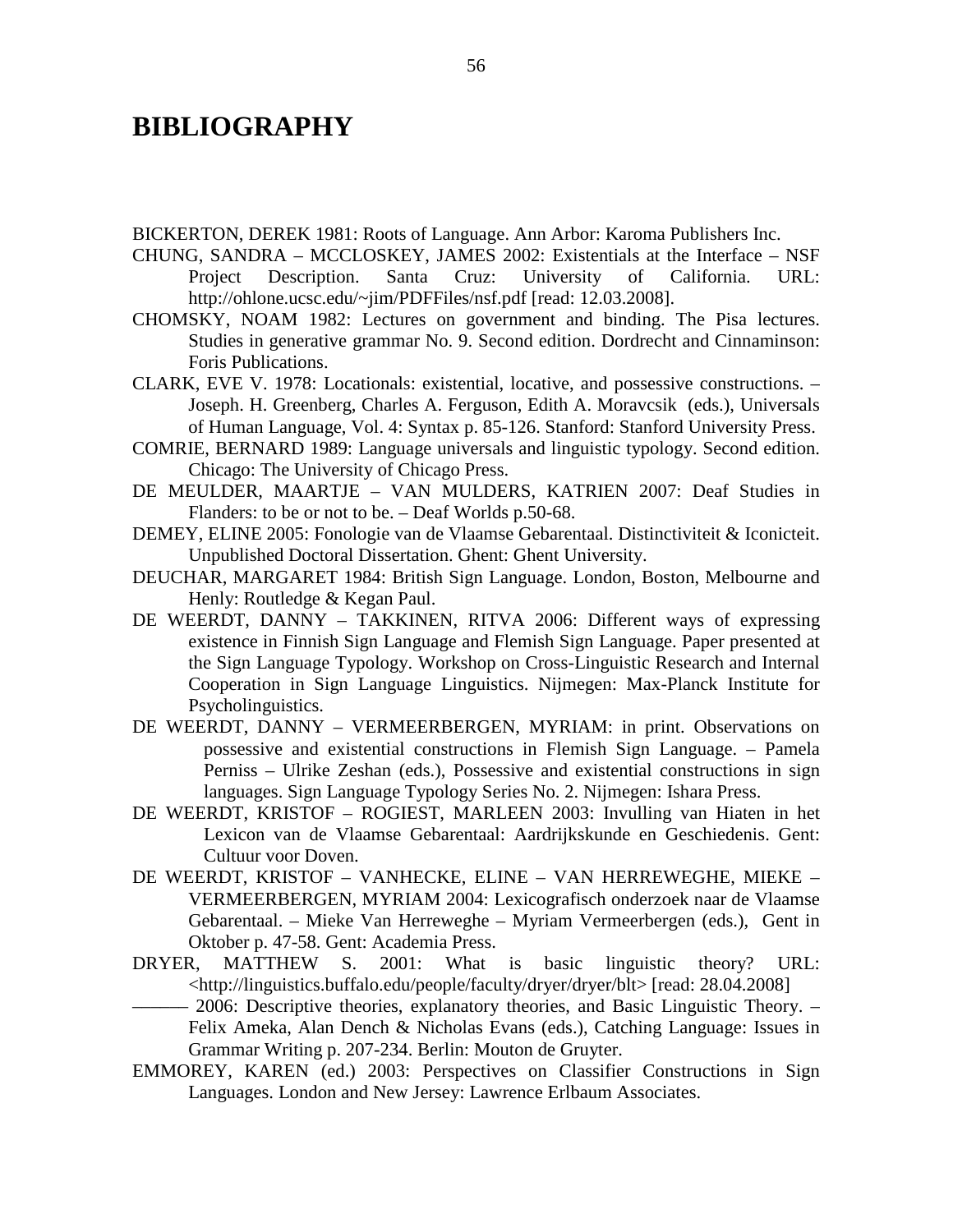- ENGBERG-PEDERSEN, ELISABETH 1993: Space in Danish Sign Language. Hamburg: Signum-Verlag.
- FREEZE, RAY 1992: Existentials and other locatives. Language 68 p. 553-595.
- GIVÓN, TALMY 1981: Typology and functional domains. Studies in Language 52 p. 163-193.
- ––––– 2001a: Syntax. Volume 1. Amsterdam: John Benjamins.
- ––––– 2001b: Syntax. Volume 2. Amsterdam: John Benjamins.
- GREENBERG, JOSEPH H. 1966: Language universals, with special reference to feature hierarchies. – Janua Linguarum Series Minor 59. The Hague: Mouton.
- HUGHES, GERRY COLVILLE, MARTIN BRENNAN, MARY 1984: Talking about 'existence' in British Sign Language (BSL). – Filip Loncke – Penny Boyes Braem – Yvan Lebrun (eds.), Recent Research on European Sign Languages p. 5-18. Lisse: Swets & Zeitlingen.
- JANTUNEN, TOMMI 2008: Tavu ja Lause. Tutkimuksia kahden sekventiaalisen perusyksikön olemuksesta suomalaisessa viittomakielessä. Published Doctoral Dissertation. Jyväskylä: University of Jyväskylä.
- JOHNSTON, TREVOR VERMEERBERGEN, MYRIAM SCHEMBRI, ADAM LEESON, LORRAINE 2007: "Real data are messy": considering cross-linguistic analysis of constituent ordering in Auslan, VGT, and ISL. – Pamela Perniss – Roland Pfau – Markus Steinbach (eds.), Visible variation: Comparative Studies on Sign Language Structure p. 163-205. Berlin: Mouton de Gruyter.
- KRISTOFFERSEN, JETTE H. 2003: Existence, Location and Possession and the Order of Constituents in Danish Sign language. – Anne Baker – Beppie van den Bogaerde – Onno Crasborn (eds.), Cross-linguistic Perspectives in Sign Language Research: Selected Papers from TISLR 2000 p. 131-139. Hamburg: Signum Verlag.
- LIDDELL, SCOTT K. 1989: American Sign Language. The phonological Base. Sign Language Studies 64 p. 195-277.
- ––––– 2003: Grammar, Gesture, and Meaning in American Sign Language. Cambridge: Cambridge University Press.
- LOOTS, GERRIT DEVISÉ, ISABEL LICHTERT, GUIDO HOEBRECHTS, NATHALIE – VAN DE GINSTE, CARINE – DE BRUYNE, INGRID 2003: De gemeenschap van doven en slechthorenden in Vlaanderen. Communicatie, taal en verwachtingen omtrent maatschappelijke toegankelijkheid. Gent: Cultuur voor Doven.
- LYONS, JOHN 1967a: A note on possessive, existential and locative sentences. Foundations of Language 3 p. 390-396.
- ––––– 1967b. Existence, location, possession and transitivity. Bob van Rootselaar Frits Staal (eds.), Logic, methodology, and philosophy of science Vol. 3 p. 495-509. Amsterdam: North Holland.
- ––––– 1968: Introduction in Theoretical Linguistics. Cambridge: Cambridge University Press.
- MILSARK, GARY L. 1975: Existential sentences in English. URL: <http://dspace.mit.edu/bitstream/1721.1/13021/1/26114819.pdf> [read: 14.02.2008].
- PERNISS, PAMELA ULRIKE ZESHAN (eds.) in print: Possessive and existential constructions in sign languages. Sign Language Typology Series No. 2. Nijmegen: Ishara Press.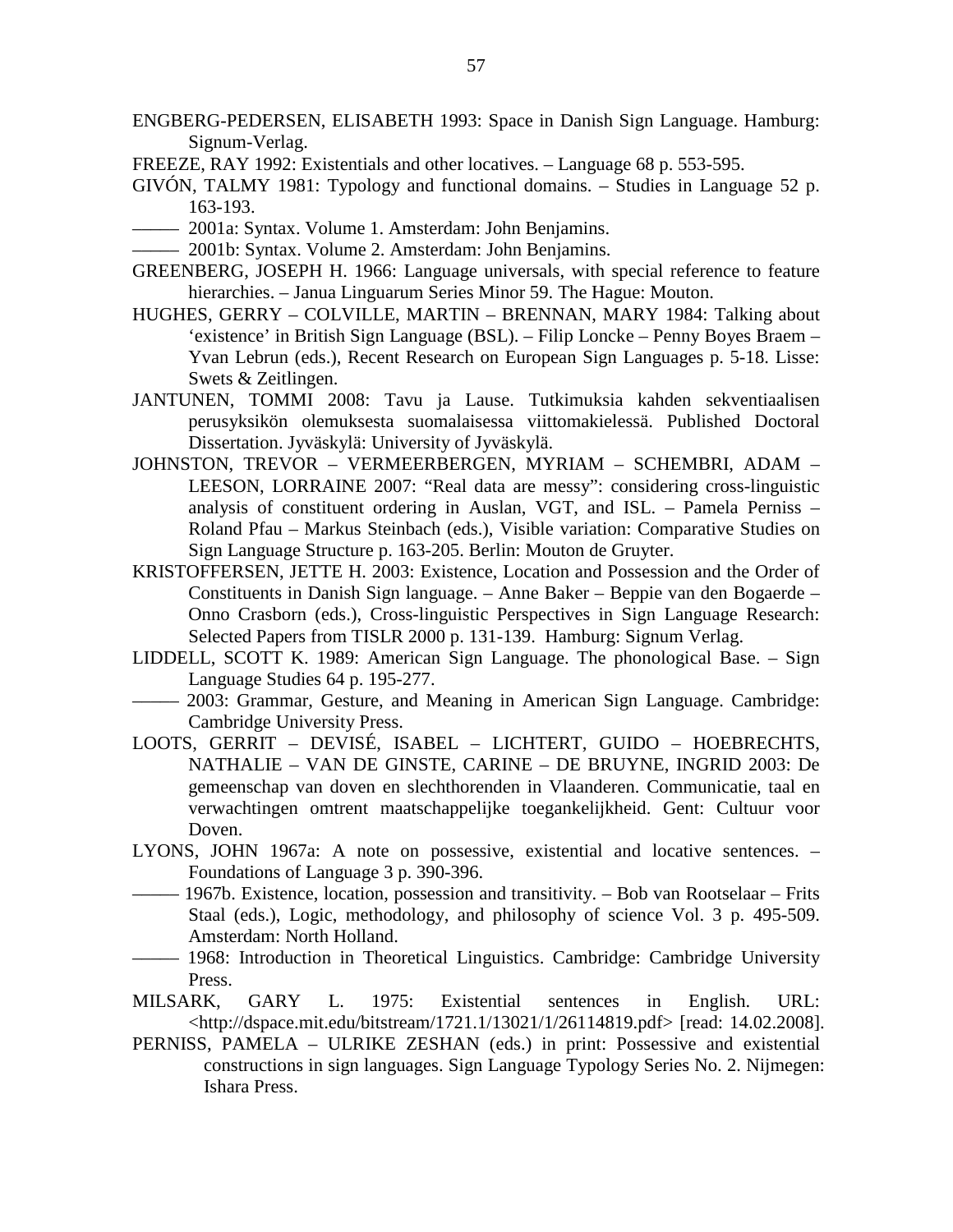- SCHEMBRI, ADAM 2003: Rethinking 'Classifiers' in Signed Languages. Karen Emmorey (ed.), Perspectives on Classifier Constructions in Sign Languages p.3-34. London and New Jersey: Lawrence Erlbaum Associates.
- SLOBIN, DAN I. HOITING, NINI KUNTZE, MARLON LINDERT, REYNA WEINBERG, AMY – PYERS, JENNI – ANTHONY, MICHELLE – BIEDERMAN, YAEL – THUMANN, HELEN 2000: Sign Language Transcription at a Morphological Level. URL: <http://www.sign-lang.unihamburg.de/Intersign/Workshop4/Slobin\_Hoiting.html#A3> [read: 12.11.2008]
- SLOBIN, DAN I. HOITING, NINI KUNTZE, MARLON LINDERT, REYNA WEINBERG, AMY – PYERS, JENNI – ANTHONY, MICHELLE – BIEDERMAN, YAEL – THUMANN, HELEN 2003: A Cognitive/Functional Perspective on the Acquisition of "classifiers". – Karen Emmorey (ed.), Perspectives on Classifier Constructions in Sign Languages p. 271-296. London and New Jersey: Lawrence Erlbaum Associates.
- SUPPALA, TED 1986: The Classifier System in American Sign Language. Colette Craigh (ed.), Noun classes and categorization. Typological Studies in Language 7 p. 181-214. Amsterdam/Philadelphia: John Benjamins Publishing Company.
- Suvi = Suvi Suomalaisen viittomakielen verkkosanakirja [The online dicitionary of Finnish Sign Language] 2003. [Helsinki:] Finnish Association of the Deaf, Online publication: http://suvi.viittomat.net.
- TAYLOR, JOHN R. 1995: Linguistic Categorization, Prototypes in Linguistic Theory. Second edition. Oxford: Clarendon Press.
- VANHECKE, ELINE DE WEERDT, KRISTOF 2004: Regional variation in Flemish Sign Language. – Mieke Van Herreweghe – Myriam Vermeerbergen (eds.), To the Lexicon and Beyond. Sociolinguistics in European Deaf Communities p. 27-38. Washington: Gallaudet University Press.
- VAN HERREWEGHE, MIEKE VERMEERBERGEN, MYRIAM 2003: Het opsporen en invullen van "gaten" in het lexicon van de Vlaamse Gebarentaal. – Kristof De Weerdt – Marleen Rogiest, Invulling van Hiaten in het Lexicon van de Vlaamse Gebarentaal: Aardrijkskunde en Geschiedenis p. 2-10. Gent: Cultuur voor Doven.
- VAN HERREWEGHE, MIEKE VERMEERBERGEN, MYRIAM 2006: Interrogatives and Negatives in Flemish Sign Language. – Ulrike Zeshan (ed.), Interrogative and Negative in Sign Languages p. 225-256. Sign Language Typology Series No 1. Nijmegen: Isahara Press.
- VERMEERBERGEN, MYRIAM 1996: ROOD KOOL TIEN PERSOON IN. Morfosyntactische Aspecten van Gebarentaal. Unpublished Doctoral Dissertation. Brussels: Free University of Brussels.
- ––––– 1999: Grammaticale Aspecten van de Vlaams-Belgische Gebarentaal. 2nd edition. Gentbrugge: Cultuur voor Doven.
- ––––– 2001-2002: Cursus Grammatica en Lexicon van de Vlaamse Gebarentaal, Deel 2. Brussels: Free University of Brussels.
- 2008: The quest for basic constituent order in Flemish Sign Language. Presentation at the University of Jyväskylä, 8<sup>th</sup> of April 2008.
- VERMEERBERGEN, MYRIAM DEVRIENDT, SERA 1994: Repetition of signs (in Flemish Sign Language). – Inger Ahlgren – Brita Bergman – Mary Brennan (eds.), Perspectives on Sign Language Structure. Papers from the Fifth International Symposium on Sign Language Research p. 201-214. Durham: Isla.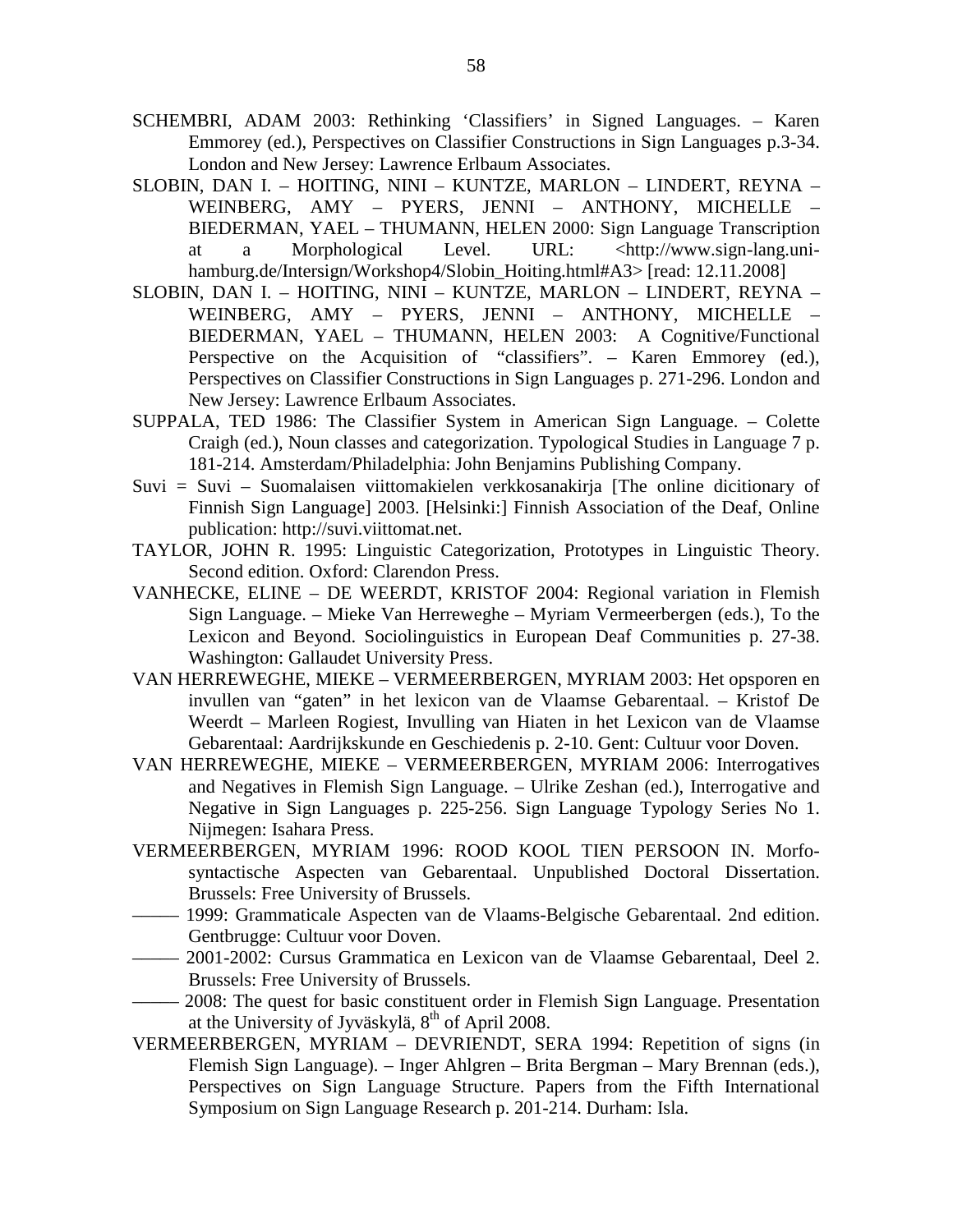- VERMEERBERGEN, MYRIAM VAN HERREWEGHE, MIEKE AKACH, PHILEMON – MATABANE, EMILY 2007: Constituent order in Flemish Sign Language and South African Sign Language. A cross-linguistic study. – Sign Language & Linguistics 10:1 p. 25-54.
- VOLTERRA, VIRGINA LAUDANNA, ALESSANDRO CORAZZA, SERENA RADUTZKY, ELENA – NATALE, FRANCESCO 1984: Italian Sign Language: The Order of Elements in the Declarative Sentence. – Filip Loncke – Penny Boyes Braem – Yvan Lebrun (eds.), Recent Research on European Sign Languages p. 19- 48. Lisse: Swets and Zeitlinger.
- WALLIN, LARS 1996: Polysynthetic signs in Swedish Sign Language. Stockholm: Stockholm University.
- ZESHAN, ULRIKE 2006: Possession questionnaire. Sign Language Typology Research Group. Nijmegen: Max-Planck Institute for Psycholinguistics.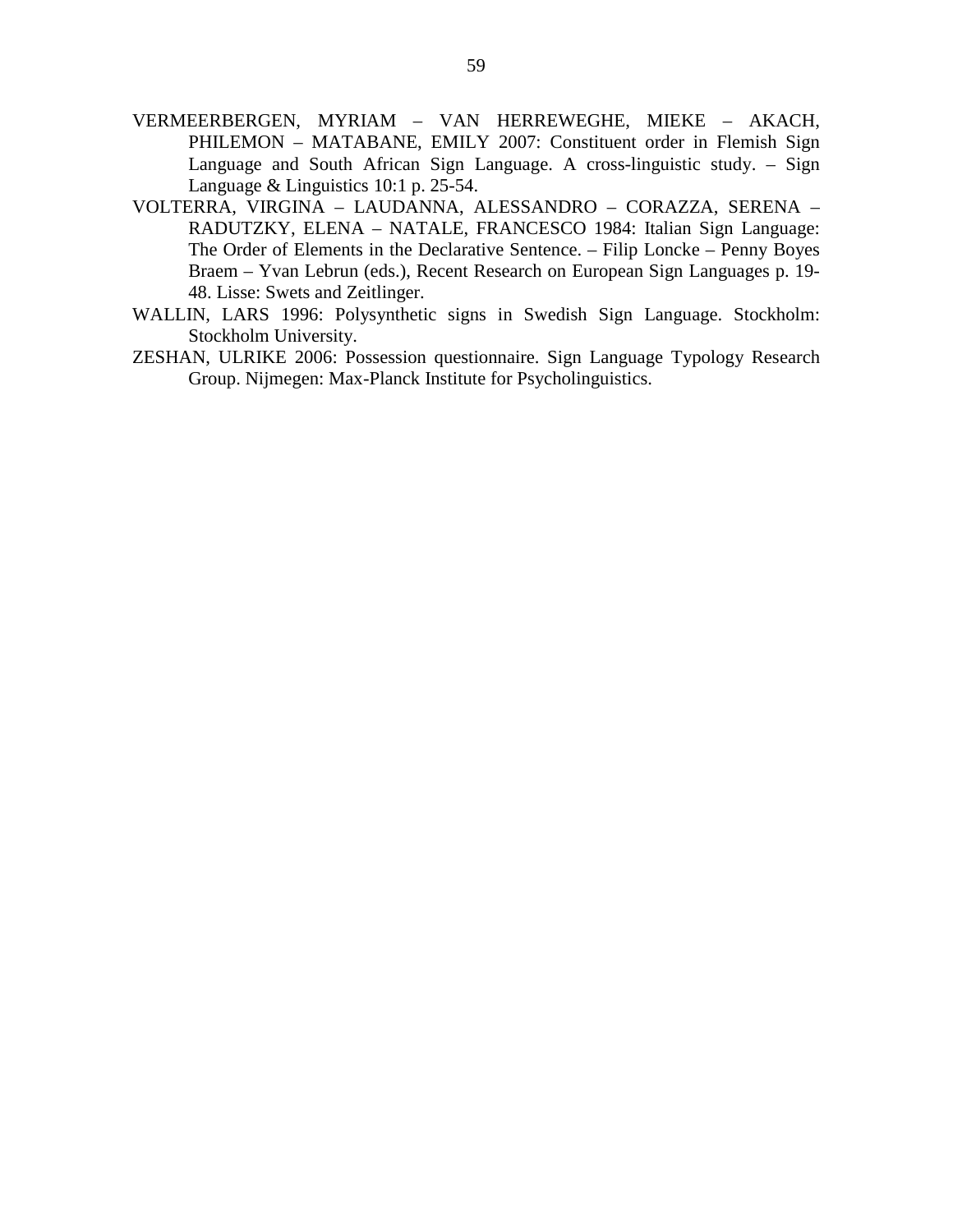

APPENDIX 1: example of elicitation material (Zeshan 2006).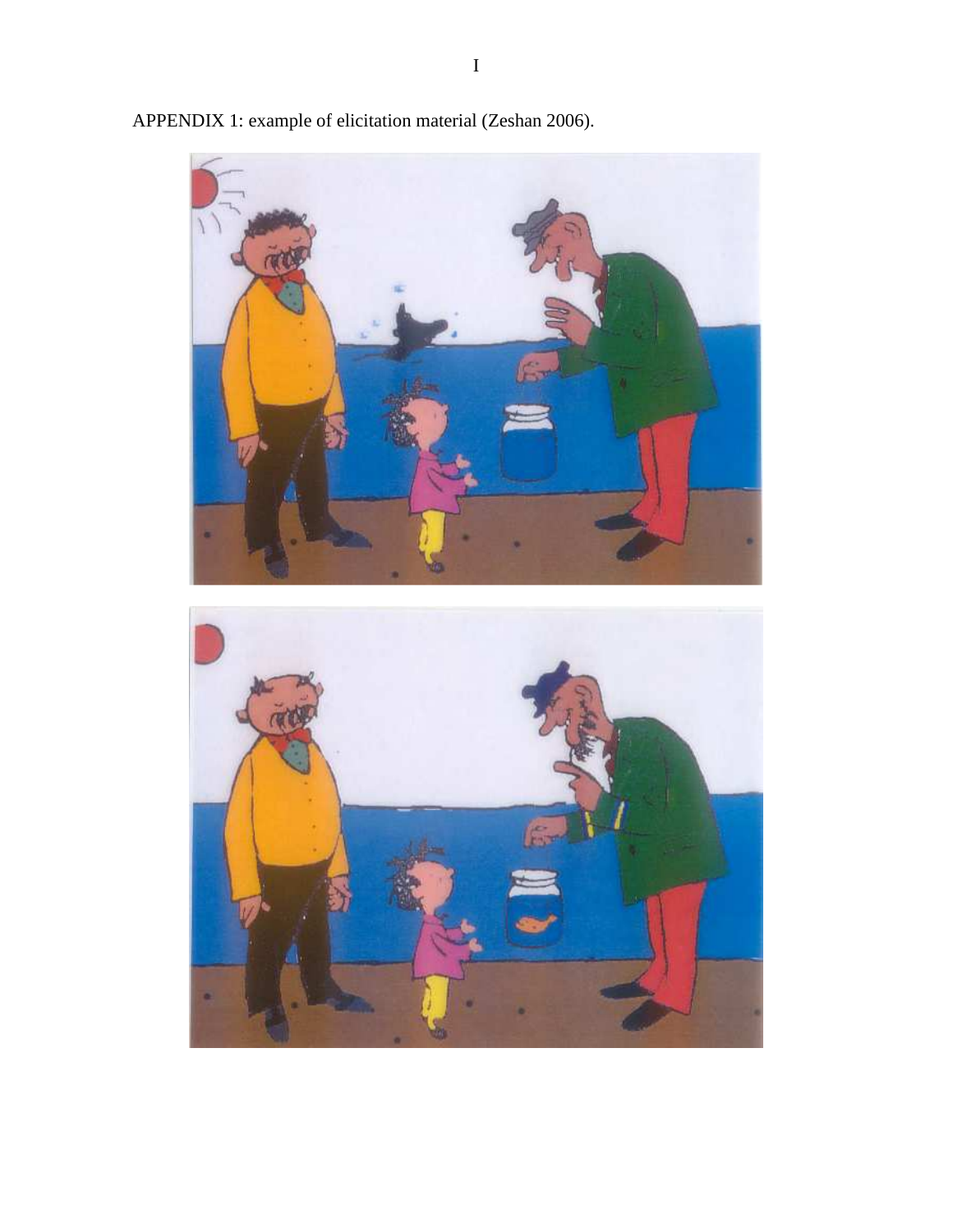

APPENDIX 2: example of elicitation material (Zeshan 2006).

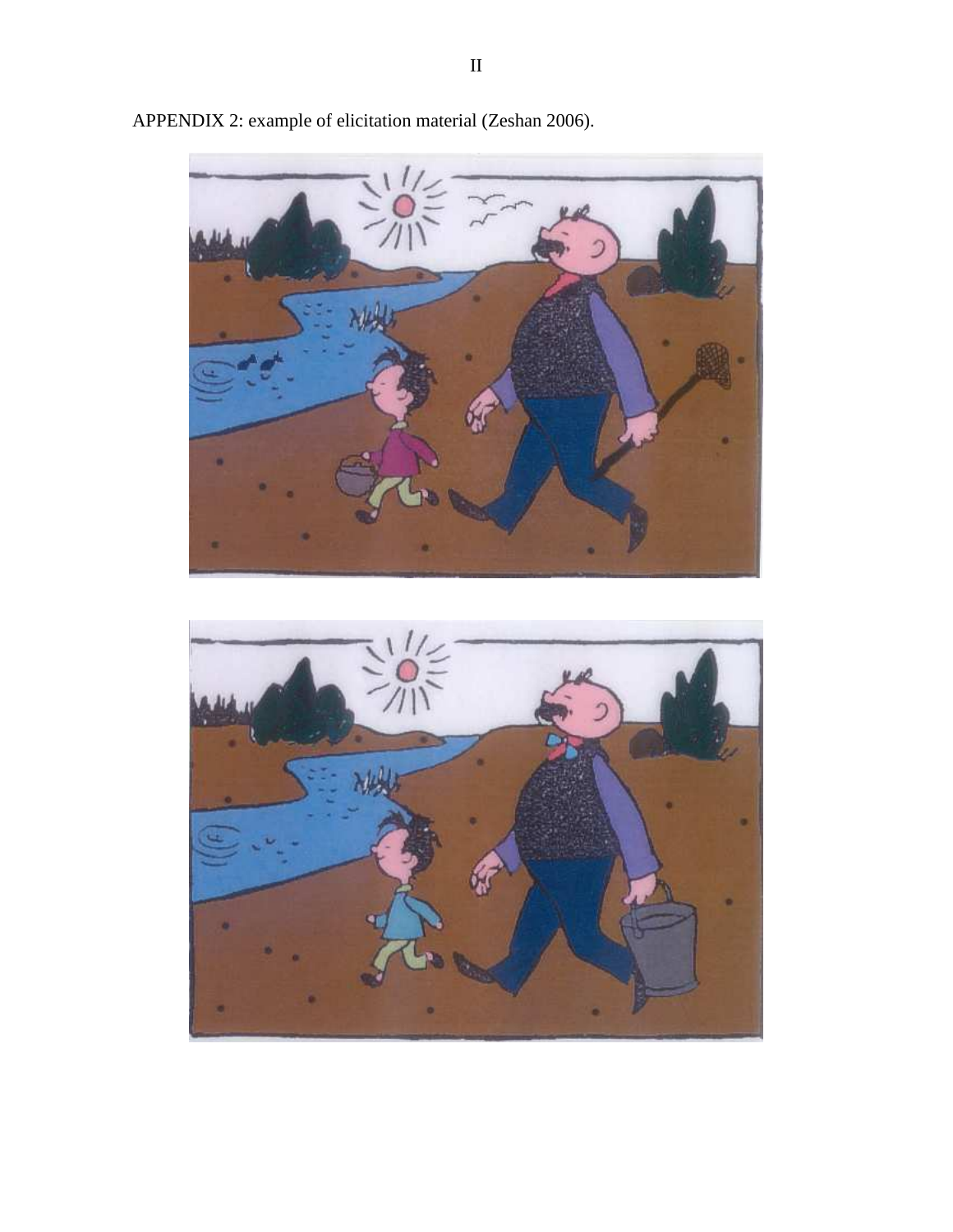APPENDIX 3: notational conventions.

| <b>HOUSE</b>               | English gloss for a Flemish sign                           |  |
|----------------------------|------------------------------------------------------------|--|
| NEXT-a                     | -a refers to the locus called a                            |  |
| $INDEX-3$                  | pointing                                                   |  |
| $INDEX-3(xx)$              | pointing towards xxx                                       |  |
| $vc-(xxx)$                 | verb construction                                          |  |
| $vc$ -(cactus)             | simultaneity: both signs produced simultaneously           |  |
| vc-(cactus)                |                                                            |  |
| <b>ONE POT --------</b>    | simultaneity: final sign of dominant hand is hold in space |  |
| <b>BROWN</b>               |                                                            |  |
| XXX-rep                    | repetition                                                 |  |
| __distr                    | distributed                                                |  |
| $-$ eg                     | eye gaze                                                   |  |
| $\overline{\phantom{a}}$ t | topic marking                                              |  |
| __squint                   | squint marking with short head nod                         |  |
| _nod                       | head nod                                                   |  |
| _ed                        | eyebrows down                                              |  |
| Wr                         | eyebrows and nose wrinkled                                 |  |
| $\frac{1}{2}$              | short pause                                                |  |
| $\frac{1}{1}$              | long pause                                                 |  |
| Loc                        | Location                                                   |  |
| Loc El                     | <b>Located Element</b>                                     |  |
| Rel                        | <b>Locative Relation</b>                                   |  |
| Prep                       | Preposition sign                                           |  |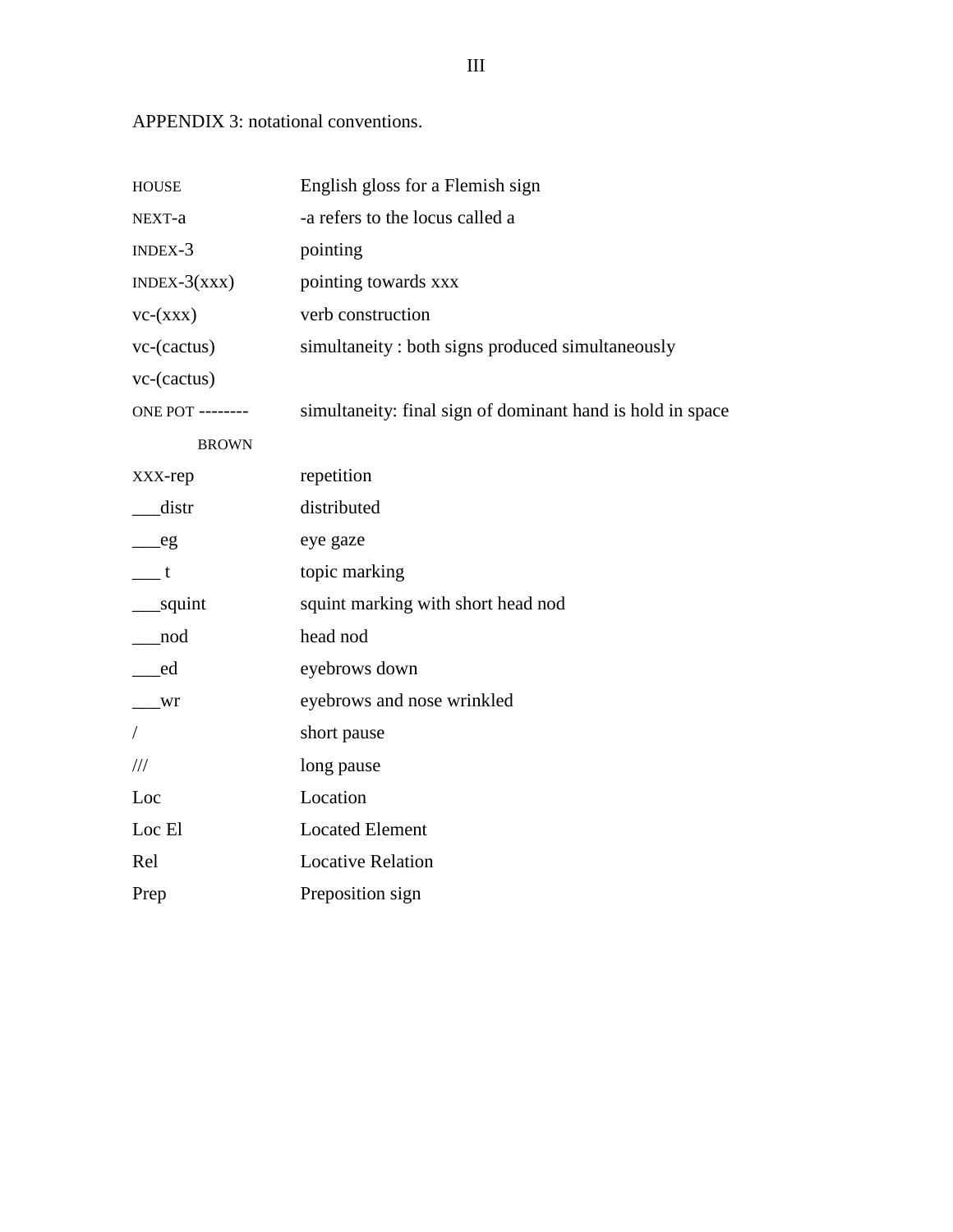APPENDIX 4: part of transcription in ELAN.

IN-(foto) HEEFT TWEE PERSONEN HEEFT TWEE PERSONEN TWEE

NDEX-3(foto) JONGEN KLEIN++

EN MAN GROOT SNORS-(dik)

**SAMEN MAN** 

cl-(vangnet) cl-(vangnet-net)

cl-(dragen)

DRIE VOGEL DRIE INDEX-2 DRIE INDEX-1 DRIE

GEEN # (GEEN VOGEL GEEN VOGEL INDEX-3-B-hand(foto))-neg

(GEEN INDEX-2)-neg

INDEX-3(foto) cl-(twee-personen) +++ HEEFT RIVIER cl-(rivier-voorbij-2-personen))

cl-(twee-personen-lopen)

TWEE VIS INDEX-1 IN cl-(rivier) INDEX-1 cl-(rivier)

WEL GELIJK  $cl$ - $(river)$ +++

INDEX-3(in-rivier) GELIJK IN-(rivier) WATER INDEX-3(in-rivier) GELIJK

(uh) PLANT cl-(plant) (of-zoiets)

(INDEX-3 C-A-C-T-U-S cl-(cactus) cl-(stengels-cactus))-topic (head nod) INDEX-TWEE INDEX-1 cl-(cactus) cl-(cactus)

cl-(rivier)

INDEX-3(links-van-rivier) DICHTBIJ-(links-van-rivier) cl-(afstand) INDEX-3(rechts-van-rivier) VER-(rechts-van-rivier)

AAN-DE-LINKERKANT (nod) CACTUS NAAST-(links-cactus) HEEFT STEEN cl-(steer **ENORM STEEN cl-(steen)** 

(ZON INDEX-2)-nod ZON INDEX-2

JONGEN KLEIN HAAR cl-(haar-vooruitstekend) cl-(haar-midden-uisttekend) cl-(haar-achteruitstekend) OPSOMMING-1